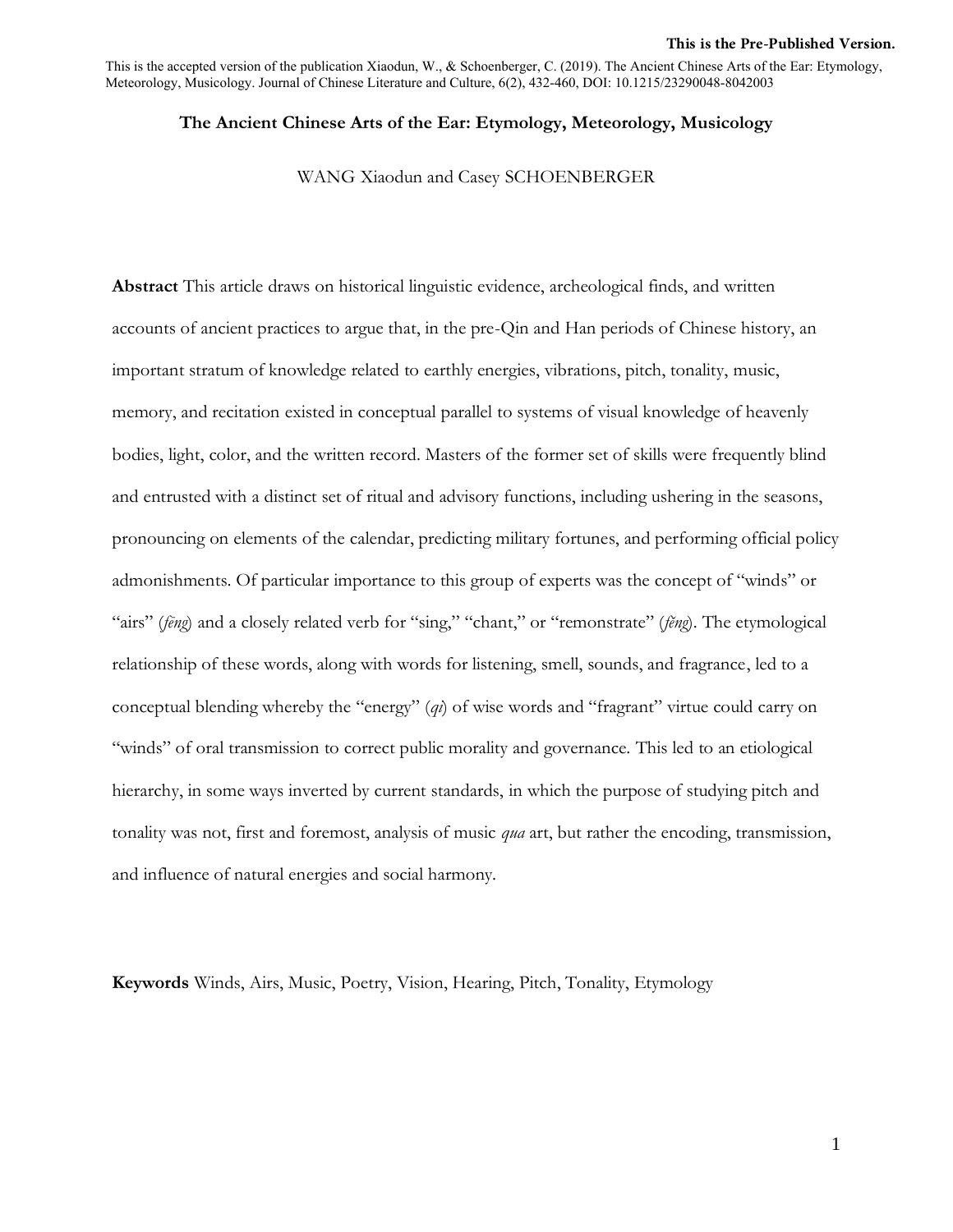The Chinese word usually translated as "culture" (*wenhua* 文化) literally means "to make patterned." The character for "pattern" here, *wen*  $\overline{X}$  (Old Chinese (OC) man/ma[n]) privileges visual patterns, as ancient versions of the character depict markings on a body or earthenware vessel (like a tattoo, possibly derived from "soot" (m $\hat{\Theta}/m^S \Theta \not\gg 1$ . From early times this concept came to indicate not only visual patterns, but patterns of thought and behavior. <sup>2</sup> But what of oral/aural acculturation? Does not culture train the tongue and the ear, as well as the eye and the brush? Cross-linguistic studies of perception-related vocabulary reveal visual metaphors dominating other senses in all languages analyzed, but that same research indicates significant variability among priority assigned to perception verbs associated with different senses, and with cognition in particular.<sup>3</sup> If it is possible, for example, that Spanish should use more verbs related to taste and Australian languages more verbs related to hearing for expressing similar cognitive concepts, 4 it is also likely that the same language family can undergo diachronic change as a culture shifts from e.g., one with greater emphasis on oral transmission of knowledge to one privileging the written word. Moreover, the null hypothesis should be that preliterate societies will, all else equal, place greater emphasis on oral modes of knowledge transmission as compared to literate societies.

<sup>1</sup> See Schuessler, *ABC Dictionary*, 514. "Old Chinese" (OC) references the oldest attested state ancestral to all Chinese languages, including Middle Chinese, a medieval language system ancestral to all existing Chinese languages but the Min dialect family. OC covers a wide historical range, from the earliest writing to roughly the end of the Han Dynasty, and also included significant regional variability. When available this paper provides two Old Chinese reconstructions: first, a more conservative, "minimal" reconstruction (OCM) compiled by Schuessler, *ABC Dictionary*, and second, a typically more liberal reconstruction (OCL) proposed by Baxter and Sagart, *Old Chinese*.

<sup>2</sup> Starting in the Warring States period the literal meaning was distinguished by invention of the character *wen* 紋. It is common for an allegorical/conceptual usage to outstrip an older, literal meaning in frequency, another prominent example being *xin* 心, originally a reference to the physical organ of the heart, but better translated as "mind" for most uses since the Warring States period (see Slingerland, *Mind and Body*, 100–111).

<sup>3</sup> See San Roque et al., "Universal Meaning Extensions."

<sup>4</sup> See Evans and Wilkins, "In the Mind's Ear."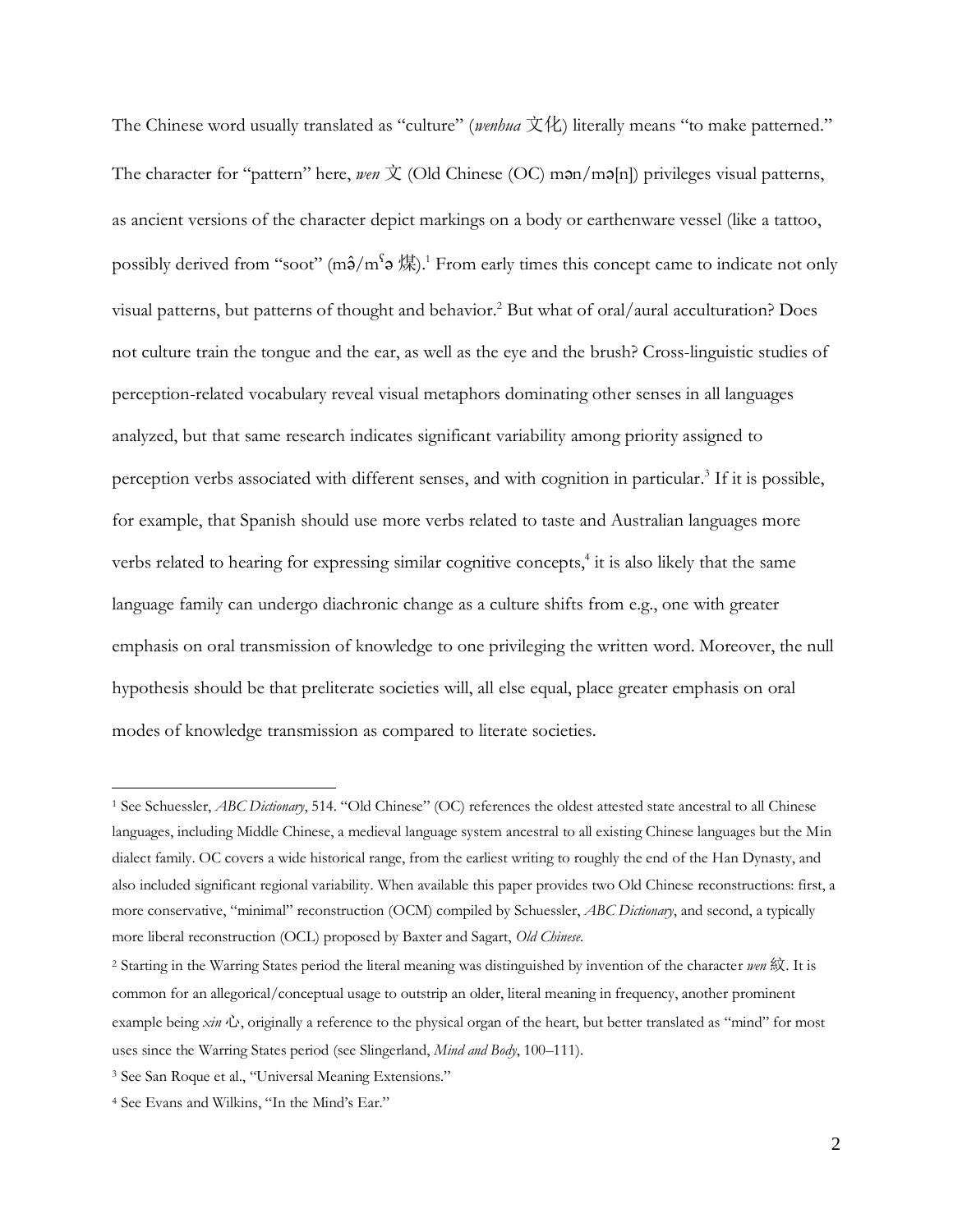Chinese high culture since the Warring States period, if not earlier, is one which comparatively privileges the authority of the written word.<sup>5</sup> Yet the earliest written sources, such as the *Shijing* 詩經 (Book of Songs), clearly point to an oral stratum of knowledge transmission: the collected poems are not of purely aesthetic or ethical interest, they also record information about history, astronomy, farming, even military tactics in a memorable, orally transmissible format.<sup>6</sup> This field of knowledge is necessarily obscure to later times relative to visual knowledge, so an additional null hypothesis should be that oral knowledge at all times greatly exceeded that which the written record can reflect, and the more so the less extensive or well-developed that record. Nonetheless, archeological materials, historical linguistics, and ancient descriptions of ritual, tuning, meteorology, and related practices may provide insight into that obscure world.<sup>7</sup>

This paper argues not only the trivial case that such knowledge must have existed, but also the stronger case that it was perceived, in the pre-Qin and Han periods, as a distinct and significant field of inquiry functioning in parallel to visual knowledge. This, in turn, reflects on the status of ancient musicology, possibly the earliest critical treatment of any art in Chinese history. <sup>8</sup> Today it is assumed that music's primary function is to entertain, though awareness of sacred music remains, as

<sup>5</sup> As noted in Saussy, *Ethnography of Rhythm*, 1–15, there are recorded examples of civilizations which, though literate, nonetheless prefer to retain a stratum of sacred knowledge uncommitted to print, for fear that such knowledge could fall into the wrong hands or result in decay of the techniques and faculties of memory. This was largely not the case with China since the Warring States period, when the probability of words being recorded in written medium seems roughly correlated with its perceived importance, though memorization remained an important skill.

<sup>6</sup> As noted in Owen, *Readings*, 26–29, early critics played on the polysemy of *yong* 永 (last long), as in the phrase *ge yong yan* 歌詠言 (poetry/singing makes words last long): it could refer to literally stretching out a sound, as in chanting or singing, but also, by extension, to the memorable, transmissible quality of song/poetic lyrics relative to daily speech. On use of drums in battle see Furniss, *Music in Ancient China*, 59–61.

<sup>&</sup>lt;sup>7</sup> The word "ancient" throughout this paper should be understood as a broad shorthand for "pre-Qin and Han," that is any period preceding what is typically called the "medieval" or "middle period" in Chinese history

<sup>8</sup> See Saussy, "Ritual Separates."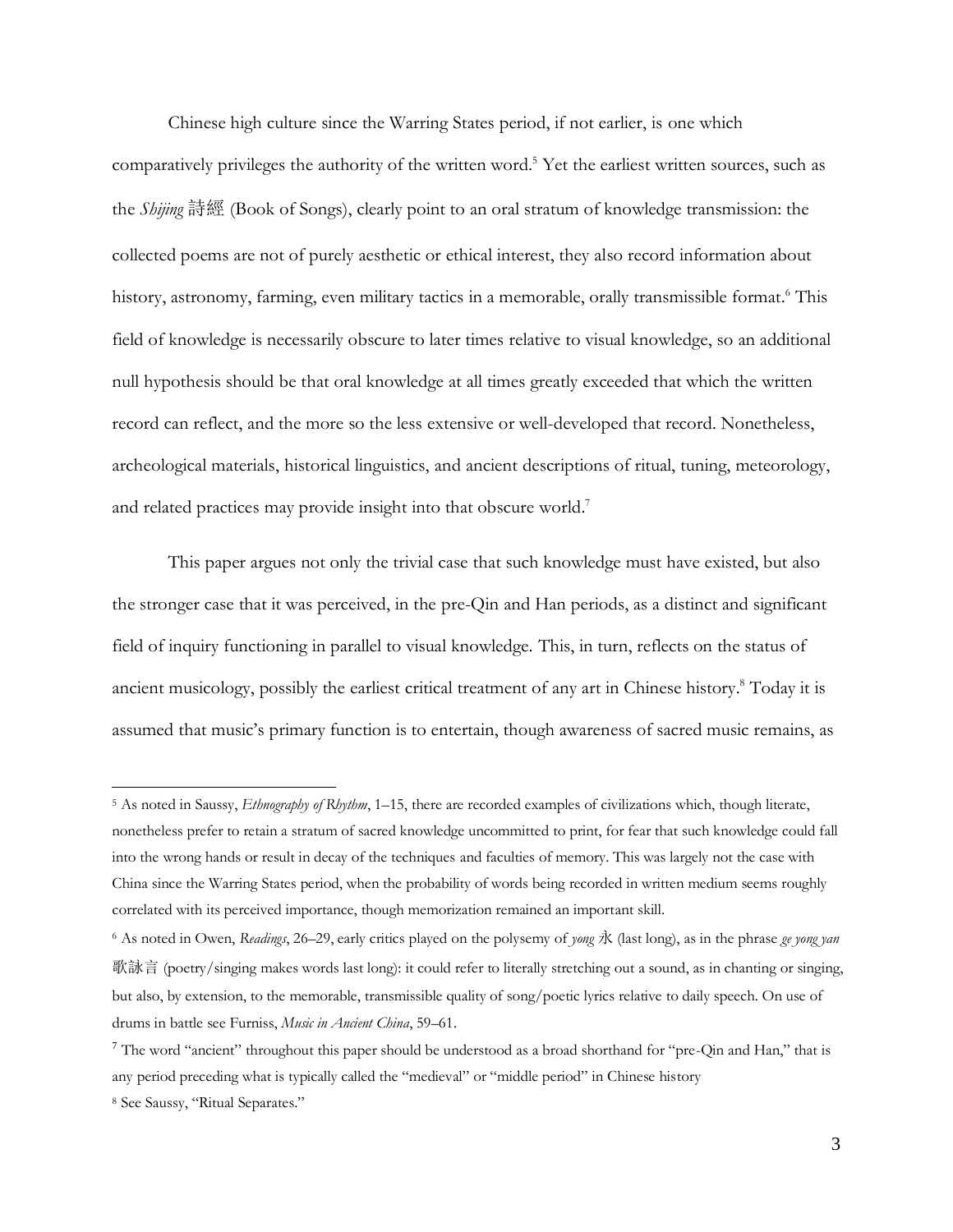do other functions, like courtship or exercise. This article suggests that the situation, especially at the more elite level better attested by text and archeological finds, was much the reverse in ancient times, with music's entertainment value secondary to its practical functions, like moral education, ritual, and coordination of troop movements. Studying pitch and tonality not to better understand musical art, but to investigate and influence other aspects of the natural and spirit worlds, like climate and military fortune, is a foreign idea today. In ancient China it was a familiar and important area of inquiry with knowledge concentrated in the hands of specialists functioning in parallel to historians, astronomers, and other masters of visual knowledge. This paper suggests some preliminary avenues for better understanding the "arts of the ear" they practiced.

### **Vocabularies of the Eye and Ear**

The topic of pre-Qin and Han oral transmission is a vast one touching on nearly all aspects of ancient life; this article therefore confines itself to that subset of oral knowledge explicitly associated with auditory skill and its cultivation. These are referred to as "aural knowledge" or "arts of the ear." Though belonging to the realm of visual information, an easy place to look for Chinese concepts related to audition is in characters using an "ear" radical (*er* 耳) for semantic purposes. Shang Dynasty oracle bones include at least thirty-three such characters. <sup>9</sup> The words associated with these fall into roughly three categories. First is the basic sensory function: ear as sense organ that collects information about the world, or as passage through which the energies of the world may reach the heart/mind. For example, the word *wen* 聞 (mən/mu[n]), meaning "listen" or "hear about," was originally written as a man holding hands up to an ear and later as a phonetic compound of "ear"

<sup>9</sup> See Shen and Cao, *Xinbian jiaguwen*, 49.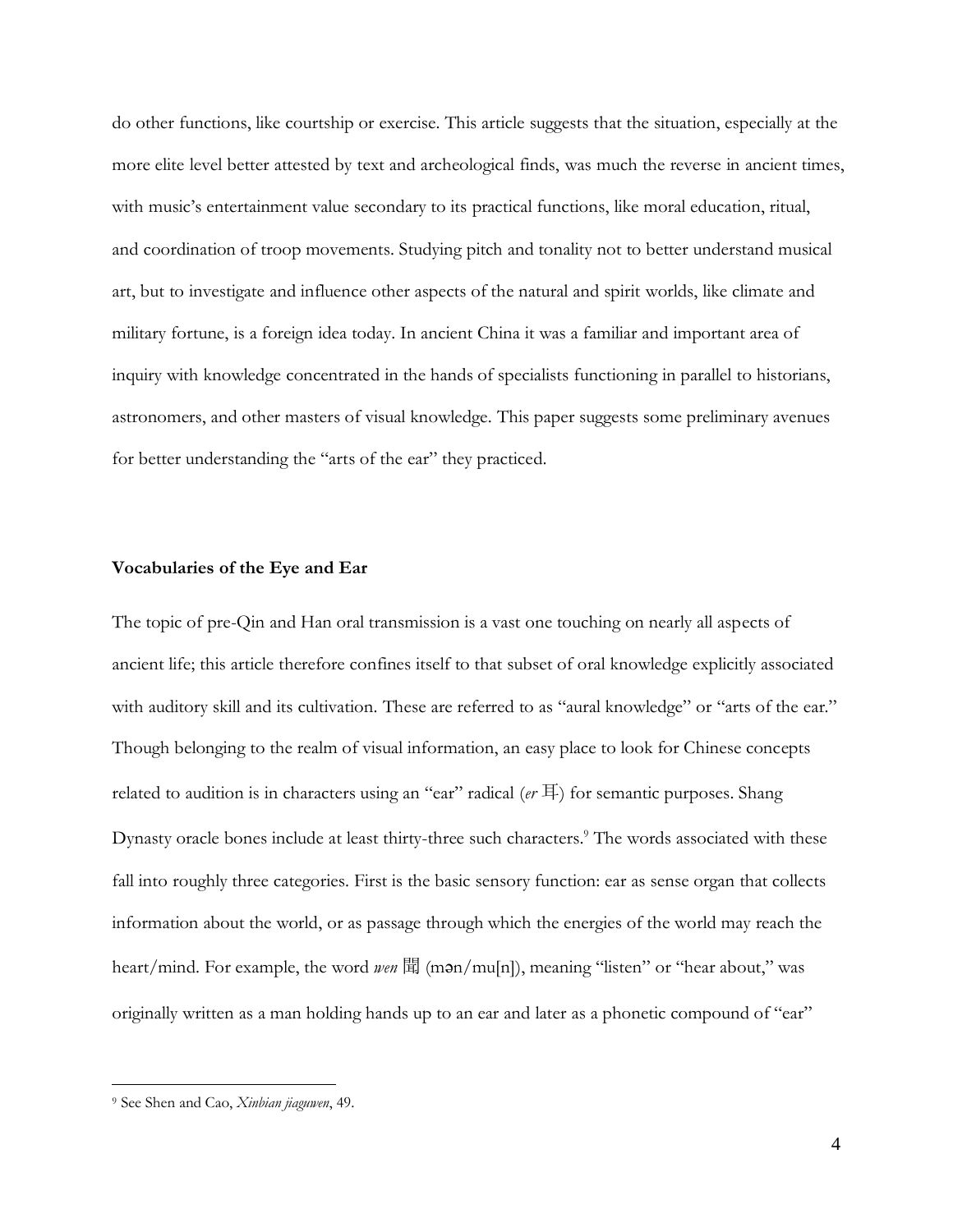and other elements.<sup>10</sup> Second is a social function: hearing as a means of communicating with others, including extension of the sense of "listen" to phrases like "hold court," (*tingzheng* 聽政—literally, "listen on matters of governance"), "hear a (legal) case" (*tingsong* 聽訟), or "follow orders" (*tingcong* 聽從 or simply *ting*—analogous to English, "listen to your parents (and do what they say)"). Third are cognitive metaphors for other, more abstract abilities, such as that between sharpness of hearing and clarity of insight implied by the character *cong* 聰 (OCL s-l̥ <sup>ʕ</sup>oŋ), the pronunciation of which may derive from addition of an s- prefix to *tong* 通 (lhôŋ/l̥<sup>to</sup>ŋ), meaning "to penetrate."<sup>11</sup> The word *cong* 聰 was frequently paired with *ming* 明 (OCL/M mran), the former meaning "sharp of hearing" and the latter meaning "clear-sighted," in addition to "bright." These two words were both used metaphorically to mean "intelligent" or "perceptive," as in Mandarin *congming* ("smart"), but OC "intelligence" importantly comprises a distinctly visual and a distinctly auditory component. This article argues that ancient Chinese saw a clearer division between these two fields of knowledge and types of cognition than was common in later periods, with "aural intelligence" conceived as both the talent for recognizing fine distinctions of musical pitch and also the talent for knowing wise words when one heard them.

The three functions of ancient "ear"-related vocabulary share many conceptual and etymological connections that provide insight into how OC speakers understood them. For example, in addition to the phonological connection between *cong* 聰 and *tong* 通 mentioned above were OC

<sup>10</sup> See Baxter and Sagart, *Old Chinese*, 63 on this character's evolution. After the oracle bone stage the character was, for a time, written with an "ear" radical and phonetic *hun* 昏. At some point before the Qin, however, the pronunciation of *hun* 昏 changed such that it was no longer a good phonetic match for the word "listen." Since then, the phonetic "gate" (*men* 門) has been used. This demonstrates the greater flexibility of the pre-Qin script to change in response to phonological innovations.

<sup>11</sup> See Baxter and Sagart, *Old Chinese*, 150.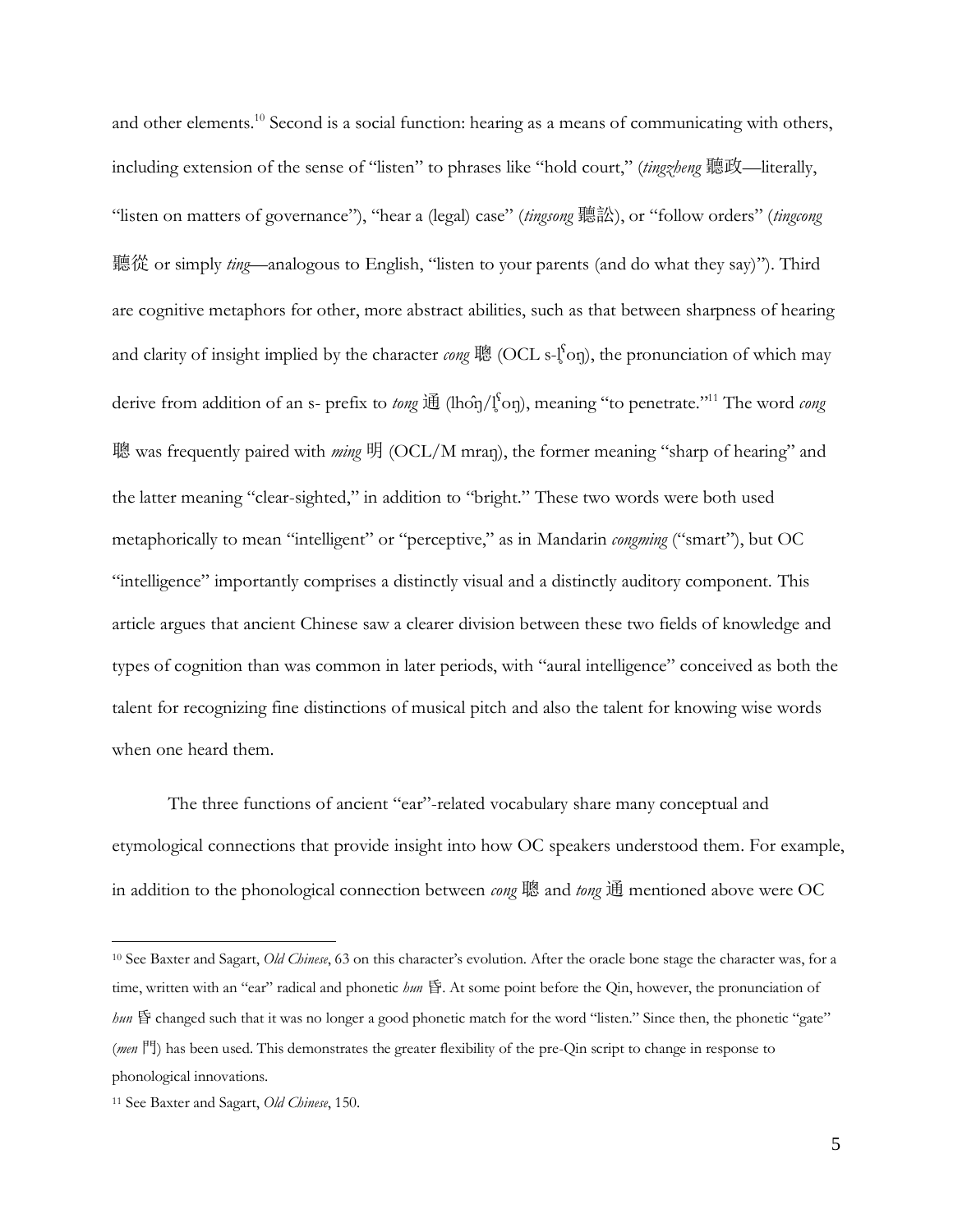homophones "chimney" (*cong* 囟) (an opening in a roof) and "window" (*chuang* 窗) (an opening in a wall), suggesting the analogy between the ear and a "window," through which, for a perceptive person, "winds" (*fēng* 風, OC pəm/prəm) and subtler "energies" (*qi* 氣) could pass, unimpeded, into the heart/mind space.<sup>12</sup> The reverse case was evoked by an "exoactive" version of the word for "wind," that is *fĕng* 諷 (pəms/prəm-s), meaning "to sing/chant" or "remonstrate." <sup>13</sup> One common function of the OC "s" suffix, corresponding to Middle Chinese "departing tone" and *Putonghua* "4<sup>th</sup> tone," is to derive an outwardly-directed action from an inwardly-directed one, as with "buy" (*măi* 買, OCL m<sup>s</sup>raj?) and "sell" (*mài* 賈, OCL m<sup>s</sup>raj?-s).<sup>14</sup> The famous Han Dynasty "Grand Preface" 大序 (Daxu) to the *Book of Songs* plays on this bidirectional quality by claiming that "winds" or "airs" (also a category of poetry within the collection corresponding to something like "folk songs") have the power to stir emotion, "teach" (*jiao* 教) and "(morally/culturally) transform" (*hua* 化) the common people. The word *wèn* 問 (məns/mun-s), similarly, changes "listen" (*wén* 聞) into the exoactive "ask," which difference may be specified by the replacement of an "ear" with a "mouth" (*kou* 口).

Those skilled in absorption and transmission of aural knowledge, in turn, were referred to by terms distinct from those used for masters of visual knowledge. A person with strong aural perception/cognition could be described with adjective s-l<sup>s</sup>on 聰 or *shèng* 聖 (OC hjenh or lhenh/l<sup>s</sup>en-s), now commonly translated as "sage," but likely derived from an etymology meaning simply "renowned." <sup>15</sup> Guo Moruo even argued that "listen" (lêŋ/l̥ˤeŋ 聽), "sage" (*shèng*), and

<sup>12</sup> See Slingerland, *Mind and Body*, 239–247 on the "container" metaphor for body and mind.

<sup>13</sup> See Schuessler, *ABC Dictionary*, 238. Though *fĕng* 諷 now generally uses *Putonghua* "third tone," the character still uses a "departing tone" (*qusheng* 去聲) in Taiwanese Mandarin and most southern dialects, like Cantonese.

<sup>14</sup> See ibid., 40 and Baxter and Sagart, *Old Chinese*, 59.

<sup>15</sup> See Schuessler, *ABC Dictionary*, 461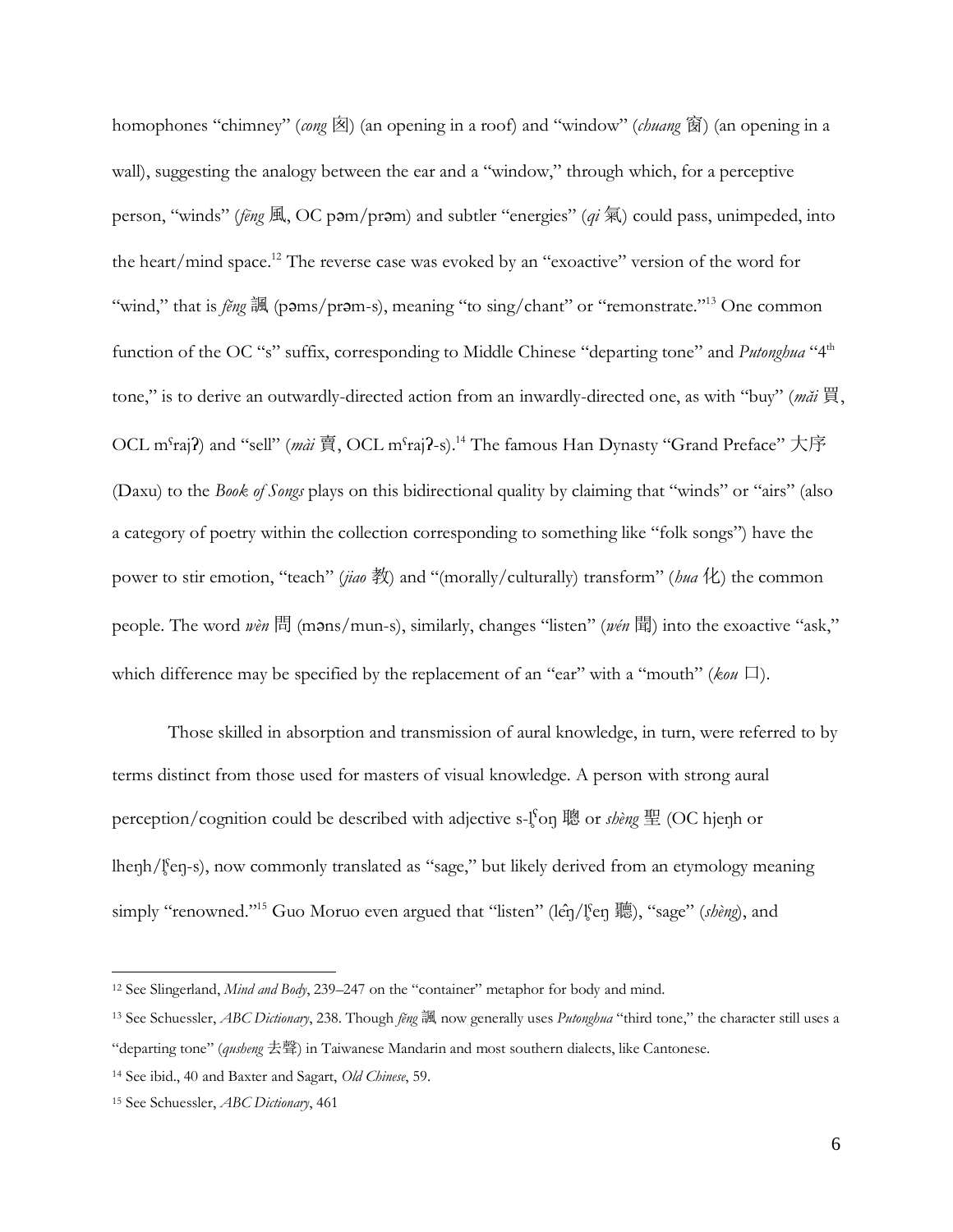"sound/voice" (*shēng* 聲, OC hjeŋ/[l̥]eŋ) were all originally written with one character; the three words were almost certainly homophones at one point but for the differences in suffix/tone (the phonetic element in the first two graphs is *ting*  $\pm$ ).<sup>16</sup> The relationship of "sound" ([l̥]eŋ) and "sage" (l̥ˤeŋ-s) therefore, could be analogous to that between "buy" and "sell" or "wind" and "chant": a sagely person is one whose words or fame reaches others. The Eastern Han *Baihu tong* 白虎通 (Comprehensive Discourses at White Tiger Hall) describes the relationship of these concepts:

What is a sage (l̥<sup>s</sup>eŋ-s)? A sage is one with penetrating insight (l̥<sup>s</sup>oŋ), one who shows the way (I<sup>s</sup>u?-s 道); a voice (II]en). His way reaches everywhere and his brilliance (mran 明) illuminates everything. By listening to sounds ([l̥]eŋ) he knows how to respond to circumstance ([dz]eŋ 情) and thereby unites in virtue with Heaven and Earth, unites in brilliance with the sun and moon, unites in order with the four seasons, and unites in omens with the ghosts and spirits.

聖人者何?聖者,通也,道也,聲也。道無所不通,明無所不照,聞聲知情,與天 地合德,日月合明,四時合序,鬼神合吉凶。<sup>17</sup>

Besides real or imagined etymological connections, reconstructed pronunciation here reveals memory-aiding rhetorical flourishes now easily missed, such as the probable alliteration in words for "sage," "penetrate," "way," and "sound," or the possibly intentional rhyme of "sound" and

<sup>16</sup> See Cao and Su, *Hanzi xingyi fenxi*, 478 and Ma, *Yinxu jiaguwen* 265.

<sup>17</sup> Ban, *Baihu tong*, 334.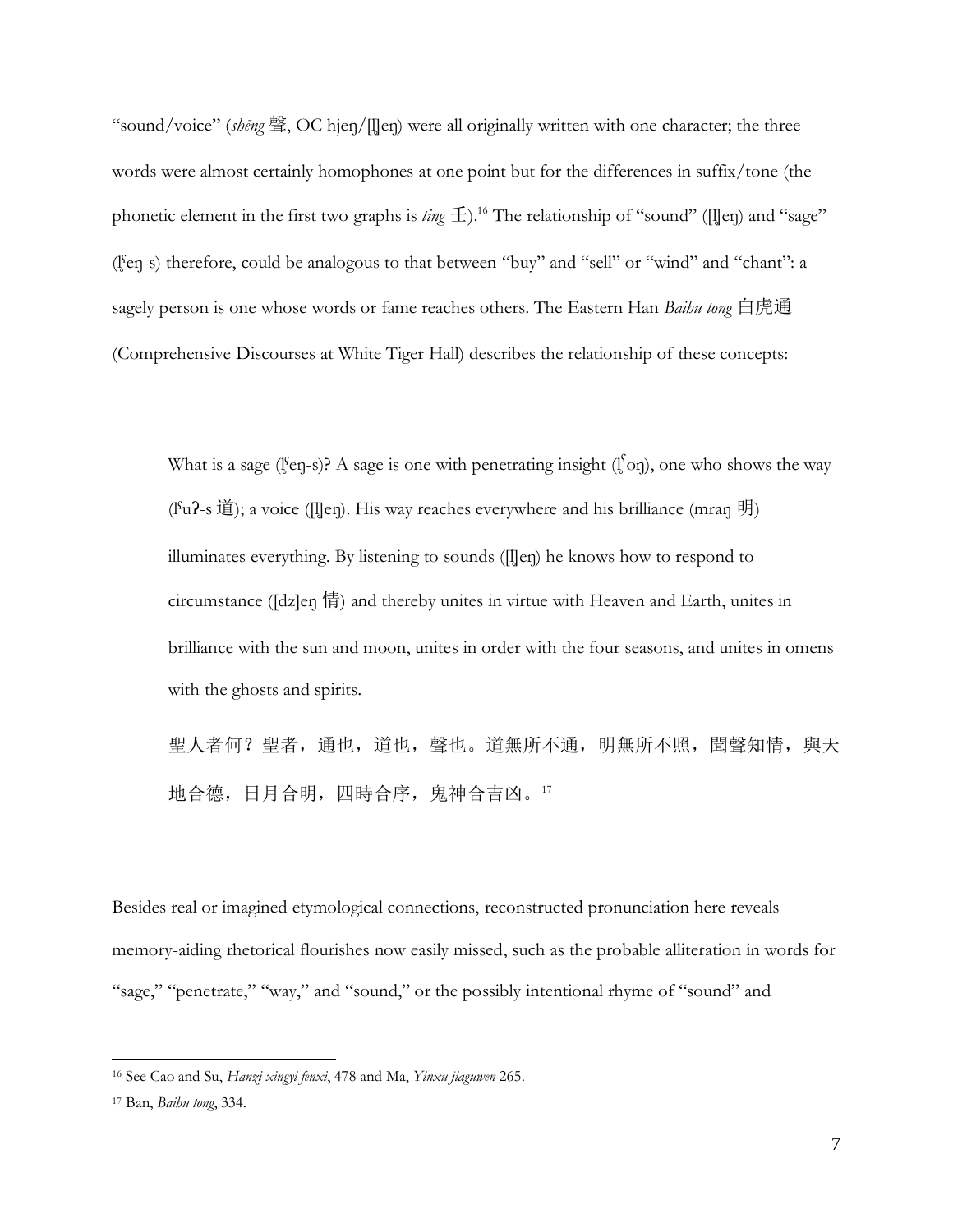"circumstance."<sup>18</sup> It is further clear that "sound" here means more than simply audible sounds; it seems to encompass appraisal of a situation and the characters of those involved (arguably related to the word for "reputations," *mingsheng* 名聲, literally, "the name and the sound" or "name and what is said about a person").

Warring States Confucian Mencius, for example, conceived of "sound" or "voice" as a quality that reveals something of a person's position or moral cultivation:

Mencius, on his way from Fan to Qi, glimpsed the Prince of Qi at a distance. He sighed with feeling, saying, "One's rank changes one's energy (*qi*) as one's upbringing changes one's body. Great, indeed, is the effect of rank! …The Prince's royal chambers, horses, chariots, and clothing are all much like others'. It is his position that made him what he is... When the prince of Lu traveled to Song he called out at the Dieze Gate and the gatekeeper said, "This is not our lord; whey, then, does his voice sound so similar to our lord's?" There is no other reason but that their ranks were similar.

孟子自范之齊,望見齊王之子。喟然歎曰: 「居移氣,養移體,大哉居乎!…… 王子宮室、車馬、衣服多與人同,而王子若彼者,其居使之然也······魯君之宋, 呼於垤澤之門。守者曰:『此非吾君也,何其聲之似我君也?』此無他,居相似也。 19

<sup>18</sup> On early Chinese euphonic rhetoric see Tharsen, "Chinese Euphonics."

<sup>19</sup> Meng, *Mengzi*, 317–18.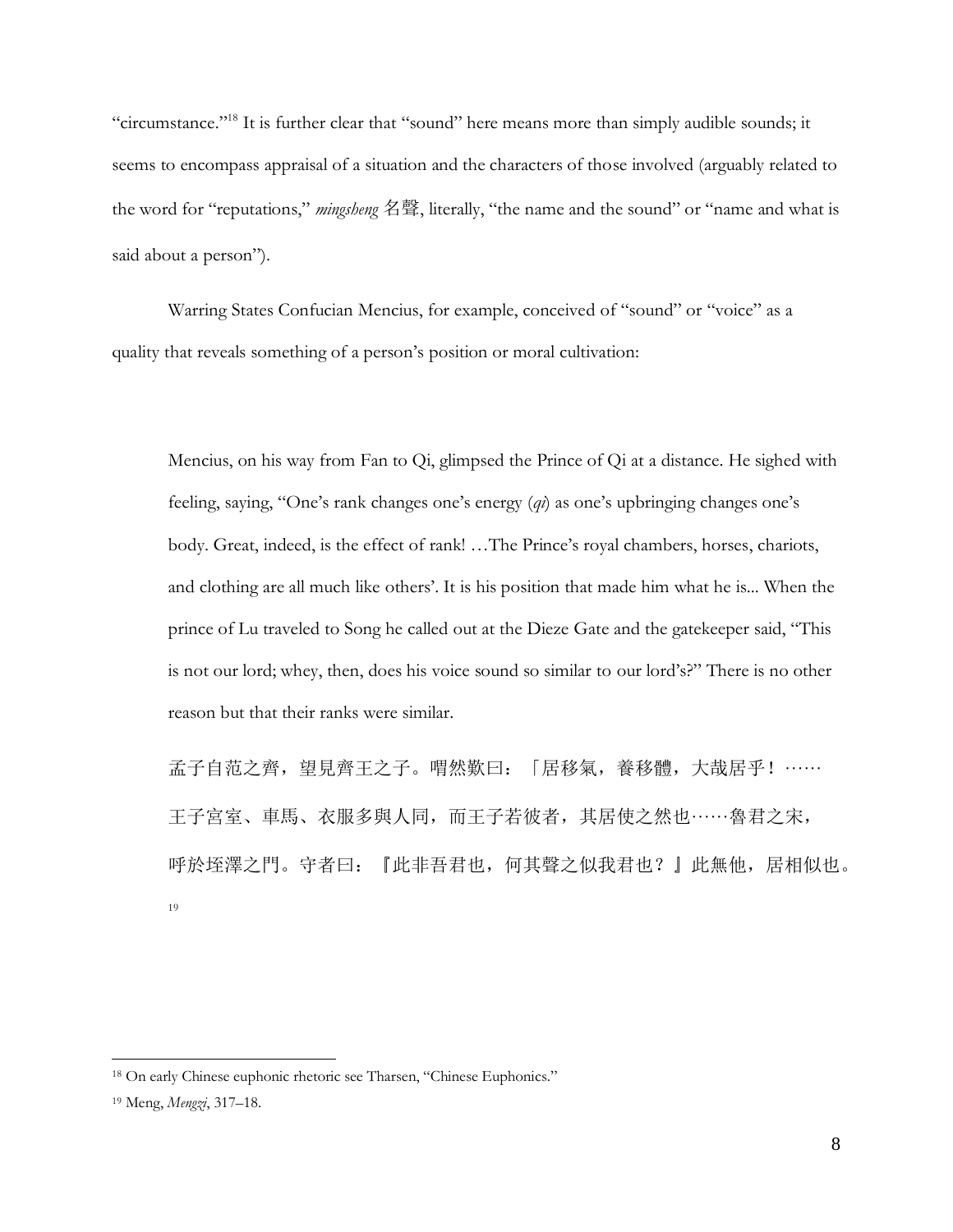Here, the position or "rank" a person occupies (*ju* 居) affects his "energy" (*qi*), which is paired and contrasted with other forms of training and acculturation encompassed by "upbringing" (*yang* 養). Qi, much like "heart-mind," likely began with a less abstract referent, like "breath" or "air,"<sup>20</sup> but gradually came to mean something more complex over time, encompassing many sorts of rarefied "substance" or "energies," like those that animate living bodies.<sup>21</sup> Mencius recognizes the qualities of the Prince's *qi* by merely glimpsing him at a distance, further emphasizing that it is not the Prince's palaces, clothing, or, arguably, even his physical bearing, that imbue him with a kind of "princely air," one that other passages in the Mencius suggest could manifest in the luster of the skin or the limbs of the body, even when viewed from behind.<sup>22</sup>

The *qi* described by Mencius belongs to a spiritual or cognitive realm explicitly contrasted to the body. This was in keeping with the philosopher's emphasis on moral cultivation as a natural, internal process, though the results could manifest outwardly, not only in moral conduct, but in the quality of the skin, the tenor of the voice, and possibly other, subtler ways perceivable by the likes of Mencius. In the second example gatekeepers recognize something "princely" in one prince's voice (*shēng*) by comparison to the voice of their own prince. *Shēng* here seems to communicate something about a person deeper than could be revealed by his physical accoutrements and presence, both when it literally means "voice" and also when it functions more allegorically. A sage (*shèng*) was one whose metaphorical voice reached far and wide and who, like Mencius, was adept at "hearing" others' deeper natures before they even opened their mouths. One ancient story even suggests that a

<sup>&</sup>lt;sup>20</sup> The oracle bone character depicts movements of air by three horizontal lines of equal length, not to be confused with the character for "three,"  $\equiv$ , in which the middle line is shorter.

<sup>21</sup> See Csikszentmihalyi, *Material Virtue*, 144.

<sup>22</sup> Csikszentmihalyi, *Material Virtue*, 151–157 argues that the *Mencius*'s famous phrase *haoran zhi qi* 浩然之氣, commonly translated as "overflowing" or "flood-like energy" more likely implied "radiantly bright" (*haoran* 皓然), and referred to the "glowing" physical presence or lustrous quality of the skin of those of high internal moral cultivation.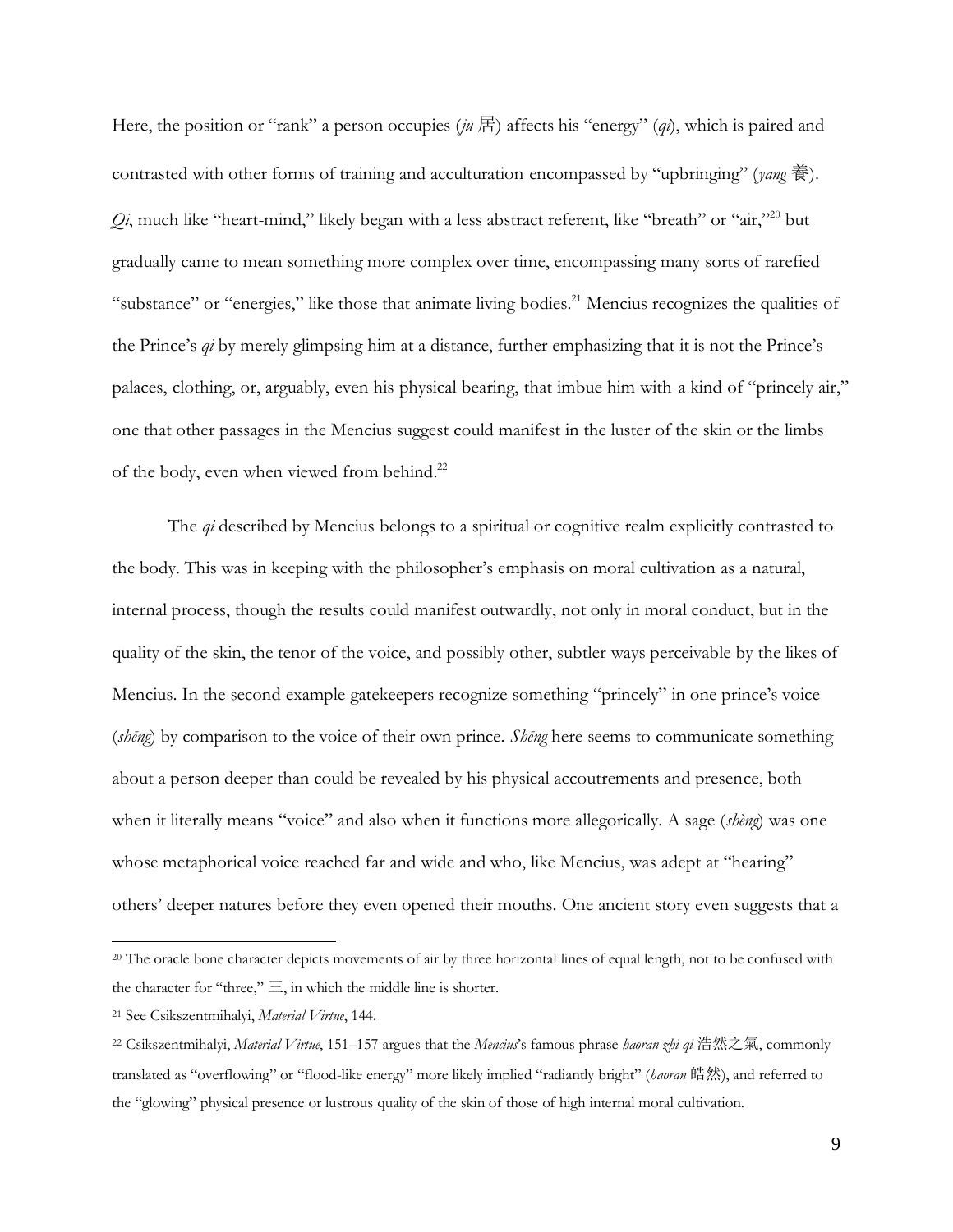music master could predict a person's lifespan by listening to his or her *qi*. <sup>23</sup> Historian Ban Gu 班固 (32–92) claimed that ancient sages had blown on pitch pipes to determine surnames, on the theory that the "hundred surnames" corresponded to one hundred possible combinations of seasonal and elemental energies presumably revealed in the timbre or pitch of the voice. <sup>24</sup> Though likely apocryphal, such procedures reflected Han Dynasty beliefs about a person's character or psychological state expressing itself through the voice, as with the idea, described further below, of an army's battle cry revealing its chances of victory.

A possible visual analogue for the "sage" or "sagely person" was the *zhe* 哲 or *zheren* 哲人 ("knowledgeable one," "philosopher," OC trat/tr[e]t, likely related to OCM/L tre 知, "to know"). A passage in the *Book of Documents* describes the relationships among senses and faculties as follows:

There are five matters of personal importance: one is called "bearing," the second is called "words," the third is called "sight," the fourth is called "hearing," and the fifth is called "thinking." Right bearing is called "reverence," right speech is called "obedience," right vision is called "brilliance," right hearing is called "clarity," and right thinking is called "cleverness." One who is reverent achieves a solemn bearing, one who is obedient may put things in order, one who is brilliant may philosophize, one with clarity may lay plans, and one is clever may become a sage.

<sup>&</sup>lt;sup>23</sup> A prince demanded of famous music master Kuang, "I have heard that you can know a person's lifespan; please tell me" 吾聞汝知人年之長短,告吾. *Yizhou shu*, 73.

<sup>24</sup> See *Baihu tong*, 401.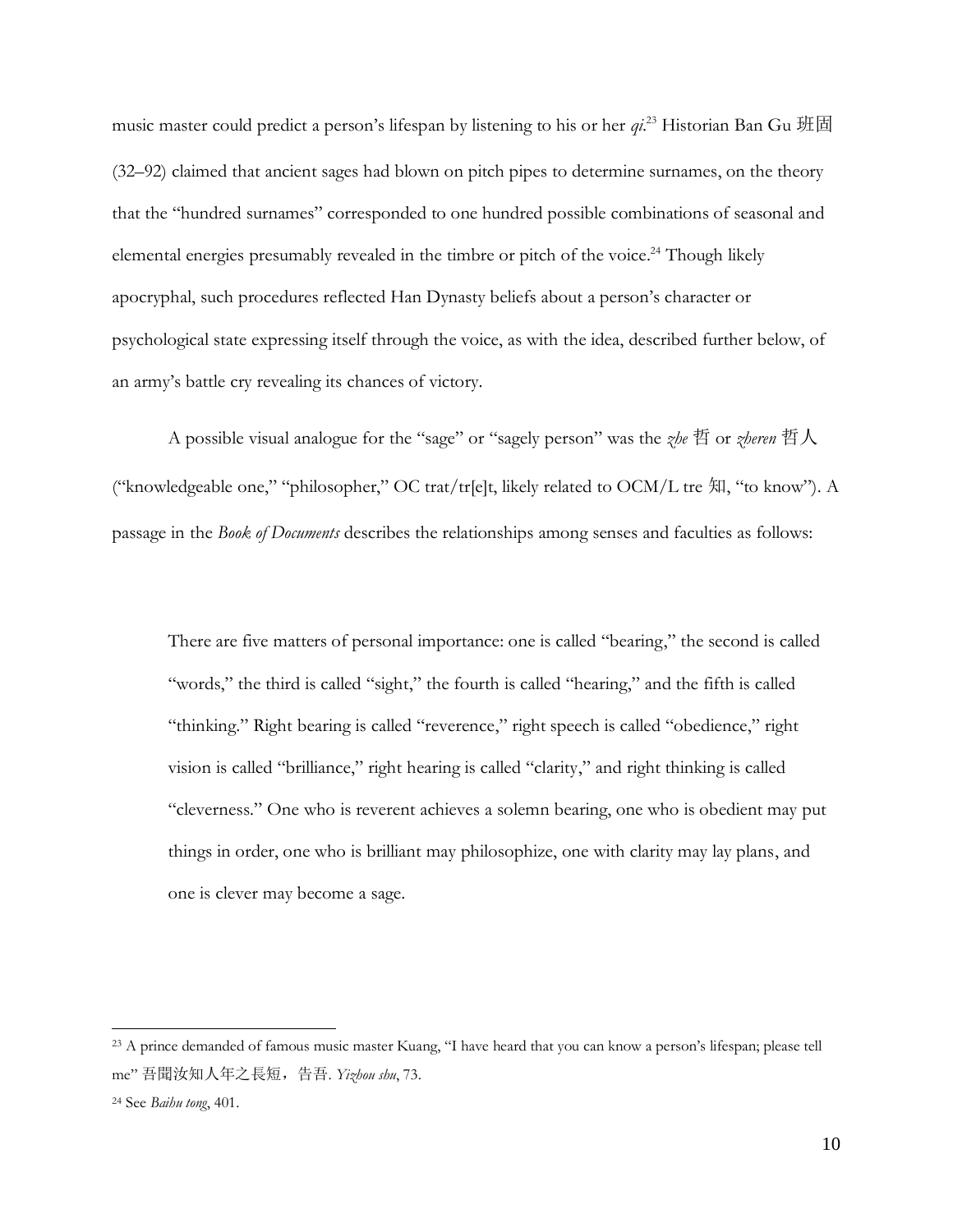五事:一曰貌,二曰言,三曰視,四曰聽,五曰思。貌曰恭,言曰從,視曰明,聽 曰聰,思曰睿。恭作肅,從作乂,明作哲,聰作謀,睿作聖。25

Here there is a movement from a more outward, visible focus, to a more invisible, cognitive level.<sup>26</sup> The sage described seems to combine qualities of visual knowledge (*ming* 明) and aural knowledge (*cong* 聰), as well as a deeper ability to process or synthesize them both implied by "cleverness" (*rui* 睿). However, *zhe* 哲 here possesses a distinctly visual implication noteworthy for its frequent binomial pairing with *shèng* beginning no later than the Warring States period *Lisao* 離騷 (Encountering Sorrow). 27

At least in some cases, therefore, *shèng* and *zhe* were understood as two varieties of wise person, with the former emphasizing a connection to sound, renown, and the ability to recognize the unique "sounds" of people and situations. Moreover, the way ancient commentators describe such recognition reveals an additional sensory bifurcation: sharp vision is useful for recognizing a sage when one meets one (but they may appear only once every five hundred years or less, according to Mencius), while aural cognition is necessary for knowing a sage when one hears about him or hears his words repeated by others. <sup>28</sup> This prioritization reflects an assumption, reasonable in an age before paper, much less print, that, for most people, the chances of *hearing* the words of a sage second-hand were much greater than the likelihood of reading them, much less meeting a sage in

 $\overline{a}$ 

11

<sup>25</sup> *Shangshu*, 188.

<sup>26</sup> On the idea of "innermost mind" (*zhongxin zhi xin* 中心之心) see Slingerland, *Mind and Body*, 134.

<sup>27</sup> A simple search of the Pre-Qin and Han texts at Ctext.org, finds forty-two examples of phrase *mingzhe* 明哲 (plus many more phrases like "a person who knows is knowledgeable" 知人則哲) and no obvious examples associating the word *zhe* with an aural faculty, other than those clearly pairing discussion of sight and sound.

<sup>28</sup> See Csikszentmihalyi, *Material Virtue*, 197–199.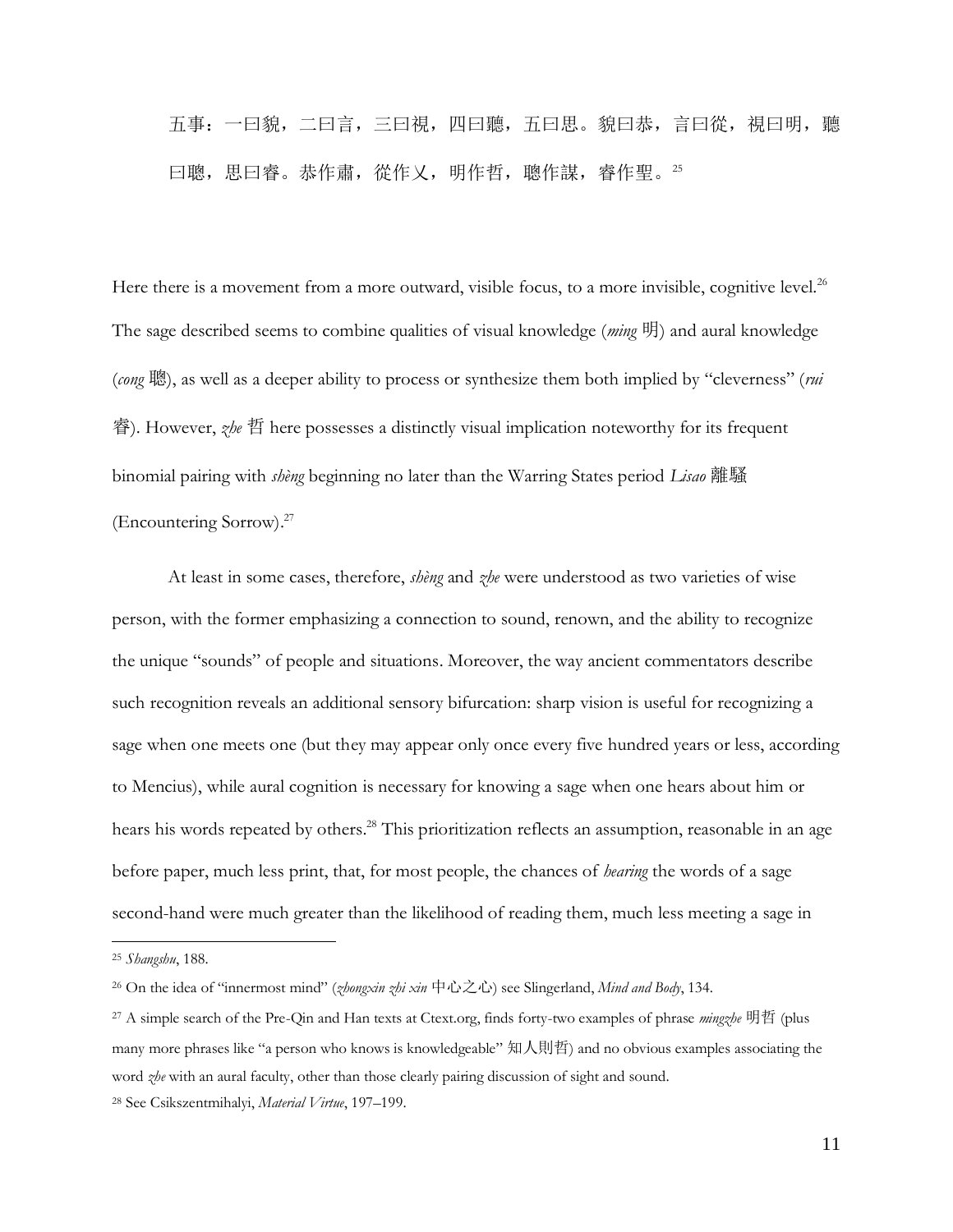person. The ability to recognize sagacity in words heard was thus also conceived as a type of aural cognition. Moreover, even in person, a sage should be aurally, as well as visually, impressive (though not necessarily handsome, Xunzi 荀子 insisted, pointing to the strange appearances of Confucius and the ancient sage kings<sup>29</sup>): the *Lüshi chunqiu* 呂氏春秋 (Lü Commentary on the *Spring and Autumn Annals*) describes how the virtue of Shun 舜 "awed" (*song* 聳 (OCM soŋʔ)) Sage King Yao 堯, who later gave his throne to him. This word's frequent use of an ear radical and possible etymological connection to *cong* 聰 hint that the experience of feeling awe could be conceived aurally. 30

If renown for wisdom and virtue could spread far and wide by word-of-mouth, so too, could possibly related words for their "fragrance" (haŋ/qʰaŋ 香, phaŋ/[pʰ]aŋ 芳, or hêŋ/qʰˤeŋ 馨), as could the "rank odor" (OCM se $\hat{\eta}$ )  $\hat{E}$ ) of vice.<sup>31</sup> Though more often meaning "to hear about" or "ask about" in ancient texts, the verb mən/mu[n] 聞, possibly sharing an etymology with a Tibeto-Burman word for "smell," also clearly means "smell" in some early passages.<sup>32</sup> Though the latter function could be more clearly distinguished with the verb *xiu* 嗅 (OC k-huh/qʰu(ʔ)-s), the word *wen* 聞 continued to mean "smell" to the point that e.g., *haowen* 好聞 now unambiguously means "goodsmelling" in *Putonghua*. There are even some dialects today in which one may *ting* 聽 a smell.<sup>33</sup> To further complicate matters, one may "hear about" virtues, vices, and "the Way" in ancient texts, but

<sup>29</sup> See ibid., 136.

<sup>30</sup> See ibid., 171–172.

<sup>31</sup> See Sterckx, *Food, Sacrifice, and Sagehood*, 168–170.

<sup>32</sup> See e.g., Jin, *Hexin ci*, 410 and the work of Paul Benedict.

<sup>33</sup> See Wang and Akitani, "Hanyu wen/xiu."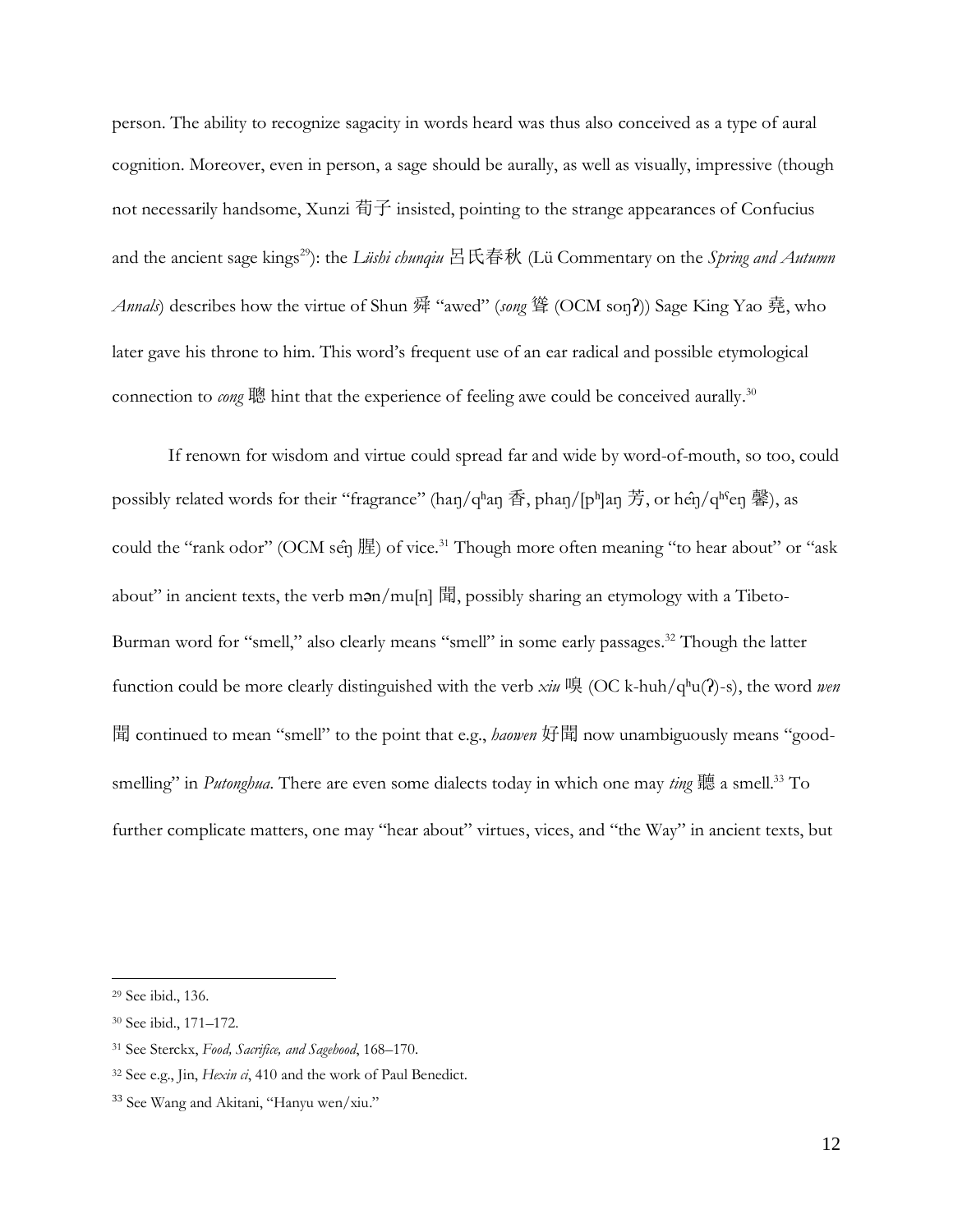as Haun Saussy notes with reference to Pauline Yu's comments on the *Lisao*, OC "virtue" could be "fragrant" in a much more literal, less allegorical sense than it can in English.<sup>34</sup>

Though blurring of categories of sound and smell may seem strange, one feature clearly shared by sound, smell, virtue, and reputation is that they may be vividly perceived yet are invisible. Moreover, sounds and smells can both, intuitively, "carry" on the aforementioned "winds" (*fēng*), another concept with important literal and metaphoric semantic ranges. An aspect of ancient Chinese metaphysics different from today may be a tendency, "especially as views of *qi* as a force permeating the cosmos became more prevalent," not to view spirits, souls, and ghosts as wholly immaterial, but rather as made up of very "diffuse" matter, sometimes to the point that only those with extraordinary powers of perception and insight, or those in altered states, like spirit possession, could perceive them. <sup>35</sup> This does not mean the ancient Chinese saw no clear division between mental and physical or spiritual and material realms (what Slingerland terms "the myth of holism"), but rather that the difference between a wave of sound propagating through the particles of the air and the movement of fragrant particles through the air may not have been clear to them, as they might also have perceived a connection between the "energies" that made up sounds and smells and those that animated persons and constituted ghosts. For example, food has *qi* and people need to eat to obtain the energy for life, but so, too, were ghosts believed to need offerings of food and drink, though those parts of food and drink they were thought to consume were the less substantial parts, like the smell. Moreover, the more abstract and distant from humanity the entity, the more rarefied and unprocessed the *qi* it partook of. Zheng Xuan's 鄭玄 (127–200 AD) commentaries on the "Suburban Sacrifice" 郊特牲 (Jiao te sheng) described in the *Liji* 禮記 (Book of Rites), for example, indicate that "smelly" (*xing* 腥) sacrifices, like blood and raw meat, were suitable offerings for

<sup>34</sup> See Saussy, *Problem of a Chinese Aesthetic*, 13–17.

<sup>35</sup> Slingerland, *Mind and Body*, 94.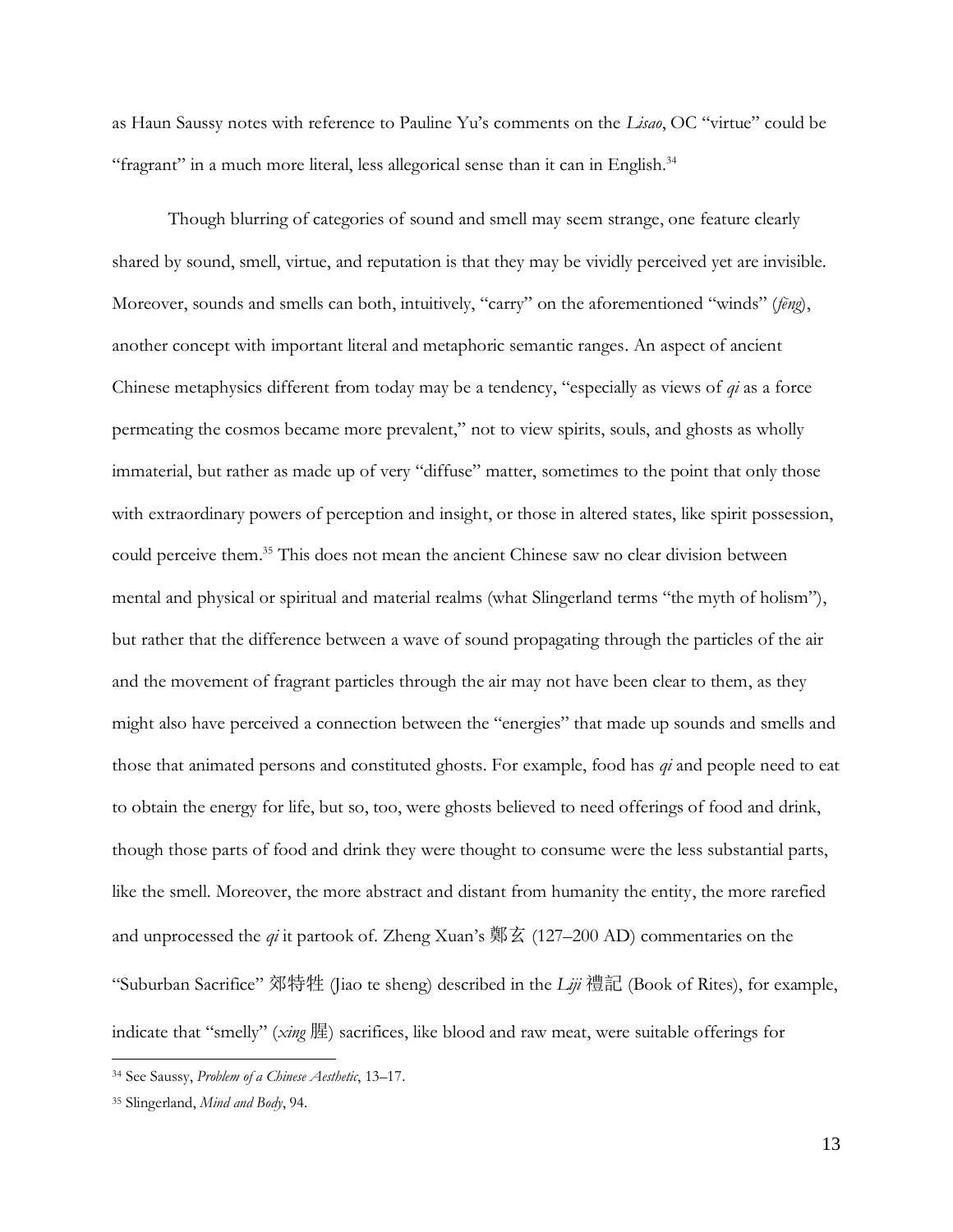Heaven and distant ancestors, while "tasty" sacrifices, like cooked meat, were suitable for recent ancestors.<sup>36</sup> Put differently, the ancient Chinese did see a distinction between the physical and the spiritual, but certain phenomena we might today deem purely physical, like smell, for them may have existed in, or straddled, the realms of the material and the spiritual (the same was also true for Greco-Roman religion and early Christianity).<sup>37</sup>

Daoists of the early medieval period built on this logic to suppose that humans could become immortal by practicing fasting and gradually transitioning the diet from solid foods, to medicines and herbs, and finally pure *qi* of the sort that existed in the air and all around. <sup>38</sup> Much earlier, the *Zhuangzi* described a practice called "fasting of the mind" (*xinzhai* 心齋), ascribing a subtler nature to *qi* than to ordinary sounds or even the mind itself: "do not listen with the ears, but listen with the mind (*xin*), do not listen with the mind, but listen with the energy (*qi*). Listening only goes as far as the ear and the mind only goes as far as concepts, but energy is empty and awaits all things. Only in emptiness may the Way collect."<sup>39</sup> On this account *qi* is a kind of substrate subtler than the mind but which may carry invisible substances, like thought, sound, and smell, as air carries oxygen. Thus, both literal and metaphoric sounds and smells, including the "sounds" and "smells" of wise words and virtuous deeds, could carry on the invisible *qi* of "winds" (though not all *qi* was invisible—there are many ancient examples of *qi* manifesting as smoke, steam, or colored light). The ability to recognize the subtle substances carried on such *qi* across great distances of space and time required being "open," that is, allowing them to penetrate (*tong*) not only the ear, but also the mind and/or deeper levels. As the *Zhuangzi* suggests, "opening" oneself to *qi* might paradoxically require closing off avenues of proximate sense data. Mencius, for example, notes the importance of quiet

<sup>36</sup> See Boileau, "Ritual Elaborations."

<sup>37</sup> See Sterckx, *Food, Sacrifice, and Sagehood*, 168–169.

<sup>38</sup> See Poo, "A Taste of Happiness."

<sup>39</sup> See Zhuang, *Zhuangzi*, 53 and Sterckx, *Food, Sacrifice, and Sagehood*, 178.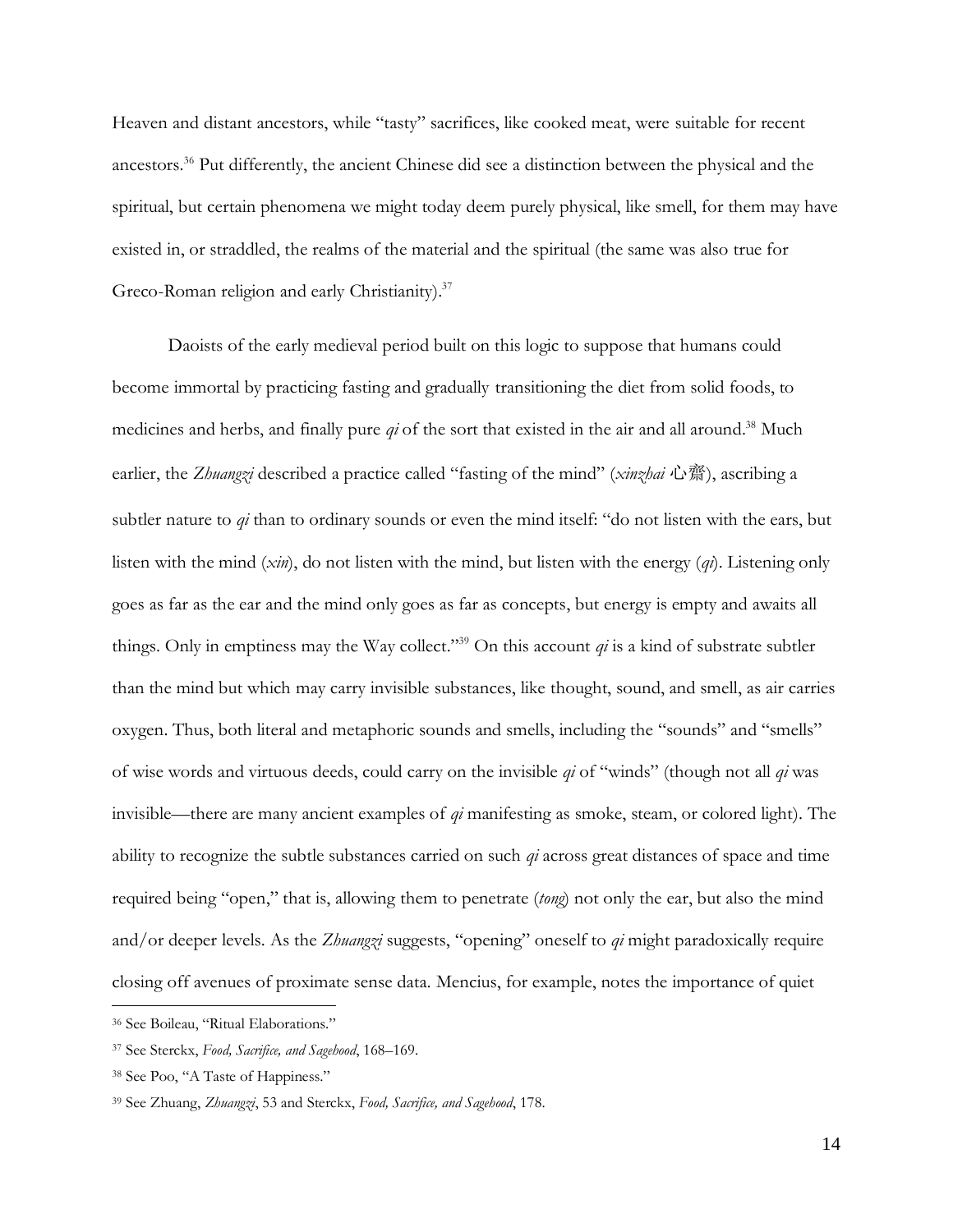and darkness for cultivation of the *qi*: too many "fettering" activities undertaken during the daytime may exhaust the restorative powers of the "nighttime energies" (*yeqi* 夜氣), presumably accumulated while sleeping or meditating in the quiet and dark. <sup>40</sup> Even the word for "name" or "noun" (*ming* 名; likely homophonous with "dark" 冥 but not "bright" 明 in the OC period) appears to depict a mouth speaking at night. <sup>41</sup> As described below, certain rituals were performed at night, in windowless rooms, and/or by blind music masters, presumably on the theory that quiet, darkness, and/or inability to see deepened the ability to perceive many important kinds of *qi*, arguably including that of words and fame (*ming* and *shēng*).

### **Ministers of Sight and Ministers of Sound**

Sages' virtue could reach and influence others by its "fragrance," by analogy to a wind blowing across grasses, or in the manner of one musical instrument transferring a vibration to another.<sup>42</sup> Practically speaking, this meant memorable words and deeds spreading widely from mouth-tomouth (and sometimes committed to writing). But a sage might appear only once every five hundred years or less. Their qualities were subject to much philosophical exegesis but difficult to pin down. There was, however, an historical group with a much more clearly defined reputation for mastery of the arts of the ear, namely the (typically blind) music masters referred to generically as *yueshī* 樂師, or sometimes simply *shī* 師. In oracle bones *shī* (OC sri/srij) means "army captain" by probable extension of an etymology meaning "(leader of) multitudes" or a "(military) host." This meaning

<sup>&</sup>lt;sup>40</sup> "By repeated fettering the 'nighttime energy' is gradually depleted. When the nighttime energy is insufficient, a man is not much different from a beast" 梏之反覆, 則其夜氣不足以存; 夜氣不足以存, 則其違禽獸不遠矣. Meng, *Mengzi*, 263.

<sup>41</sup> See Cao and Su, *Hanzi xingyi fenxi*, 369–70

<sup>42</sup> On the metaphor of resonance see Csikszentmihalyi, *Material Virtue*, 182–183, 190.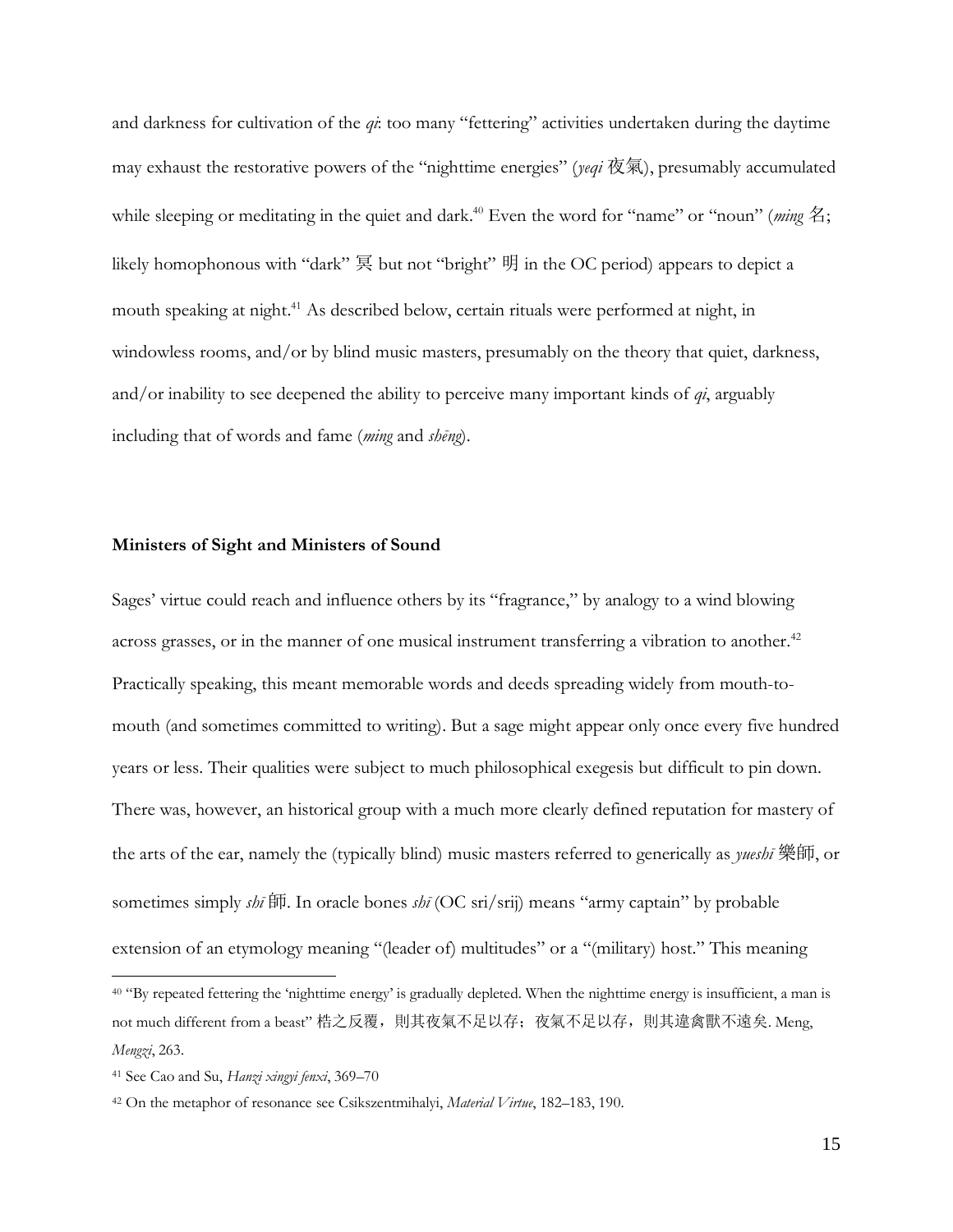later differentiated itself by use of the character *shuai* 帥 (OC srut/srut-s), sometimes used interchangeably with homophonous 率, and likely related to *lü* 律 (OC rut/[r]ut), another word meaning "lead," "regulate," or "law" which early took on the additional meaning of "(regulation of) musical pitch," or simply "pitch." That is, the word for music masters, though it could also refer to masters of other skills, connects etymologically to words like "regulate," "coordinate," and "lead," as a military commander leads soldiers into battle (possibly to the accompaniment of drums and horns) and a music master leads musicians and dancers in court performance. As suggested above, moreover, there was a sense in which the ancients conceived of pitch regulation not in the service of music per se, but rather as a tool for proper measurement and expression of the virtuous "winds" or "voices" of Heaven, Earth, and the common people. Lawmaking and pitch standard determination, therefore, were likely conceived as having more in common in the ancient period than today, not only etymologically, but in terms of their goals and consequences.

The *shī* of highest rank were called *taishī* 太師 (Grand Preceptor, also written 大師), an ancient but irregularly conferred title sometimes grouped with two other close advisors of the Son of Heaven called *taibao* 太保 (Grand Guardian) and *taifu* 太傅 (Grand Mentor). <sup>43</sup> The pedagogical function associated with the *taishī* was such that it sometimes amounted to a regency, as with the Duke of Zhou and his nephew, or Dong Zhuo 董卓 (138–192) of the Eastern Han, the latter taking on the title in imitation of the former. Though the *taishī* could be one of these three high-ranking advisors, the term could also be paired, especially in the *Rites of Zhou*, with the masters of visual knowledge known as *taishĭ* 太史 (Grand Historian or Court Astrologer). <sup>44</sup> *Shĭ* originally meant

<sup>43</sup> See Hucker, *Official Titles*, 481–2.

<sup>44</sup> On certain occasions, for example, the *taishī* and the *taishĭ* were said to ride in the same chariot carrying their respective tools of measurement. See *Zhouli*, 2517.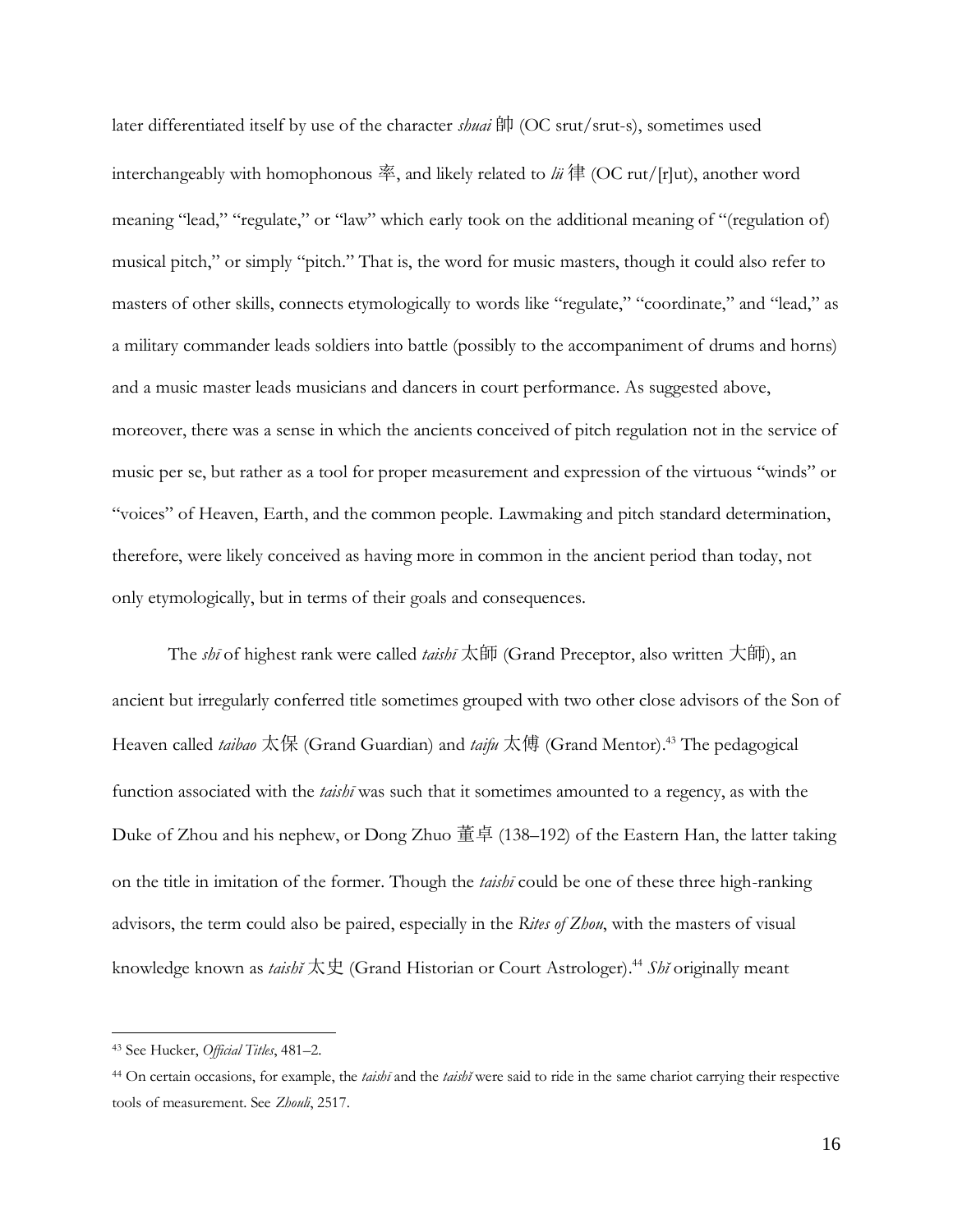roughly "scribe" (the oracle bone character depicts a hand offering a roll of documents), but the responsibilities of the *shĭ* gradually came to include more esoteric knowledge of astronomy and astrology, in addition to official record-keeping. It is now frequently translated as "historian" or simply "history" because of its association with the most famous *shĭ*, Sima Qian 司馬遷 and his father. Though not always blind themselves, the *taishī*'s idealized role, especially when conceptually paired with the *taishĭ*, certainly included oversight of blind experts in the art of the ear:

The *taishī* was responsible for the six pitches, the six pipes, and for matching the *yin* and *yang* notes… These were set to words of five [musical] tones… and performed on eight types of instrument: metal, stone, clay, leather, strings, wood, gourds, and bamboo. He taught six types of poem… …In grand sacrifices he led the blind musicians (*gu*) in song… and at great feasts as well. During the great rite of archery he led the blind musicians in singing in the season. The *taishī* used copper pitch pipes to listen to omens of victory and defeat in military music. At state funerals he led the blind musicians at the laying out and encoffining. All the blind musicians in the kingdom followed the example of the *taishī*.

大師掌六律、六同,以合陰陽之聲……皆文之以五聲……皆播之以八音:金、石、 土、革、絲、木、匏、竹。教六詩 …… 祭祀: 帥瞽登歌 …… 大饗, 亦如之。大射, 帥瞽而歌射節。大師,執同律以聽軍聲而詔吉凶。大喪,帥瞽而廞; 作柩謚。凡國 之瞽矇,正焉。<sup>45</sup>

<sup>45</sup> *Zhouli*, 2207–2235.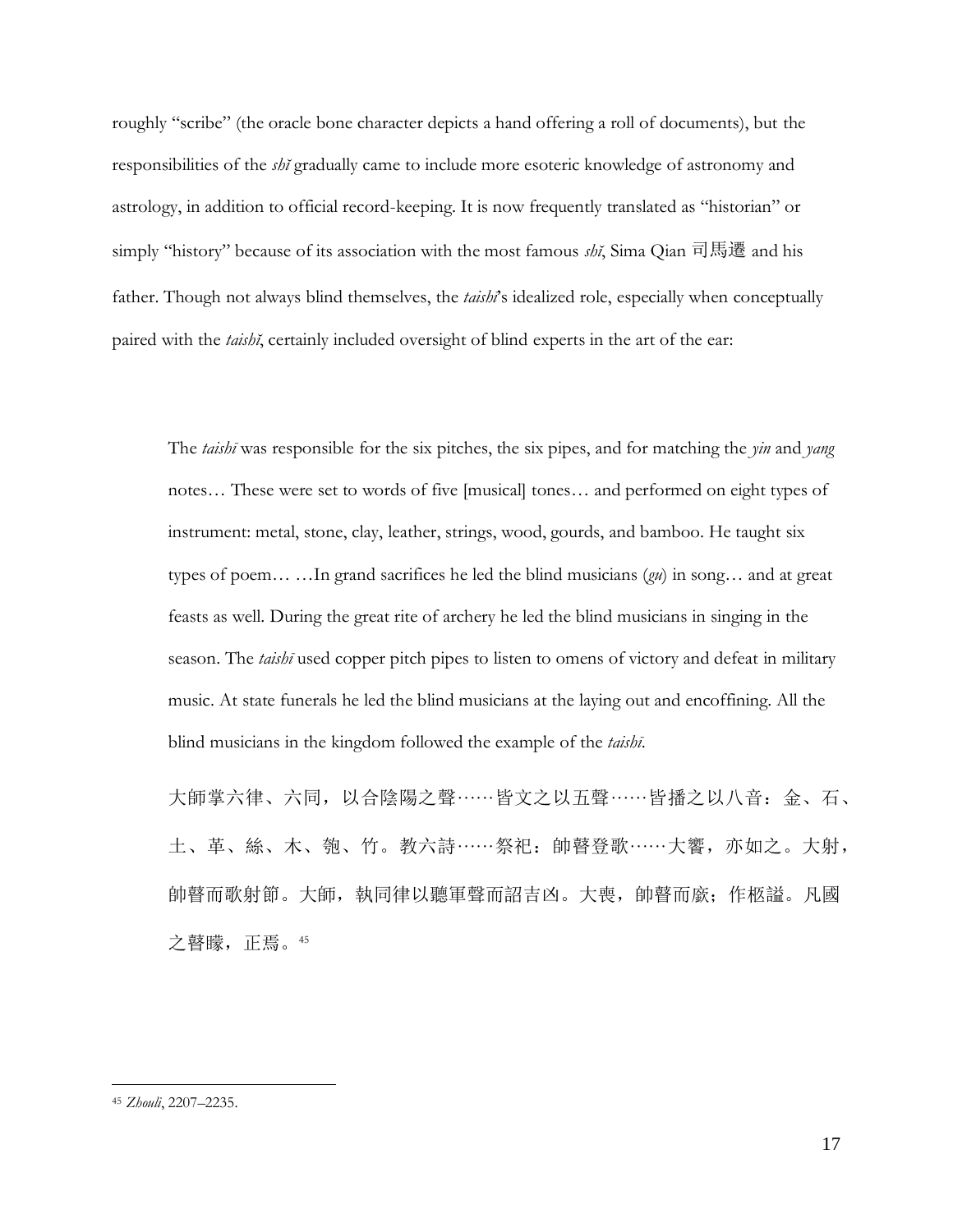This passage reveals the precise nature of some duties of masters of the aural arts. First was the matter of determining pitch standards (*lü*), viewed similarly to fixing weights and measures. Second was teaching the methods for performance of various verse forms, a matter of political importance. Next was the performance of seasonal rituals, such as at a springtime archery festival. As further examined below, predicting and ushering in the start of spring was a matter of special importance for the *shī*. Finally, the *taishī* performed an important oracular function for sending off troops to battle. Zheng Xuan's commentary describes it in greater detail:

A work on military tactics states: "On the day the ruler commanded his armies to set out on a campaign he bestowed bows and arrows on his generals, who rallied the troops. The generals would draw their bows and lead a great cry; the *taishī* would blow on his pitch pipes to match the sound. If the sound was 're' then the soldiers were strong and victory was assured; if 'mi' the army was in disarray and lacking in spirit, portending difficulties; if 'do' it indicated a peaceful disposition, meaning the army was of one mind; if 'sol' it indicated the generals were irascible and harried, the soldiers exhausted; if 'la' it indicated the soldiers were weak and lacking in fighting spirit."

兵書曰:「王者行師出軍之日,授將弓矢,士卒振執,將張弓大呼,大師吹律合音。 商則戰勝,軍士強;角則軍擾多變,失士心;宮則軍和,士卒同心;徵則將急數怒, 軍士勞;羽則兵弱,少威明。」<sup>46</sup>

<sup>46</sup> *Zhouli*, 2231.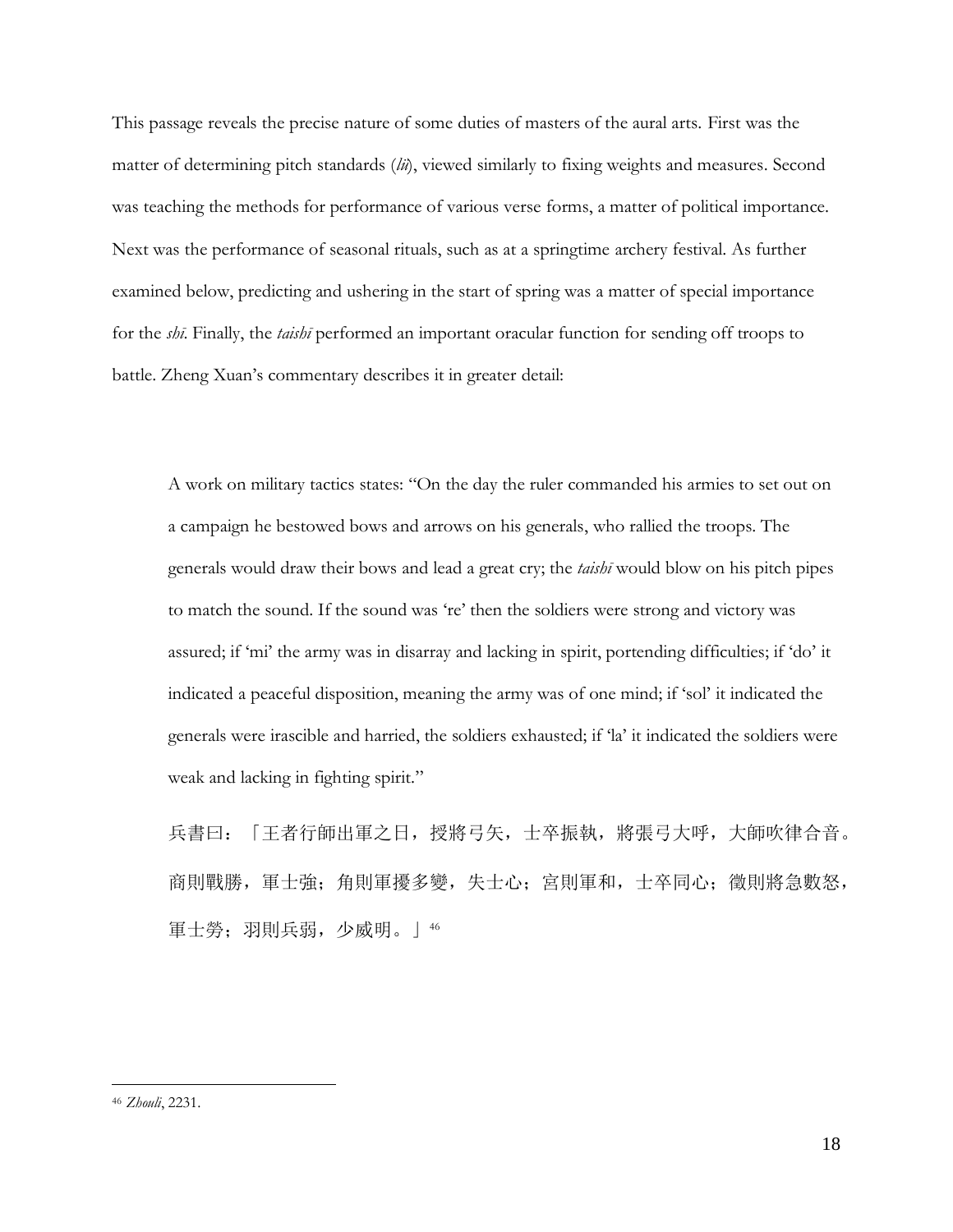The particular associations of the various scale degrees of tonal music (functioning in the ancient period as a "fixed do" solmization of the sort inscribed on e.g., Marquis Yi of Zeng's famous bells 曾侯乙編鐘) likely also related to five element theory: "re" (*shang* 商), for example, was associated with the element of metal, and therefore thought to suggest firm resolve on the part of the soldiers crying at such a pitch.<sup>47</sup> "Five (musical) tones" (*wuyin* 五音 or *wusheng* 五聲) were selected from among the twelve pitches as part of the process of "regulating" natural sounds (*shēng*), including the sounds of nature and human speech. <sup>48</sup> In the cosmic order of the *Rites* and its commentaries, therefore, the "tone" of warriors' voices reflected something of their collective mental state and it was the responsibility of the royal music masters to interpret such signs.<sup>49</sup> The association of musical tone and pitch regulation (rut 律) with military command (s-ruts 帥), the importance assigned to military music and dance, as well as the generally greater coincidence, in the Western Zhou ritual system, of high civil and military authority may further explain the ancient semantic range of *taishī* as military commander, music teacher, and/or royal tutor/regent.<sup>50</sup>

Among those led in performance by the *taishī* were blind performers referred to by terms like *gu* 瞽, *sou* 瞍, and *meng* 矇. According to Zheng Zhong's 鄭眾 (1st c. AD) commentary on the *Rites of Zhou*, *meng* referred to those whose eyes could open and close but not see clearly, *sou* referred to those whose eyes had no pupils or were otherwise deformed, and *gu* referred to those with no eyeballs. <sup>51</sup> The *gu*'s visual impairment was considered "deeper" or more complete than that of the *sou*, and the *sou*'s blindness more severe than the *meng*'s. Because the ancient Chinese believed that the

<sup>47</sup> See ibid.

<sup>48</sup> See Wang, "Yue, yin, sheng sanfen"

<sup>49</sup> In a similar story music master Kuang is able to predict the movements of enemy armies by the sounds of crows' cawing. See *Zuozhuan*, 1052–53.

<sup>50</sup> See Huang, "Rise and Fall," 17–22.

<sup>51</sup> See *Zhouli*, 1524.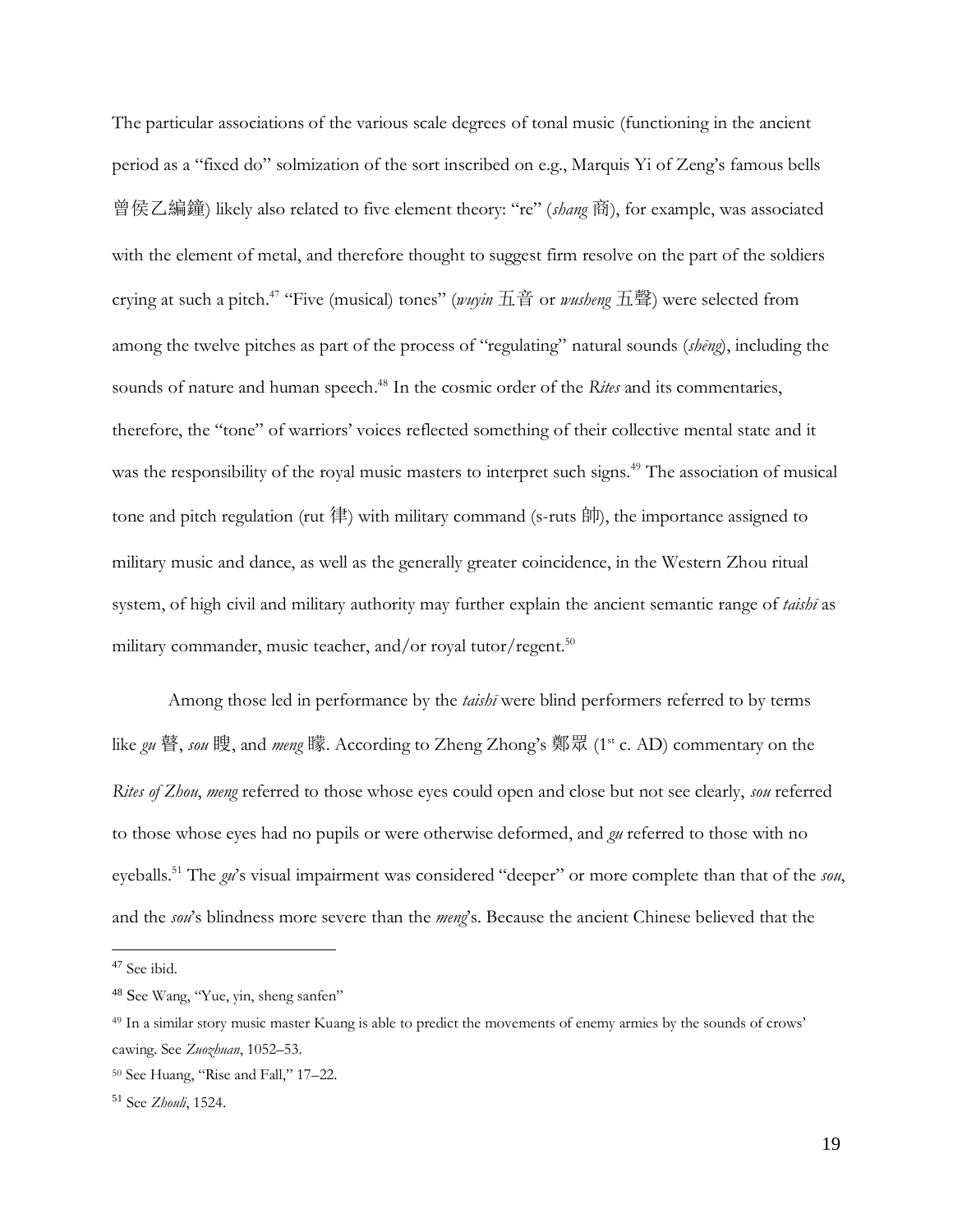blind possessed keener hearing and other sense perceptions than the sighted (an idea partially supported by some neurological studies<sup>52</sup>), the logical conclusion was that  $\alpha$ , *sou*, and *meng* should have stronger powers of aural (and perhaps also olfactory and haptic) perception than sighted people, and in that order. The *Guoyu* 國語 (Discourses of the States), for example, records the following procedure for the Zhou court:

Thus, when the Son of Heaven held court [literally, "listened on matters of state"], he commanded the assembled peerage, high and low, to present poems. The *gu* presented the melodies (*qu*), the shĭ presented historical records, the *shī* presented policy recommendations, the *sou* rhapsodized (*fu*), and the *meng* chanted (*song*). The assembled masters remonstrated and transmitted the words of the multitudes. Those close to the sovereign kept careful watch with help from the royal clan. The *gu* and the *shĭ* taught these lessons and the elders refined them. With such due process did the sovereign weigh and ponder matters and conduct affairs without error.

故天子聽政, 使公卿至於列士獻詩, 瞽獻曲, 史獻書, 師箴, 瞍賦, 矇誦, 百工諫, 庶人傳語,近臣盡規,親戚補察,瞽史教誨,耆艾修之,而後王斟酌焉,是以事行 而不悖。<sup>53</sup>

Wang Xiaodun argues that *qu* 曲 (literally "twist" or "bent") here implies melodies for singing (*gequ* 歌曲), while both *fu* and *song* were types of chanting, though the precise meanings of all these terms

<sup>52</sup> See e.g., Gougoux et al., "Sound Localization."

<sup>53</sup> Lai, *Guoyu zhijie*, 12.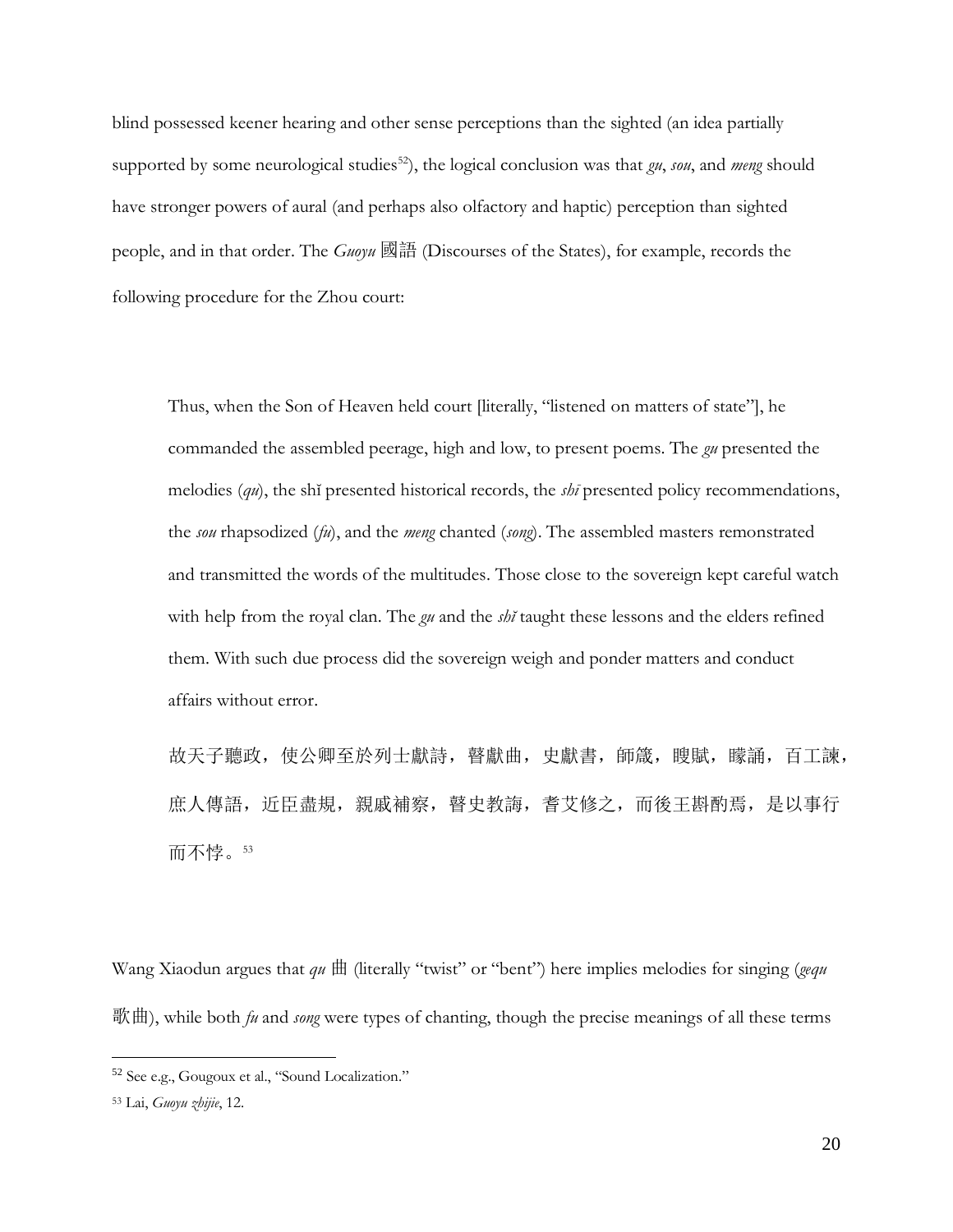changed between the Zhou and Han Dynasties and are difficult to know with precision. <sup>54</sup> Proper performance of the twisting and turning melodies of *qu*, which, by the Han, may have included folk songs collected by the Music Bureau (*yuefu* 樂府) may have been more musically demanding than chanting, and therefore entrusted to the *gu*, whose blindness was "total." Among the two types of chanting, *fu* may have mixed elite and vernacular or dialect-type registers while *song* 誦 (OC sloŋh/sə-[l]oŋ-s, another possible homonym of *tong* 通 or *cong* 聰) consisted of purely formal language and may have been more straightforward.<sup>55</sup> Thus, the more demanding form of chanting may have been entrusted to the *sou*, while the most straightforward form could be trusted to the *meng*, whose visual impairment was least.

*Gu*, homophonous with and originally written with the same character as "drum" (kâʔ/[k]ˤaʔ 鼓), was also the name of a god or patron saint of musicians and teachers of all kinds (Shengu 神瞽 or Guzong 瞽宗).<sup>56</sup> Zheng Xuan suggests that the homophony of "drum" and "blind musician" owed to the appearance of the latter's eyelids, but the simple association with drum playing seems sufficient explanation, with "drum" often construed quite broadly to include such percussion instruments as lithophones and bells.<sup>57</sup> The total number of blind performers prescribed by the *Rites of Zhou* was substantial: roughly three hundred and six blind performers of various ranks, along with three hundred sighted performers/assistants (*shiliao* 眡瞭) of inferior rank.<sup>58</sup> The *Analects* indicates that Confucius treated *gu* with reverence, even those his junior, hinting that such musicians may have

<sup>54</sup> See Wang, *Zaoqi yishu*, "Shi yan zhi chuantong."

<sup>55</sup> See Wang, *Zaoqi yishu*.

<sup>56</sup> See Sterckx, *Food, Sacrifice, and Sagehood*, 198–199.

<sup>57</sup> On the categorization of blind musicians see *Zhouli*, 1524. On the wide variety of "drums" in ancient China see Furniss, *Music in Ancient China*, 21– 62.

<sup>58</sup> See *Zhouli*, 1524.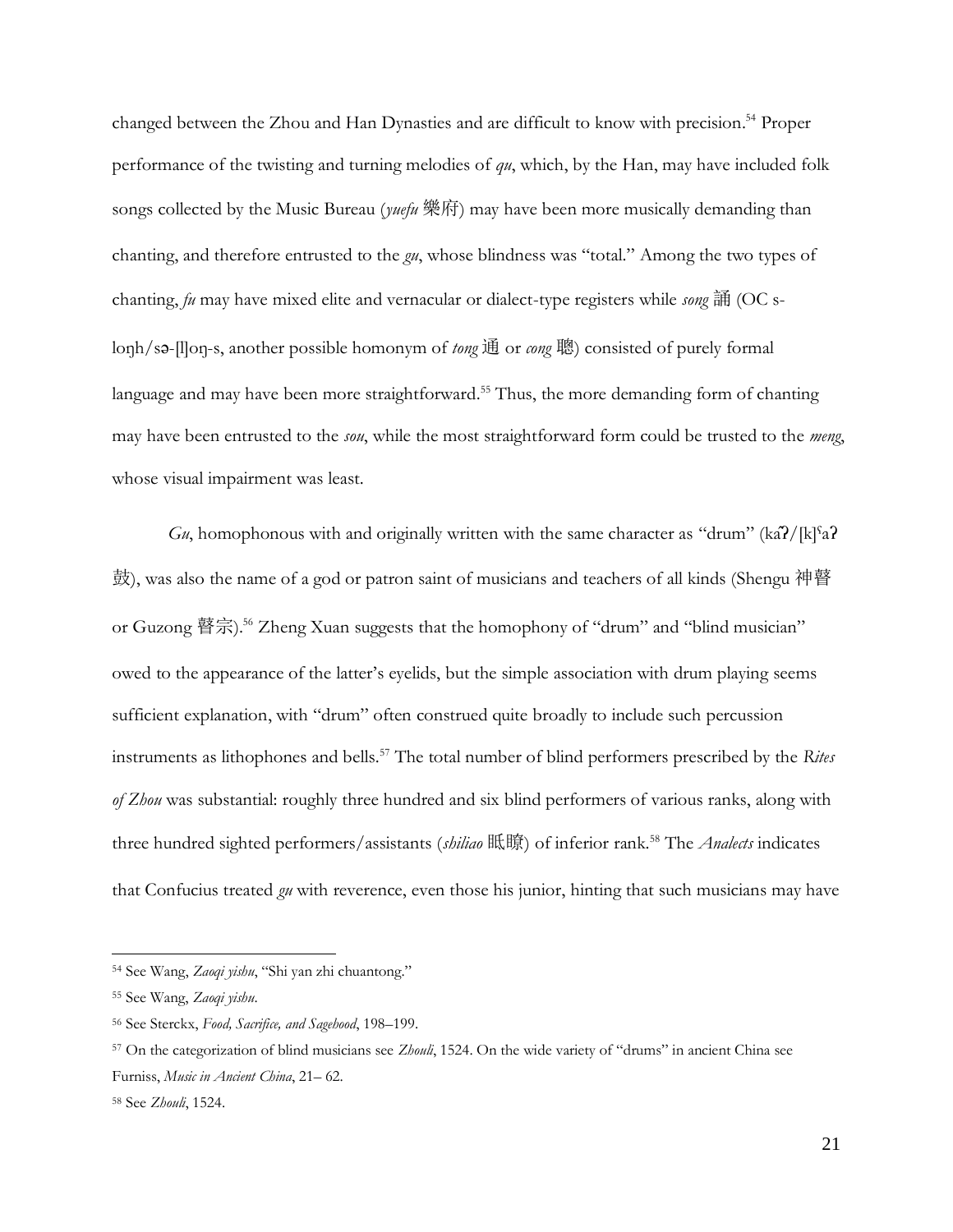enjoyed higher social status than in later periods, when they frequently belonged to hereditary debased classes. 59

The above idealized description (part of an argument urging an intransigent ruler not to violently suppress dissenting opinion) is one in which the Son of Heaven enjoys the absolute authority due to him, yet was prevented from error by the literal and metaphoric watchfulness (and listening) of a great variety of helpers, including the royal family, the peerage, ministers, and experts in visual and aural perception and cognition (*shĭ* and *shī*). These latter two groups played important roles in the process of collecting, composing, and performing remonstrations of various kinds, including those believed to come from the common people. Though the ruler was surrounded by fact-finders, record keepers, and sensory experts, it was also necessary to protect his senses from fixing, myopically, on improper objects, including overly emotive music: in addition to silk earplugs worn on certain occasions, the pearl curtain (*liu* 旈) hanging from his crown symbolized such a need, in addition to an idealized inscrutability. <sup>60</sup> Of course, blindness was not always a virtue: the sage king Shun 舜 was said to have had two pupils in each eye, while his father was an immoral blind man called Gusou 瞽瞍. <sup>61</sup> Yet this same story supports an idea, similar to the myth of Odin, that blindness was a price one could pay in exchange for increased perception of another kind, or, in this case, that a son could enjoy a double portion of literal and ethical vision as heavenly compensation

<sup>59</sup> See Sterckx, *Food, Sacrifice, and Sagehood*, 200.

<sup>60</sup> In one such story Duke Ping brings ruin on his land by insisting on hearing more and more "moving" (悲) music against the advice of music master Kuang. His statement "I am old and music is what I love" 寡人老矣,所好者音也 seems ominous in the context (Han, *Han Feizi*, 207). See also Brindley, *Politics of Harmony*, 25–42. On methods for protecting the ruler's senses see Sterckx, *Food, Sacrifice, and Sagehood*, 191–195. On the ruler's need for inscrutability see the "Establishing the Originating Spirit" 立元神 (Li yuanshen) chapter of Dong Zhongshu's 董仲舒 *Luxuriant Gems of the Spring and Autumn* (*Chunqiu fanlu* 春秋繁露).

<sup>61</sup> See Sterckx, *Food, Sacrifice, and Sagehood*, 196.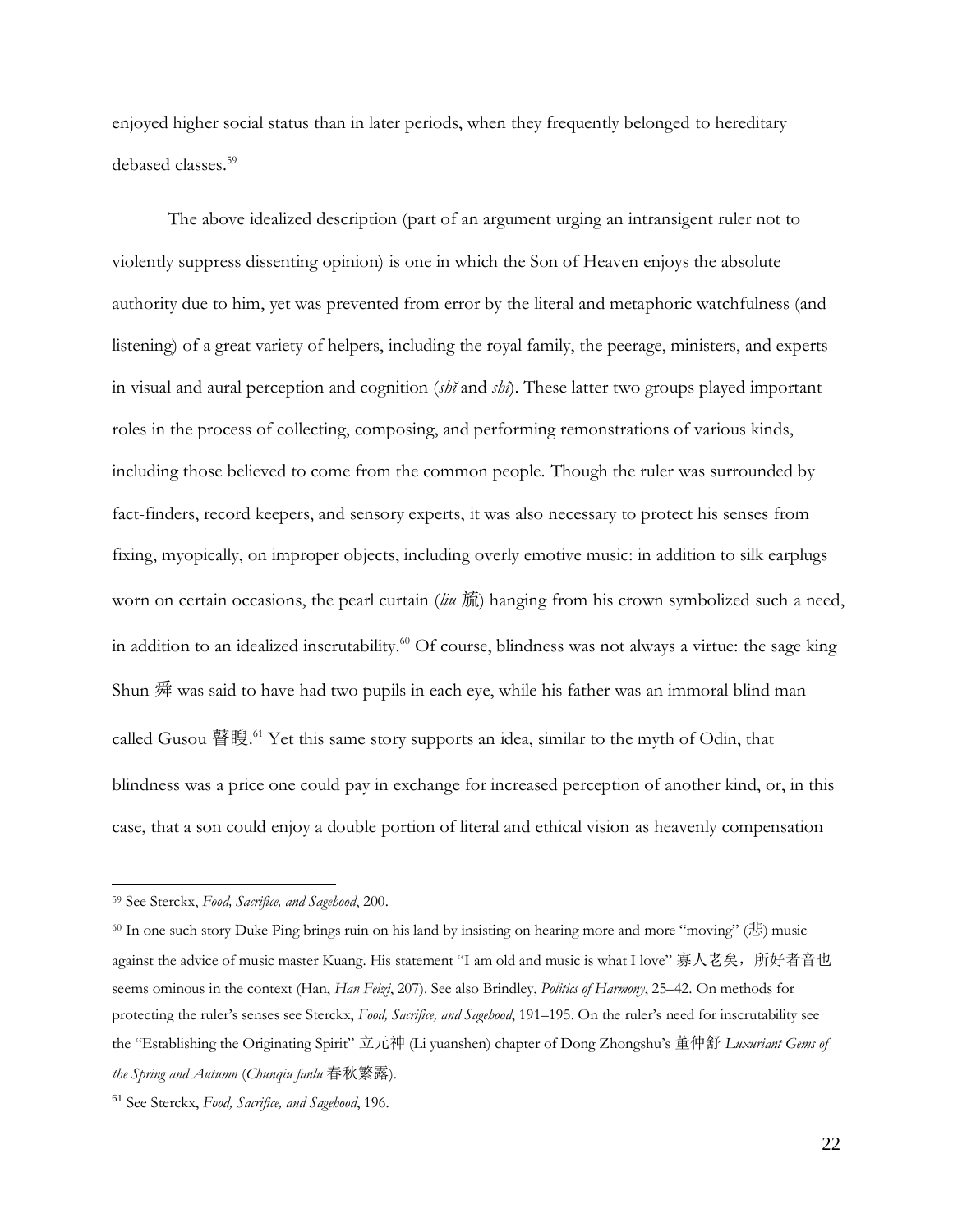for his father's lack. A similar logic arguably motivated "grand *shĭ*" Sima Qian to accept the loss of his reproductive ability as the price of an opportunity to leave his father's histories to posterity.<sup>62</sup>

As many historically submitted to castration to serve imperial households, it seems likely that some chose to intentionally damage their eyes for the possibility of employment or advancement as "masters of the ear." In one famous example, a *shī* named Kuang 曠, addressed as *taishī* in a few texts like *Han Fei zi* 韓非子, was said to have damaged his eyes in order to focus his attention more deeply on matters of calendar creation and pitch differentiation. <sup>63</sup> The *Zhuangzi* describes him as a *gu* of the sort whose preternatural authority on matters of the ear prevented commoners from exercising their own, natural perceptive abilities.<sup>64</sup> Of course, those with damaged eyes were far more common in the ancient period. Guo Moruo argues, for example, that the character  $min \to$  originally meant "slave" and depicted a blade piercing an eye, as victors sometimes marked prisoners of war. 65 Part of the legend of Kuang blinding himself may have been the idea of willing sacrifice in pursuit of the arts of the ear, which may have contrasted with the plight of the slaves and prisoners of war from whose number many of the ritually required blind musicians may have been drawn.

### **Music as Tool for Scientific Investigation**

Even when performed by the blind, there were certain rituals that required the dark (and quiet) of night or a sealed room (free from breezes) for their proper performance. For example, the *Records of the Historian* records the following ceremony performed by the Han court:

<sup>62</sup> See Durrant, *Cloudy Mirror*.

<sup>63</sup> See Wang Jia, *Shiyi ji*, 78. Older versions indicate he was born blind.

<sup>64</sup> See Zhuang, *Zhuangzi*, 150.

<sup>65</sup> See Cao and Su, *Hanzi xingyi fenxi*, 368.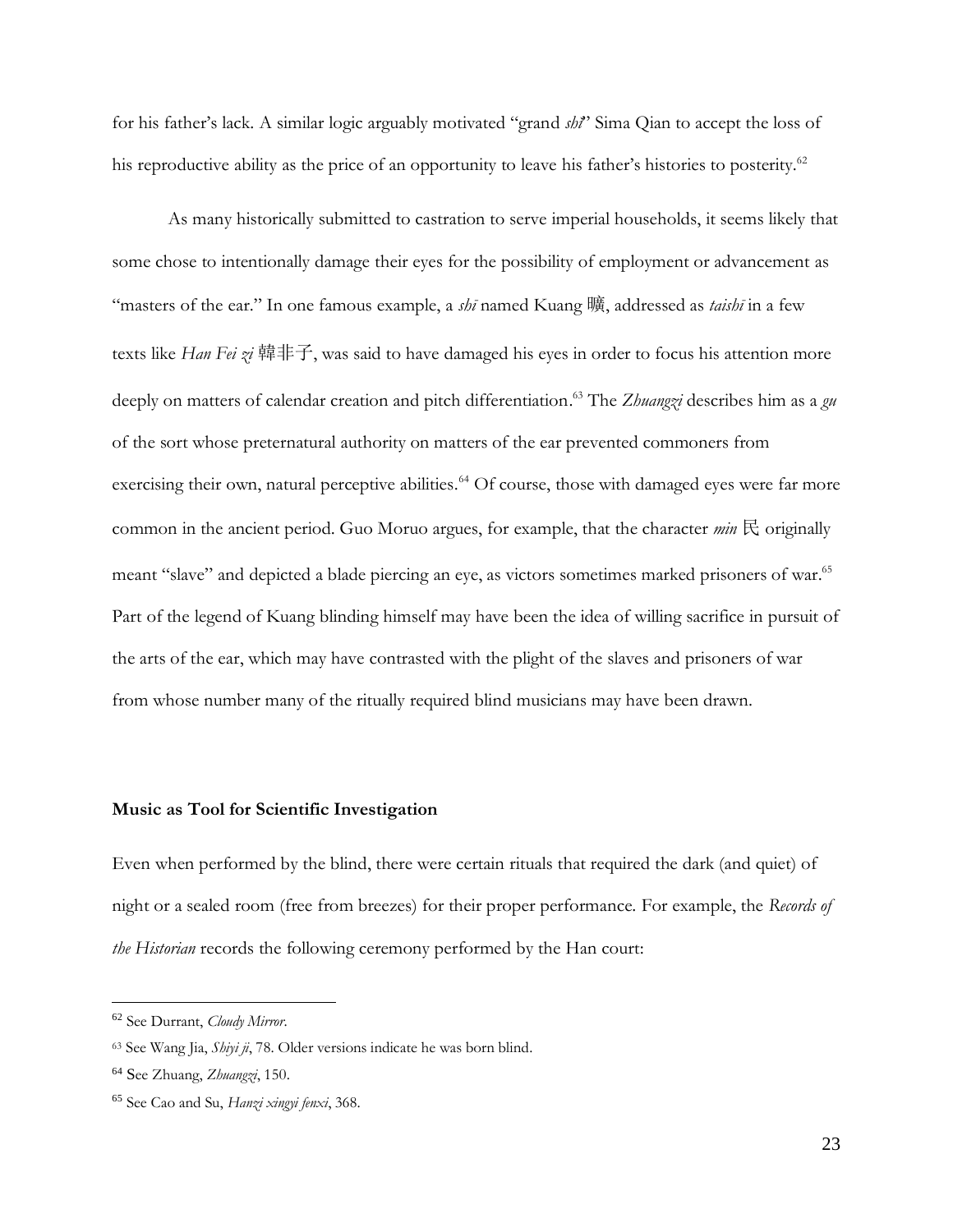The royal clan of the Han traditionally performed a sacrifice to the spirit of the imperial star in the Sweet Spring Palace on the first *xin* day of the first month of the New Year. The nighttime sacrifice began in the evening and continued on until dawn. Often would a shooting star pass above the sacrificial altar. Seventy serving boys and seventy serving girls would sing in unison. In the spring they sang "Clear and Bright," in the summer "Vermillion Light," in the Autumn "Spirit of the West," and in the winter "Spirit of the Dark." 漢家常以正月上辛祠太一甘泉,以昏時夜祠,到明而終。常有流星經於祠壇上。使 僮男僮女七十人俱歌。春歌青陽,夏歌朱明,秋歌西暤,冬歌玄冥。66

The mention of stars and comets (the "imperial star" Taiyi  $\overline{\mathcal{K}}$  corresponded to Ursa Major  $\beta$  or Chinese "Northern Dipper's Second Star" 北斗二) suggests that at least part of the reason the ritual was conducted at night was because that was when stars were visible. Though Sima Qian describes a contemporary (Han Dynasty) practice, similar practices dated back to the Qin and arguably even to the Shang.<sup>67</sup> Not only was nighttime singing or chanting an important aspect of seasonal rites, it may have been an everyday affair: both the *Book of the Han* and the *Book of the Later Han* mention the sounds of blind masters chanting collected poems or folk songs at night (*cai shi ye song* 采詩夜誦).<sup>68</sup> This, in turn, may reflect a more general notion that spirits were easier to perceive or communicate with at night, or even that their descent to the mortal realm heralded or brought on the night. The

<sup>66</sup> Sima, *Shiji*, 1344.

<sup>67</sup> See Ding and Yang, *Xinchu jianbo*, 8–15

<sup>68</sup> Sima, *Hou Hanshu*, 854.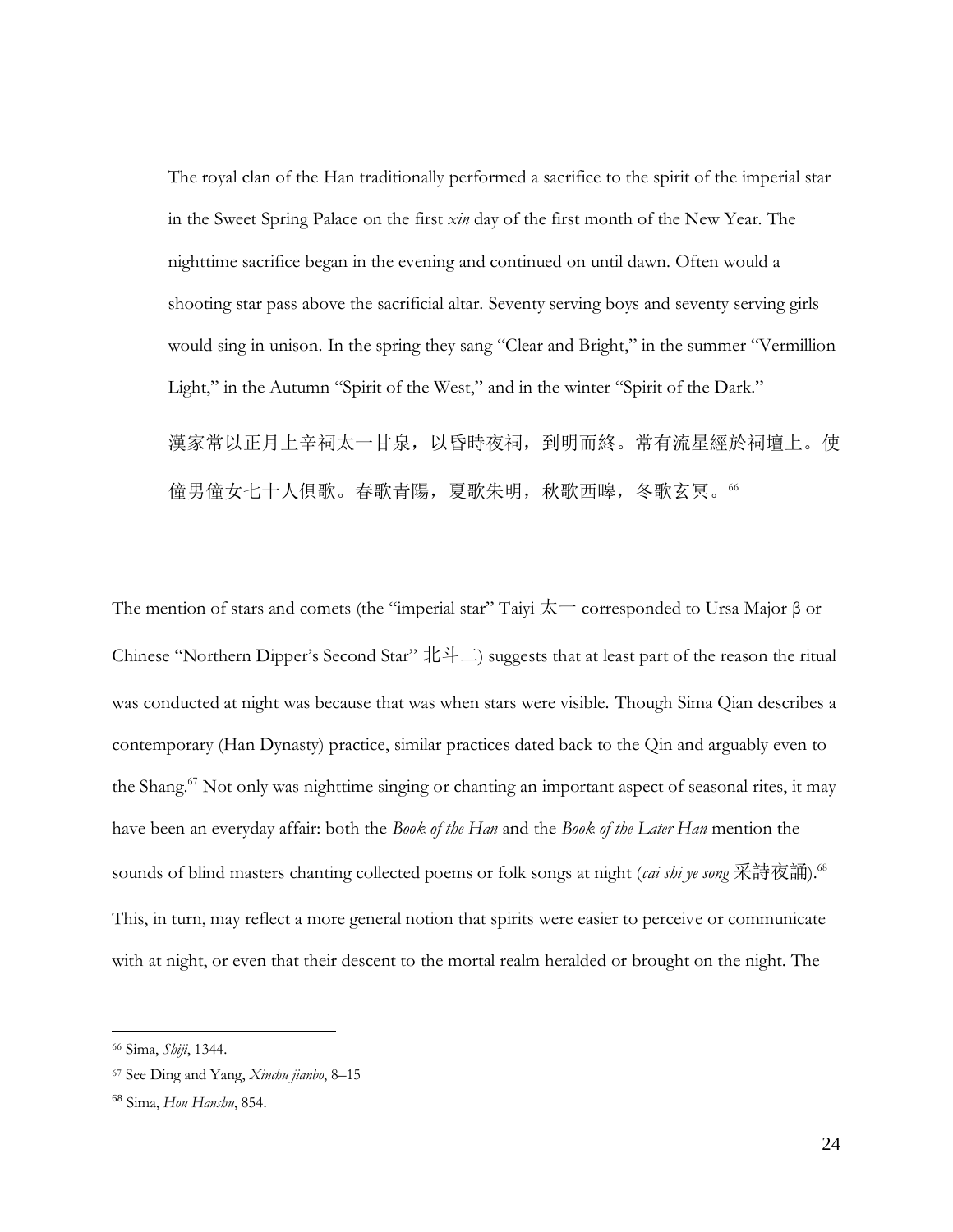*Lisao* describes it: "Wu Xian [ancestral spirit of shamans] was about to descend in the evening… The Many spirits all descended darkening the sky" 巫咸將夕降兮……百神翳其備降兮.  $^{\rm 69}$ 

Singing through the night was an important part of seasonal change. As mentioned above, the *gu* had a special role to play in the arrival of spring in particular, an event heralded by a special "wind" called the *xiefēng* 劦風/協風 or *junfēng* 俊風. The *Discourses of the States* describes a traditional procedure:

Five days [before the start of spring], the *gu* announced that the harmonious wind (*xiefēng*) had arrived. The ruler then sequestered himself in the Palace of Fasting, attended by the myriad ministers, all of whom underwent three days of fasting… The grand *shĭ* then led the way, the ruler following reverently behind. The ruler then plowed one small furrow of earth himself… On this day, the leader of the *gu* and the other music ministers performed the "airing of the soil."

先時五日, 瞽告有協風至, 王即齋宮, 百官御事, 各即其齋三日……太史贊王, 王敬從之。王耕一墢······是日也,瞽帥、音官以風土。<sup>70</sup>

"Harmonious" (*xie*  $\hat{\mathcal{H}}$ ) as a descriptor of warm winds from the east appears in Shang oracle bones.<sup>71</sup> The ability to hear the "harmonious wind" which heralded the spring, in turn, was associated with ancient sages and the ability to bring forth life: an ancestor of Sage King Shun, Yu Mu 虞幕 was said

<sup>69</sup> Sukhu 2012: 36.

<sup>70</sup> Lai, *Guoyu zhijie*, 24.

<sup>71</sup> See Zheng, "Shangdai buci."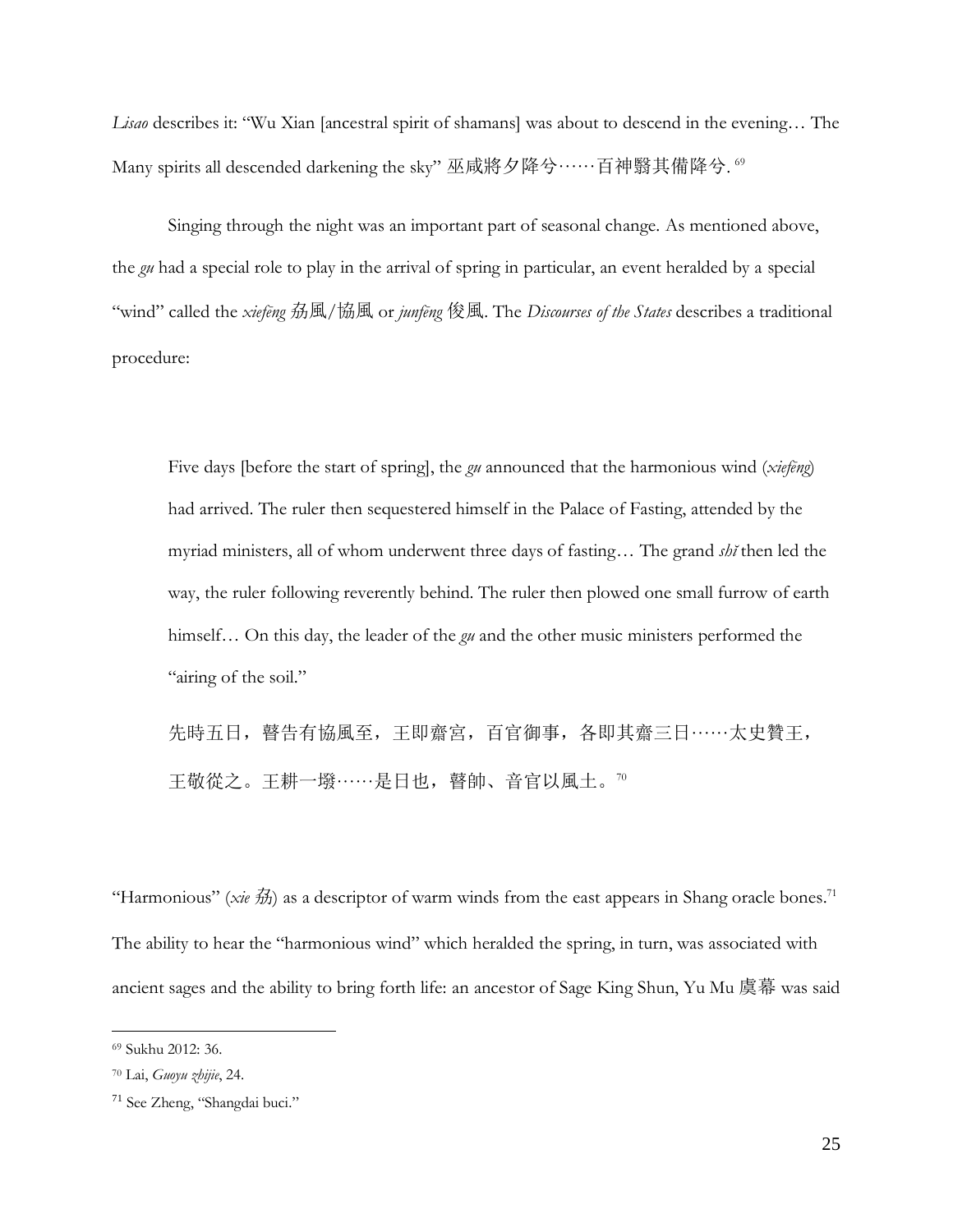to have had this ability, presumably only possible for specialists in historical times.<sup>72</sup> The process of "airing the soil" (*fēngtu* 風土) established whether "the soil vapors were sufficiently harmonious to produce bountiful crops."<sup>73</sup> Wei Zhao 韋昭 (3<sup>rd</sup> c.) comments that "airing the soil" meant to investigate the quality of the soil using pitch pipes 以音律省風土. It is conceivable that the temperature and moisture content of the soil could affect its ability to transmit sound, therefore possibly reflecting something of the prospects for a new planting season.

Listening for winds and using pitch pipes to hear the vibrational qualities of the soil amounted to a kind of calendrical practice, but one unrelated to the astronomical observation conducted by the *shǐ* (who also used visual observation of the earth, called *mitu* 覛土, to help predict the start of spring). There were other calendar-making practices carried out by the blind and/or in sealed, dark rooms, suggesting the existence of calendar-making and meteorology of a sort now largely lost. The *Book of the Later Han* describes the following unusual method, called "watching" or "awaiting the *qi*" (*houqi* 候氣):

The *qi* of Heaven manifests through light and shadow, while the *qi* of Earth manifests through vibrations—that is, pitch (*lü*)… At the winter solstice the *yang qi* begins to move, the musical pitches are high and clear, the shadows are long, the *huangzhong* pitch is penetrating, and the dusts (*hui*) of the earth begin to rise… The method for awaiting the [seasonal] *qi* requires building a room with three concentric walls, doors closed, crevices thoroughly sealed, and heavy felt blankets laid all around. Within the room are wooden stands with a pipe for each pitch, arranged in accordance with the points on the compass, outsides raised

<sup>72</sup> See ibid., 741.

<sup>73</sup> Sterckx, *Food, Sacrifice, and Sagehood*, 199.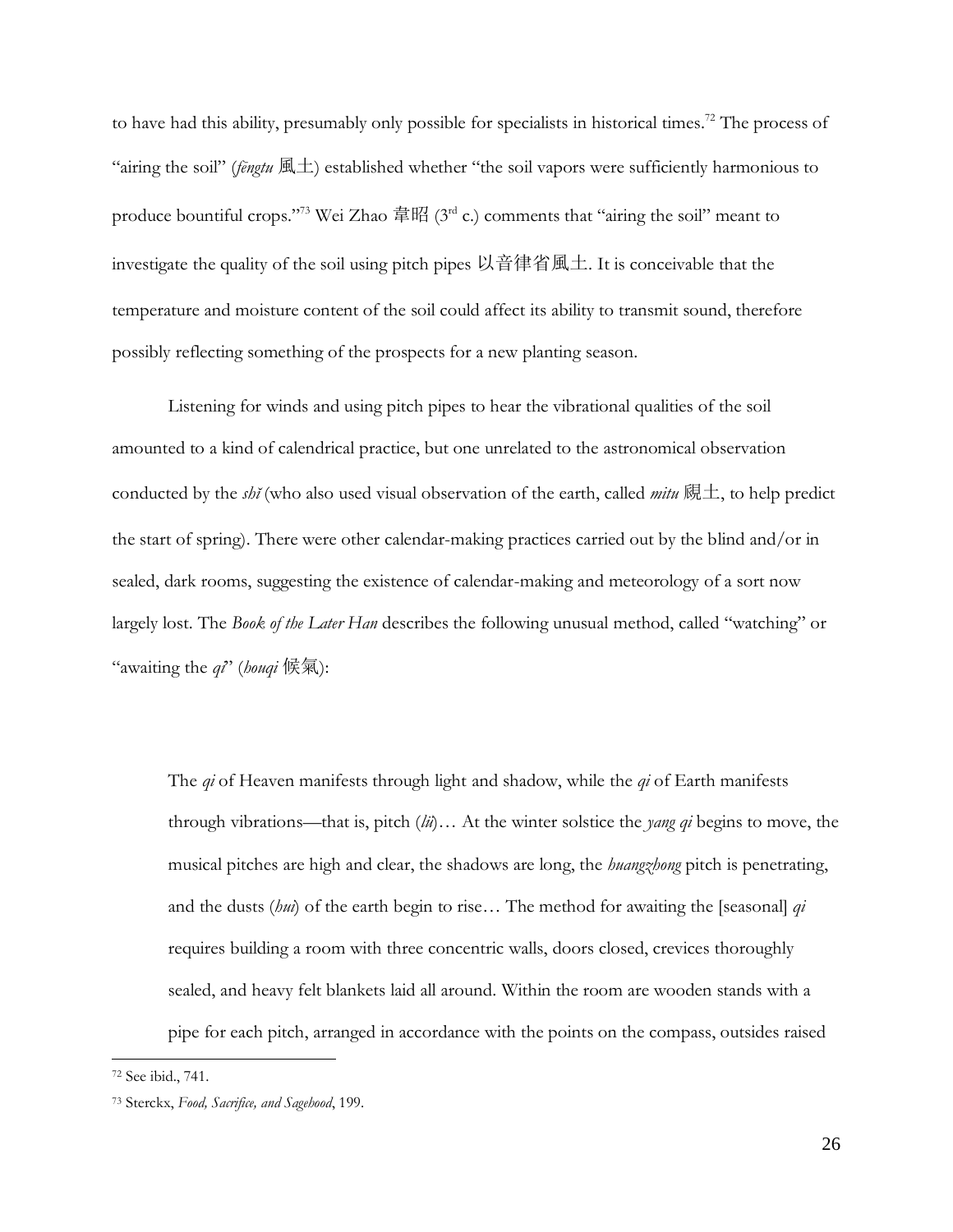and insides low [sitting in the earth]. Reed ashes (*hui*) are poured to fill the inner ends of the pipes, which are observed for their correspondence with the calendar. When the *qi* [of a particular season] arrives the ashes fly out of the corresponding tube. If moved by the *qi*, the ashes disperse, but if moved by wind or human hand they collect. In the palace twelve pipes of jade were used and the waiting only carried out for the two solstices. At the Spirit Terrace (royal observatory) sixty pipes of bamboo were watched according to the dates of the calendar.

天效以景,地效以響,即律也······冬至陽氣應,則樂均清,景長極,黃鍾通,土 灰輕而衡仰······候氣之法,為室三重,戶閉,塗釁必周,密布緹縵。室中以木為 案,每律各一,內庳外高,從其方位,加律其上,以葭莩灰抑其內端,案曆而候之。 氣至者灰(動)。其為氣所動者其灰散,人及風所動者其灰聚。殿中候,用玉律十 二,惟二至乃候。靈臺用竹律六十。候日如其曆[律]。<sup>74</sup>

Because of the Han Dynasty belief in a cosmic resonance between e.g., the seasons of the year and the frequencies of musical pitches, this sort of procedure served a dual purpose: insofar as the pitch pipes were believed accurate, the rate at which the natural *qi* of the earth caused ashes to fly out of them (in absence of any outside wind) could signal the arrival of a new season. Insofar as the goal was to find those harmonious pitches that corresponded to the natural rhythms of the earth, conversely, the timing of the ashes' dispersal could indicate something of the fidelity of the pitch standards. We have here emended the punctuation of the final two lines and included a different

<sup>74</sup> Sima, *Hou Hanshu*, 3016.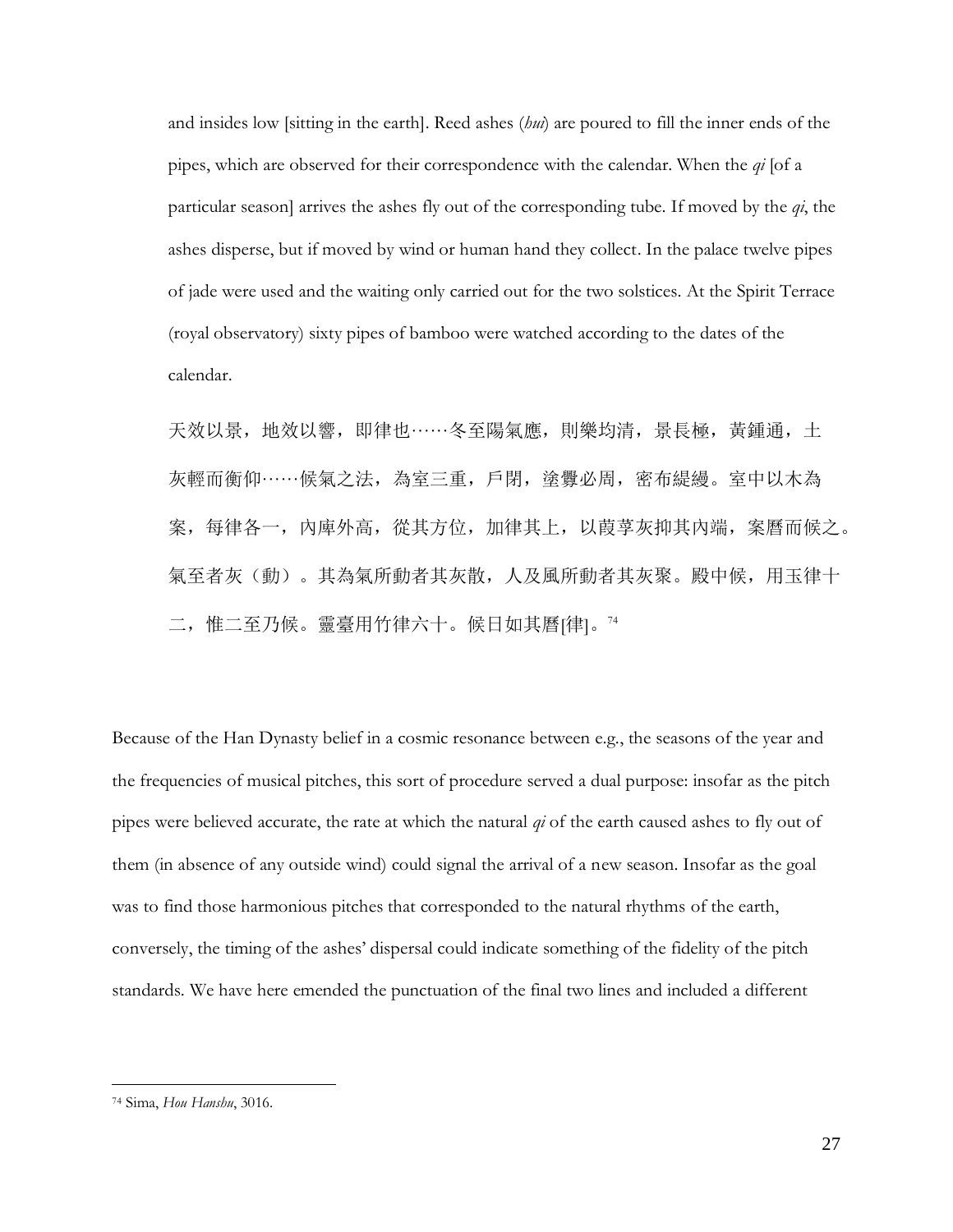possible interpretation in brackets as suggested by Bodde<sup>75</sup>—namely that the waiting could have been conducted in accordance with the dates dictated by the theory of the pitch pipes rather than the dates of the calendar. However, this ambiguity likely exists because of the perceived bidirectional influence of *qi* and musical pitch (*lü*): if the pipes are known to be correct, then one can determine the calendar by waiting for the ashes; if one knows with precision when the seasonal changes should occur, then that information may theoretically determine the proper pitches for the pipes.

The above description, recorded in the *Book of the Later Han* is attributed to musicologist Cai Yong 蔡邕 (133–192), who included additional information on his comments on the *Book of Rites*' "Monthly Ordinances" 月令(Yueling):

The ancients used their ears to fix the pitches of pipes and bells. Later this ability was lost and so mathematical calculations were used to correct the tuning. If the calculations are correct then the sound will be pure. Using mathematical calculations allows one to use writing to disseminate the proper tunings among the people. However, it is still inferior to using the ear to tune.

古之為鍾律者,以耳齊其聲。後不能,則假數以正其度,度數正則音亦正矣…… 以度量者可以文載口傳與眾共知,然不如耳決之明也。76

Thus there was a sense among commentators of the Eastern Han, like Cai Yong, that an art of using just the ear to find proper tunings had once existed but was lost, leaving belated musicologists to

<sup>75</sup> Bodde, "Chinese Cosmic Magic," 357.

<sup>76</sup> Sima, *Hou Hanshu*, 3016–7.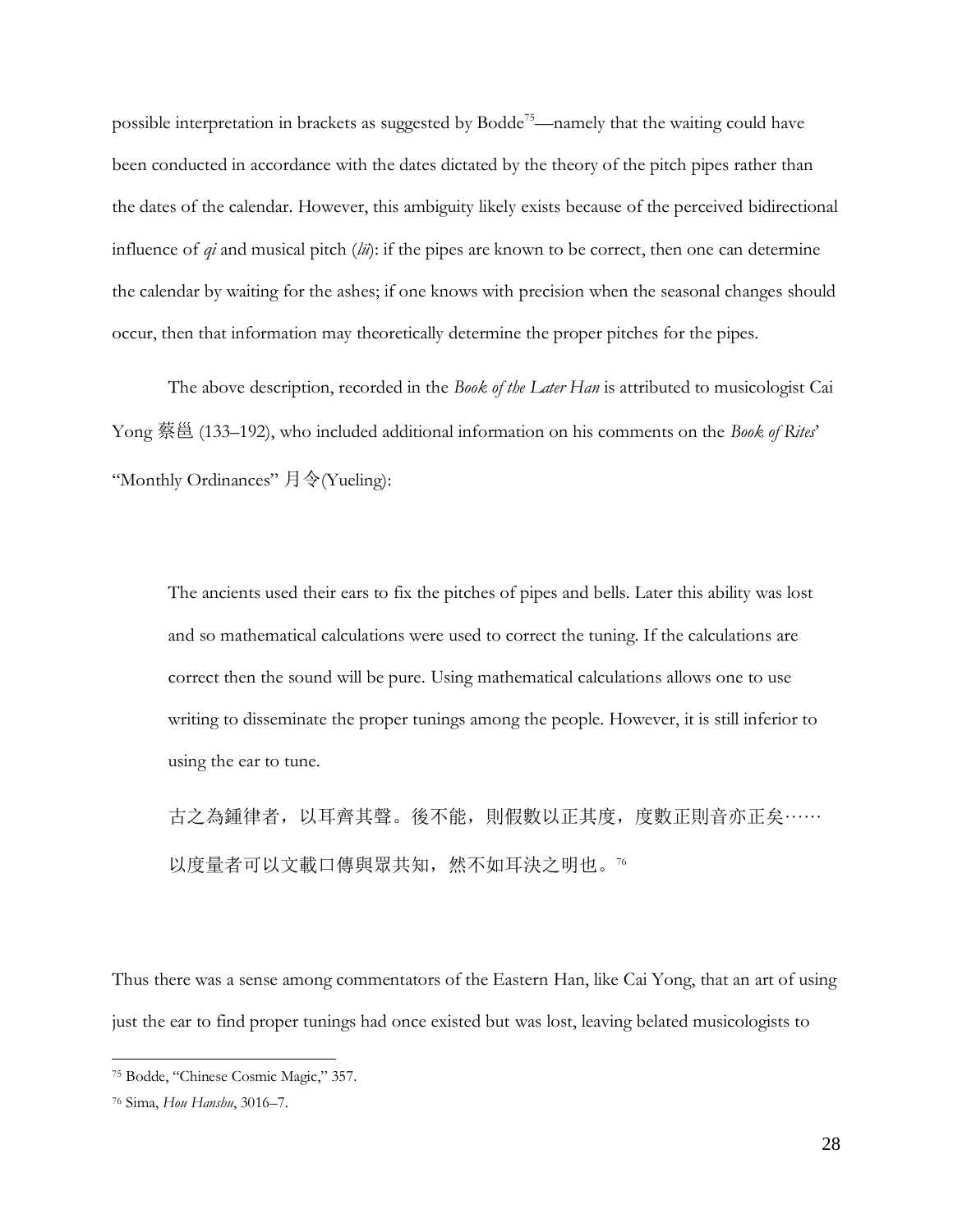rely on mathematical calculations, like the *sanfen sunyi* 三分損益 (multiplying and dividing by thirds) method used to derive a Pythagorean-type pentatonic scale of twelve chromatic pitches no later than the late Warring States period. In fact, from the earliest attested stages of Chinese civilization people were using tools to keep tune. For example, a type of clay ocarina (*xun* 塤) with only one finger hole (and therefore capable of easily producing only two pitches) has been found at the Banpo 半坡 archeological site ( $5<sup>th</sup>-4<sup>th</sup>$  millennium, BC). Such an instrument would be quite lacking in versatility for musical performance and was therefore more likely used as a pitch reference. Similarly, mythological creator figures Fuxi 伏羲 and Nüwa 女媧, credited with "measuring the heavens" and "separating *yin* and *yang*" are sometimes depicted holding musical instruments, like a set of pan pipes, in addition to other tools of measurement like a compass or carpenter's square.<sup>77</sup> However, it may have been the perception and/or reality that, prior to the Warring States period, the determination of such standards (for example, how to make an ocarina to measure the standard for a particular note) relied primarily, if not entirely, on the subjective appraisal of those deemed talented in "arts of the ear," rather than predetermined ratios.

The problem with using mathematical formulae to establish a tuning system is that it was inherently impossible to find any one system to satisfy the expectation of natural perfection implied by the correlative worldview. The Pythagorean circle of fifths (*sanfen sunyi*) method does not "arrive" where it started.<sup>78</sup> Generations of Chinese and Western musicians and theorists have responded to this problem, in Chinese called "going but not returning" 往而不返, by attempting various adjustments (temperaments), with Ming Prince Zhu Zaiyu 朱載堉 finally performing the complex

<sup>77</sup> See Niu, "Sichuan Fuxi Nüwa huaxiang"

<sup>78</sup> That is, one may derive the full chromatic scale of twelve pitches by progressing in pure "fifth" (3:2 ratio) intervals (C, G, D, A, E…), but without "tempering" (slightly adjusting the notes relative to their "pure" ratios) of some kind, the notes never return to precise unison with where they began. See Duffin, *Equal Temperament*.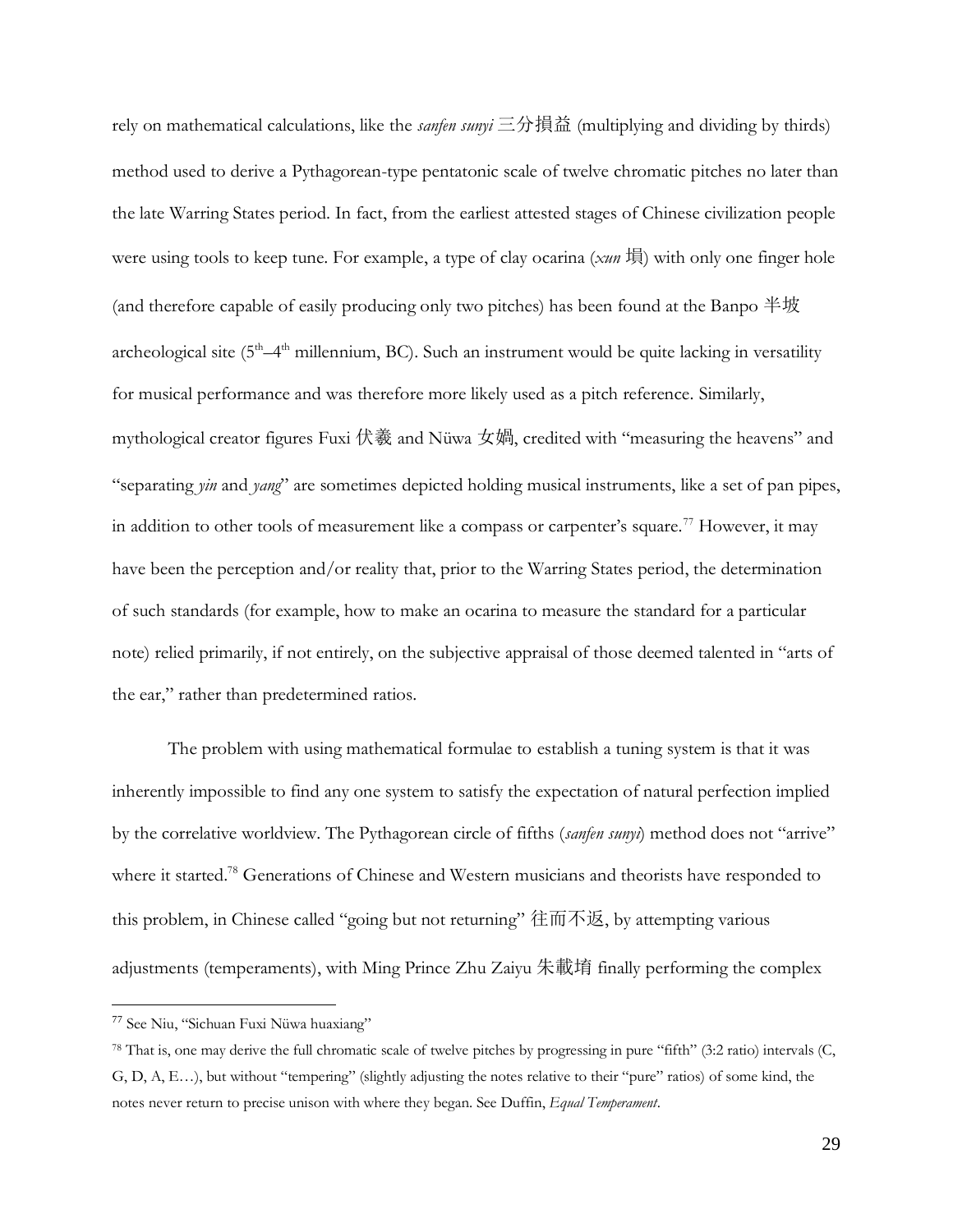calculations necessary for the "equal temperament" that dominates practice today.<sup>79</sup> One much older response to the problem is so-called "Just intonation": to use only pure intervals (notes that fit together in such perfect mathematical ratios as to not produce any extra pulsation "noise" in excess of the harmony<sup>80</sup>). This would likely have seemed the most "natural" to the ancient Chinese ear (or any ear); in fact, if a musician today attempts to e.g., set frets for a string instrument by ear alone, the result for any given interval will likely be closer to Just intonation than equal temperament. The problem with Just intonation is that it can only be consistently practiced by a human voice or other instrument that allow for instantaneous adjustment, since there is no single fixed tuning that allows all intervals to sound pure: the human voice is, in fact, able to achieve a musical feat no inflexible tuning system can—namely, perfect harmony for every interval.

An oft-repeated quote attributed to Tao Qian 陶潛 claims "the strings cannot compare to the bamboo and the bamboo cannot compare to the flesh… [because] each is closer to nature than the last" 絲不如竹竹不肉······漸近自然. <sup>81</sup> This is usually interpreted to imply that sounds produced by the human lungs and voice box are more "natural" than sounds produced by the human lungs with aid of an instrument, which are more "natural" than music produced by plucking or strumming something external to the body. But part of the reason for the assumption of greater "naturalness" on the part of the human voice may be its greater ability to approximate the sort of perfection imagined to exist in nature, and which no known set of tuning pipes, fret positions, or formulae could perfectly capture. This idea, in turn, may have inspired craftsmen and mythologists to look for ways to capture the natural pitches of e.g., bird calls, as manifest in the legend of Ling

<sup>79</sup> Though likely slightly ahead of Western counterparts in this respect, equal temperament only came to dominate Chinese music under Western influence of the twentieth century. See Lam, *State Sacrifices*, 85.

<sup>80</sup> See Duffin, *Equal Temperament*, 33.

<sup>81</sup> Tao, *Tao Yuanming ji*, 171.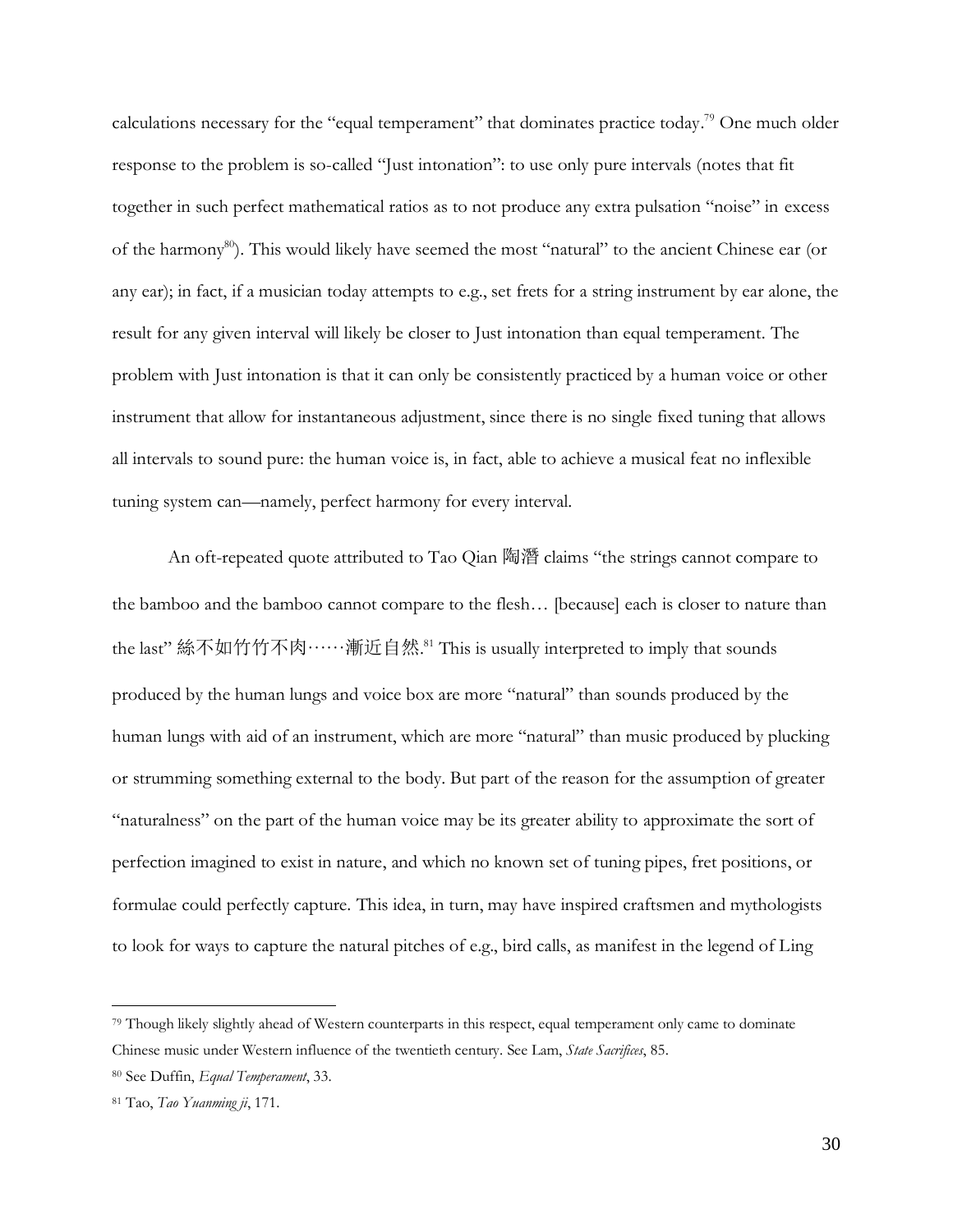Lun 伶倫 crafting pitch pipes to imitate the calls of male and female phoenixes,<sup>82</sup> or, perhaps, in the selection of crane bones to make flutes found at the Jiahu archeological site 賈湖遺址 (c. 6<sup>th</sup> to 7<sup>th</sup> millennium BC).

Of course, it is not likely that waiting for seasonal energies of the earth to vibrate pitch pipes was an effective means of standardizing musical tuning or the calendar; the *houqi* method, perhaps only invented in the 1<sup>st</sup> c. BC, likely belonged more to the realm of theory than practice, though later generations of scholars periodically attempted to recreate or better explain it.<sup>83</sup> Nevertheless, it reflected a belief, foreshadowed by e.g., the *Zhuangzi*'s discussion of strings of similar pitch transmitting vibration to one another,<sup>84</sup> and reaching full maturity in the Han with commentaries on the *Book of Changes* and Dong Zhongshu's theories of "like moves like" (*tonglei xiang dong* 同類相動), that musical pitch and natural energies, perhaps especially the natural energies of the earth, existed in a tight cosmological relationship with the climate and human body. The times chosen to await the *qi* correspond to the twenty-four "solar nodes" (*ershisi jieqi* 二十四節氣) of the calendar, arriving twice each lunar month and still known by names like "insects awaken" (*jingzhe* 驚蟄), "grain ripens" (*mangzhong* 芒種), "lesser heat" (*xiaoshu* 小暑), and "cold dew" (*hanlu* 寒露). In recorded history these were determined by observation of the lengths of shadows (*ying* 景) cast by sundials. Though still including an important astronomical (solar) component, therefore, the naming and determination of the "twenty four solar nodes" depended heavily on the effects of the sun on the earth (lengthening of shadows, ripening of grains, formation of dew, etc.), as opposed to the position of the sun in the sky per se. Cai Yong (the likely author of the passage collected in the *Book* 

<sup>82</sup> See Lam, *State Sacrifices*, 82.

<sup>83</sup> See Bodde, "Chinese Cosmic Magic" and Lam, *State Sacrifices*, 83.

<sup>84</sup> See Goodman, *Politics of Precision*, 235–236, n. 21.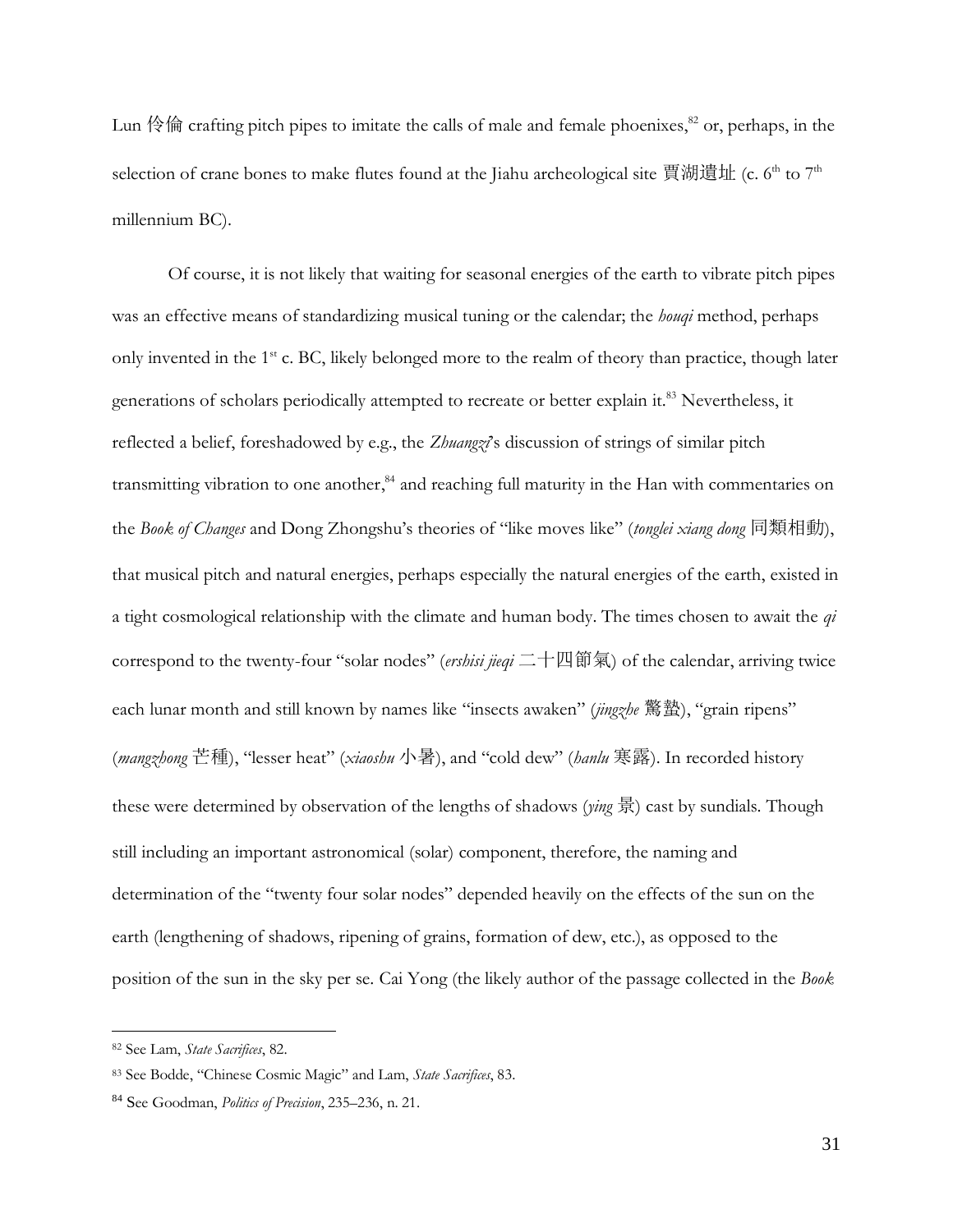*of the Later Han*) explicitly claims that Heaven manifests in light and shadow (that is, visually), while Earth manifests its energies through musical pitches and vibrations.

The calculations for the "solar nodes," in turn, were related to the so-called "eight winds" (*bafēng* 八風), appearing frequently in descriptions of both climate and pitch standards. Not only was the arrival of spring heralded by a particular "harmonious" wind (*xiefēng*) perceptible to the blind masters, each season of the year had an associated *qi*, with those who could detect it not only able to predict the weather, but even, perhaps, to aid in the smooth transition from one season to the next. The received *Wenzi* 文子 claims: "the transformations of wind and rain may be known by musical pitches" 風雨之變可以音律知也. <sup>85</sup> The "Record of Music" in the *Book of Rites* states:

When the five colors form orderly patterns and the eight winds carry harmonious pitches, the myriad measurements become regular and predictable. Small and great complement one another, and beginnings give rise to endings and endings to new beginnings. Thus, proper music has the power to clarify human relations, make the eyes bright and the ears clear, harmonize the blood and the *qi*, rectify customs, and bring peace to all under Heaven.

五色成文而不亂,八風從律而不奸,百度得數而有常。小大相成,終始相生。倡和 清濁, 迭相為經。故樂行而倫清, 耳目聰明, 血氣和平, 移風易俗, 天下皆寧。86

This idealized picture of harmony of man and nature expressed through musical perfection (including, perhaps, a solution to the problem of "going but not returning" implied by "beginnings

<sup>85</sup> *Wenzi*, 238.

<sup>86</sup> *Liji*, 1004.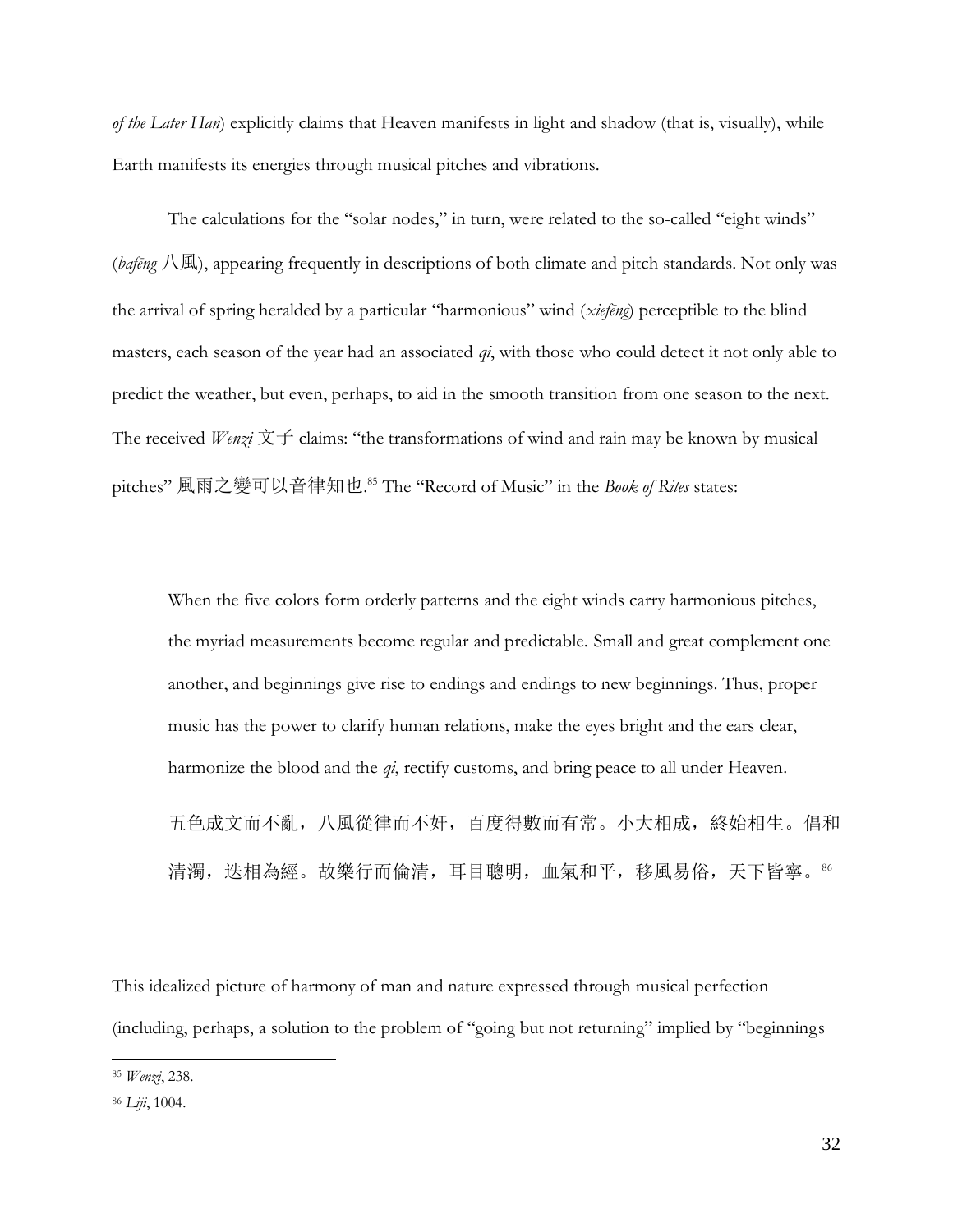giving rise to endings…" 終始相生) reflects a conception of musicology less as a means to understand music *qua* art as a way to measure and bring into harmony other aspects of existence. Moreover, in a world of aural knowledge, music could spread wisdom far and wide because of its ability to aid memory: "Music is that by which the airs [*fēng*] of the mountains and rivers are laid open and that by which virtue is made to shine far and wide. Virtue is sung of in airs to make (virtue) go far."<sup>87</sup> David Schaberg further notes that Shi Kuang, the famous blind master of the ear to whom the above is attributed, was known for his prodigious memory, in addition to a preternatural ability to perceive patterns in human affairs.<sup>88</sup>

Polysemous *fēng* (winds, airs, folk songs, customs), in turn, was viewed as the origin of the purest, most natural music. The *Huainanzi* 淮南子, for example, describes a progression whereby pitch (*lü*) arises from wind, musical tones (*yin*) arise from (regulation of) pitch, and music finally arises from the arrangements of such tones. <sup>89</sup> A passage from the *Guoyu* states "Administration… makes a model of music; music derives from harmony, and harmony derives from even tonality. The tones are what give music its harmony, and the pitch-standards are what make tones even."<sup>90</sup> In other words, music (which, in its purest form, comes from nature and the people as "airs") must be harmonious first and foremost, not simply because that is what sounds good, but because only harmonious music can fulfill its proper function of "carrying" words, sounds (and smells) of virtue. To cite a much later but more radical example, The *History of the Song Dynasty* states, "In ancient times the Yellow Emperor created the *yin* and the *yang* pitches to examine the *qi* of Heaven and

<sup>87</sup> Schaberg, *Patterned Past*, 118.

<sup>88</sup> See ibid., 119–120.

<sup>89</sup> See Wang, "Yue, yin, sheng sanfen."

<sup>90</sup> Schaberg, *Patterned Past*, 113.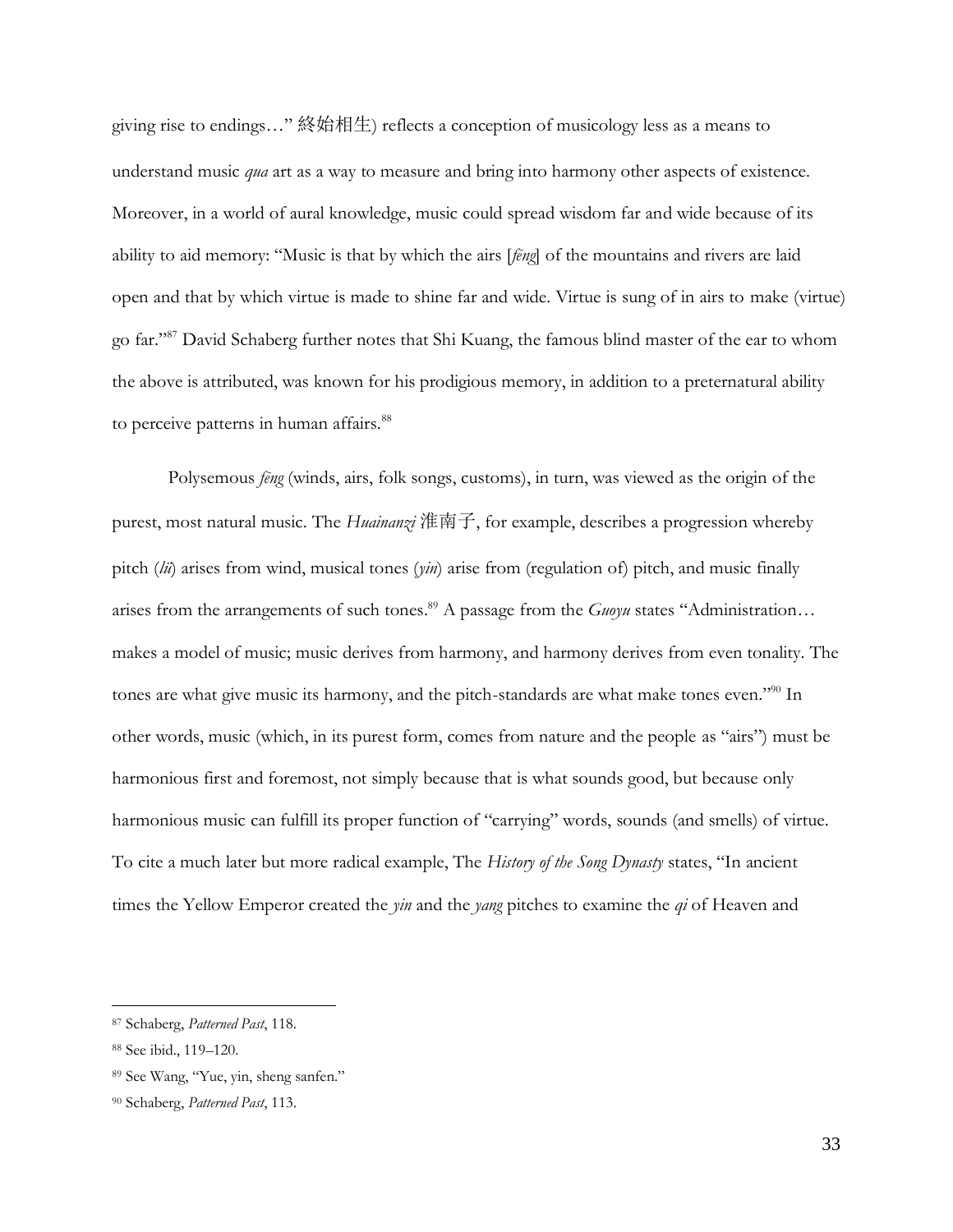Earth" 昔黄帝作律呂,以調陰陽之聲,以候天地之氣.91 On this account pitch standards were created to measure and control natural phenomena rather than as an element of musical art per se. Although ancient theorists might not have phrased it so starkly, the idea of "natural winds/airs" as prior to pitch measurement, and pitch measurement and tonality as prior to music, was much older, as suggested by the above Warring States and Han Dynasty comments. The *Book of Rites*, for example, relates a story about Sage King Shun inventing a five-string zither to sing about the southern wind.<sup>92</sup> In other words, music and poetry are judged on their ability to capture the natural harmony present in the pure sounds of nature—warm breezes and bird cries—and transmit their virtues to the masses, rather than on their ability to please the ears of individuals, which may be attracted to dangerously emotive, unorthodox modes and keys.

# **Conclusions: Musicology as Natural Science**

In the Chinese tradition poetry and the authority of the written word often seem to overshadow music and oral transmission. Far more Chinese poets leave their names to history than do composers, for example, with the latter often relegated to the social status of craftsmen or even slaves. When music did not fit poets' ideals, poets sometimes created new music, or recreated what they imagined old music must have sounded like.<sup>93</sup> The past several hundred years of Chinese music have been described as an age of "theatrical" music (*xiqu yinyue* 戲曲音樂) contrasted to e.g., the court music (*yanyue* 燕樂) that dominated the medieval aural landscape. <sup>94</sup> Such music has conformed to the needs of dramatic forms like *Kunqu* 崑曲 and Beijing opera such that e.g., the prescriptive

<sup>91</sup> Toqto'a and Alutu, *Songshi*, 1493.

<sup>92</sup> See *Liji*, 995.

<sup>&</sup>lt;sup>93</sup> See Qian and Schoenberger, "Music, Morality, and Genre."

<sup>94</sup> See e.g., Xia, *Xiqu yinyue*.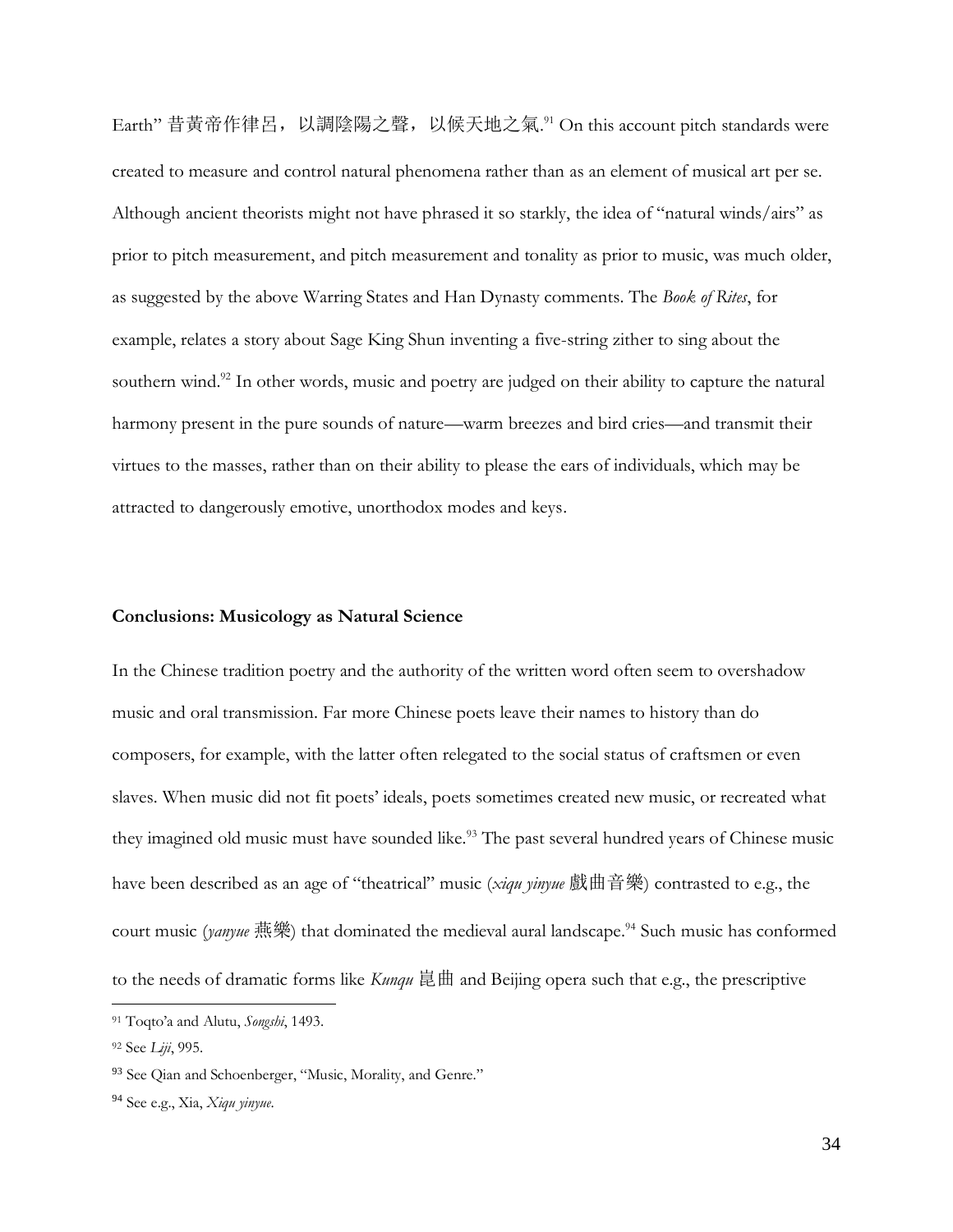power of modal categories (*gongdiao* 宮調) has weakened in favor of performer flexibility. A performer playing a different role type, or merely possessed of a different vocal register, may flexibly raise or lower a melody such that relative melodic movements become more important defining characteristics of a piece than the absolute pitches and complex keys and modes ancient and medieval theorists spilled so much ink over. Emphasis on the interface of syllable, melody, rhythm, and, for drama, characterization, now typifies much of traditional Chinese music more than the focus on absolute pitch and harmonic resonance described above.

In a break from ancient musicology as "natural science," vision-based epistemologies and metaphors have come to dominate scientific inquiry and observation of the natural world in both modern East and West. Musicology today is primarily the study of music as art form—its history and how and why it moves us—rather than a tool to investigate the universe or exert a salutary influence on public morality. Yet consideration of archeological finds and musicological writings suggest that this picture was more evenly balanced in the ancient period, with the oral/aural realm of winds, smells, earthly energies, vibrations, memory, recitation, and music neatly complementing the visual realm of light and shadow, colors, heavenly bodies, writing, and historical records. The experts in these fields, called *shĭ* and *shī*, were described with different vocabularies, the ability to see clearly (*ming*) and recognize virtue when one saw it distinguished from aural perceptiveness (*cong*) and the ability to know wisdom when one heard it. These two groups tended to fall into the sort of *yin-yang* bifurcation that characterized Han Dynasty thought especially, with many of the activities of the blind masters taking place at night, when spirits were thought to draw close. At the same time, one should not mistake the ancient visual masters for masters of objective knowledge and the masters of the arts of the ear as specialists of the spirit and ethereal *qi*. The spiritual and earthly realms were both open to investigation by both visual and aural means. After all, demand for divination may have inspired the earliest written characters, while the blind masters were thought to be able to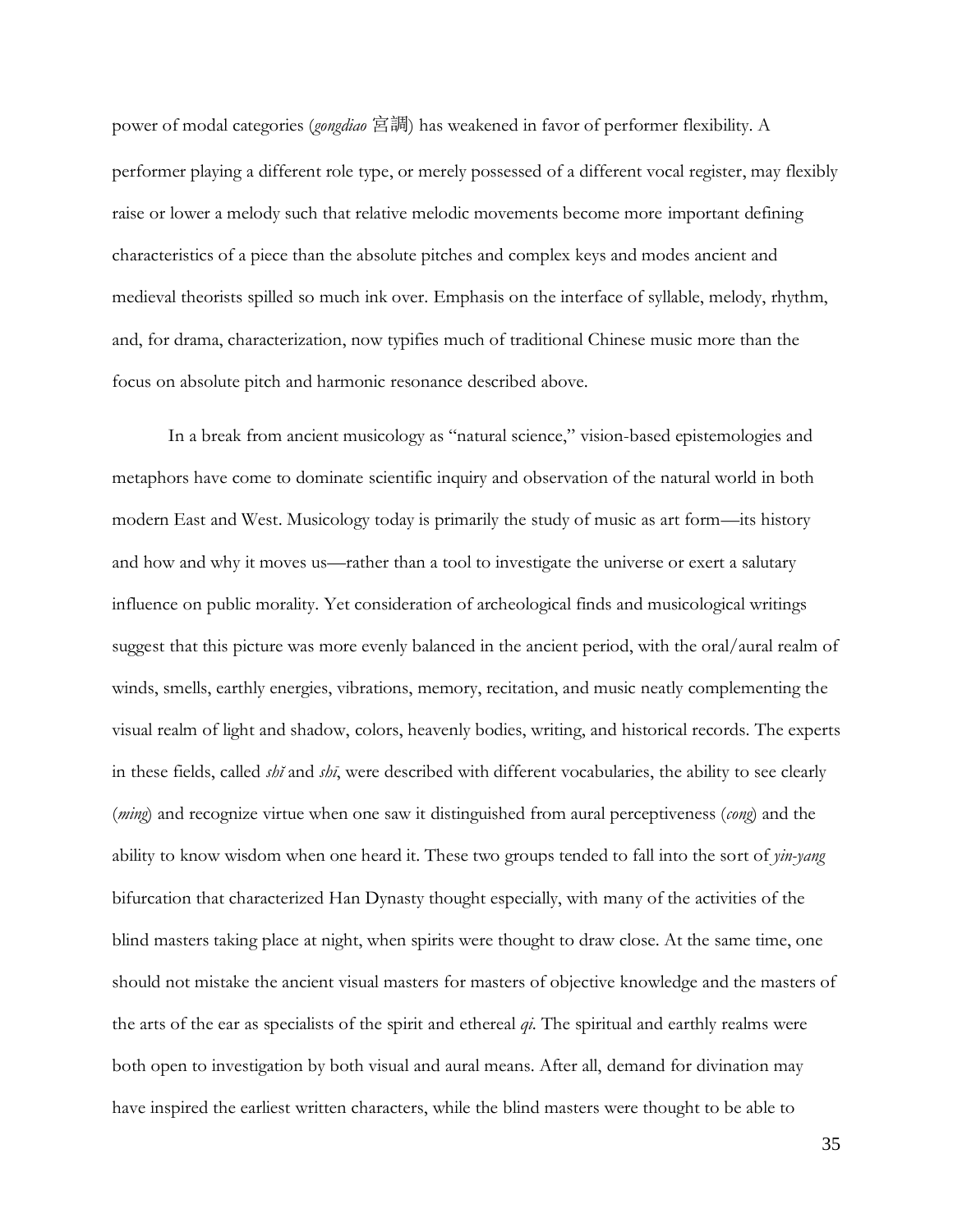perceive substantive facts about the world, such as when spring would arrive, or whether an enemy army had retreated. Similarly the realm of *qi* should not be thought to belong to a purely visual, aural, spiritual, or physical realm, though when visible or tangible it usually had a more rarefied substance, like smoke or fog.

More heavily associated with the arts of the ear specifically was the ancient concept of "winds" or "airs" (*fēng*, OC pam/pram). This is due, in part, to a related verb for "chant" or "recite" (fĕng, OC pəms/prəm-s) in which a probable "s" suffix corresponding to Middle Chinese departing tone results in an "exoactive" version of the word. "Winds" and "airs" act on the heart-mind and the heart-mind responds by singing or chanting poetry. Because of the conceptual conflation of "winds/airs" and "sing/chant," as well as a degree of ambiguity in words for smelling and hearing, winds could carry not only memorable "sounds" but the "fragrance" of someone's virtue. Poetry, folk song, and euphonic phrases, in turn, were a primary medium of such transmission because of their memorable quality and the lack of easy access to written words. The wisdom thus carried across time and distance could be that of a great teacher or sage (a  $\frac{e}{2}$ fen-s  $\frac{m}{2}$  with the skill of "listening" l̥<sup>s</sup>en 聽, and whose "sound/fame" [l̥]en 聲 reached many ears) or it could be the voices of the people brought to the attention of the ruler by his masters of the ear.

It was of vital importance, in turn, that the systems of pitch and intonation court musicologists used to give shape to the natural wisdom thus expressed be accurate and harmonious, lest, rather than inspiring peace and virtue, they instead inspire dissolution and defeat. This was made difficult by the impossibility of finding a single tuning system in which all musical intervals perfectly harmonize. Though a flaw in the correlative worldview, this fact still served to reinforce the idea that sound was somehow closer to nature, the earth, and the people than visual knowledge, and that tuning with mathematical formulae could never achieve the perfection of living masters of the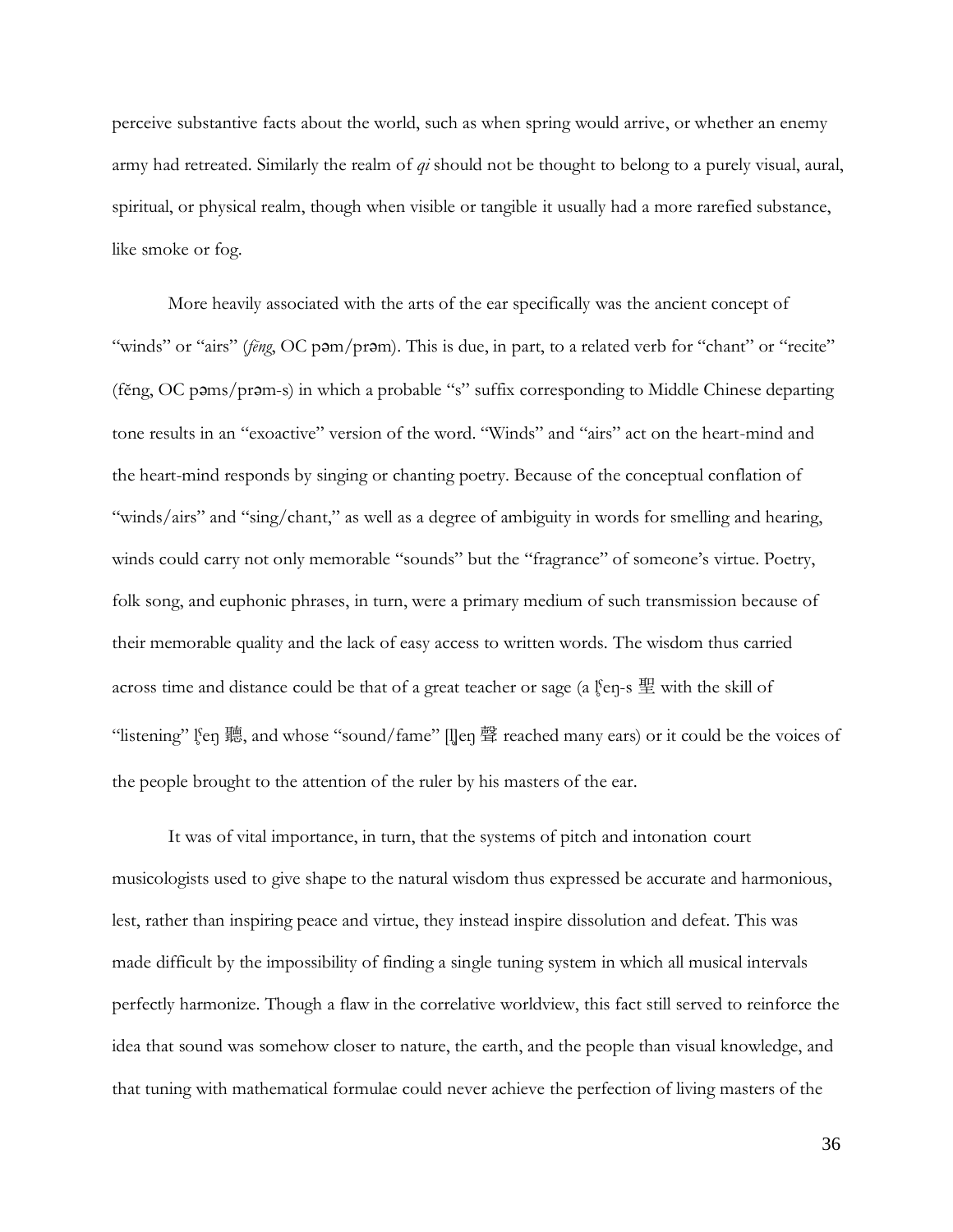ear, seemingly always in shorter supply than in times past (Ming prince Zhu Zaiyu and Eastern Han musicologist Cai Yong both lament this fact). Yet if the arts of the ear seems perpetually in decline as the written record grows, the conception of music it represents seems to linger on or even gain in strength through the medieval and late imperial periods. A history of the Song Dynasty produced in the Yuan Dynasty explicitly states that pitch regulation was invented to measure the *yin* and *yang qi* of the universe, and many living traditions still emphasize the idea of music as a tool to promote social harmony and stability.<sup>95</sup> This, in turn, may help explain why the Chinese tradition seems to paradoxically deemphasize music in comparison to poetry while consistently lauding folk songs as the fountainhead of poetry: precisely because the oldest examples of what we might today call "musicology" treat music as a tool to investigate and influence the world in a salutary manner, it was therefore also necessary that music as art should be subsidiary to harmonious tonality, which was subsidiary to accurate pitch standards, which was subsidiary to the perfect voices of nature, sages, and the people they aimed to record and transmit.

Wang Xiaodun 王小盾

College of Humanities, Wenzhou University

wxiaodun@qq.com

Casey Schoenberger 史凱

The Hong Kong Polytechnic University

k.c.schoenbergerjr@polyu.edu

<sup>95</sup> See Thrasher, *Sizhu Instrumental Music*, 25–51.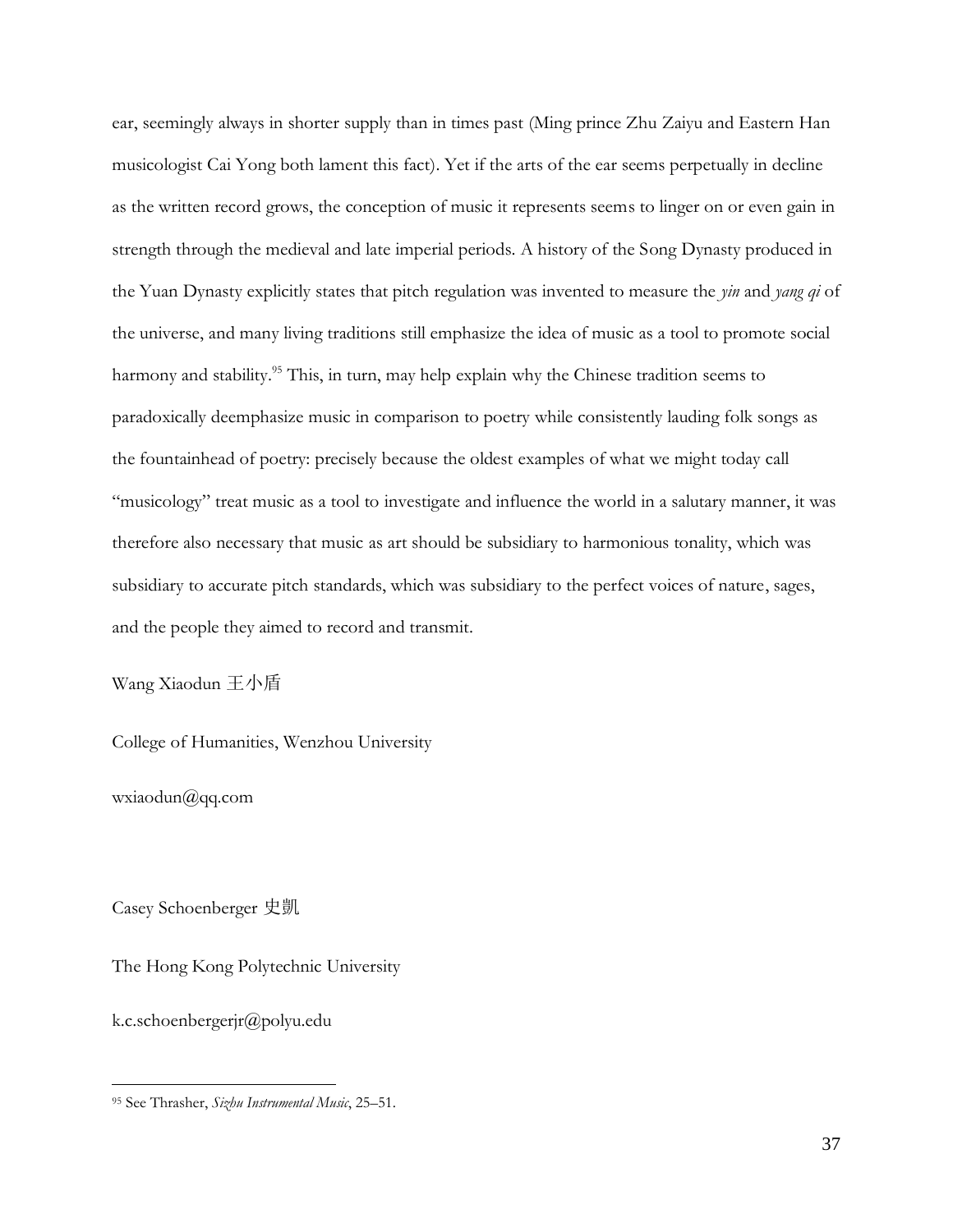### **References**

- Ban Gu 班固 (1<sup>st</sup> c.). *Baihu tong shuzheng* 白虎通疏證 (Annotated *Comprehensive Discourses from White Tiger Pavilion*). Edited by Chen Li 陳立, annotated by Wu Zeyu 吳則虞. Beijing: Zhonghua shuju, 1994.
- Baxter, William and Laurent Sagart. *Old Chinese: A New Reconstruction*. New York: Oxford University Press, 2014.
- Bodde, Derk. "The Chinese Cosmic Magic Known as Watching for the Ethers." In *Essays on Chinese Civilization*, edited by Charles Le Blanc and Dorothy Borei, 351–372. Princeton, NJ: Princeton University Press, 1981 [1959].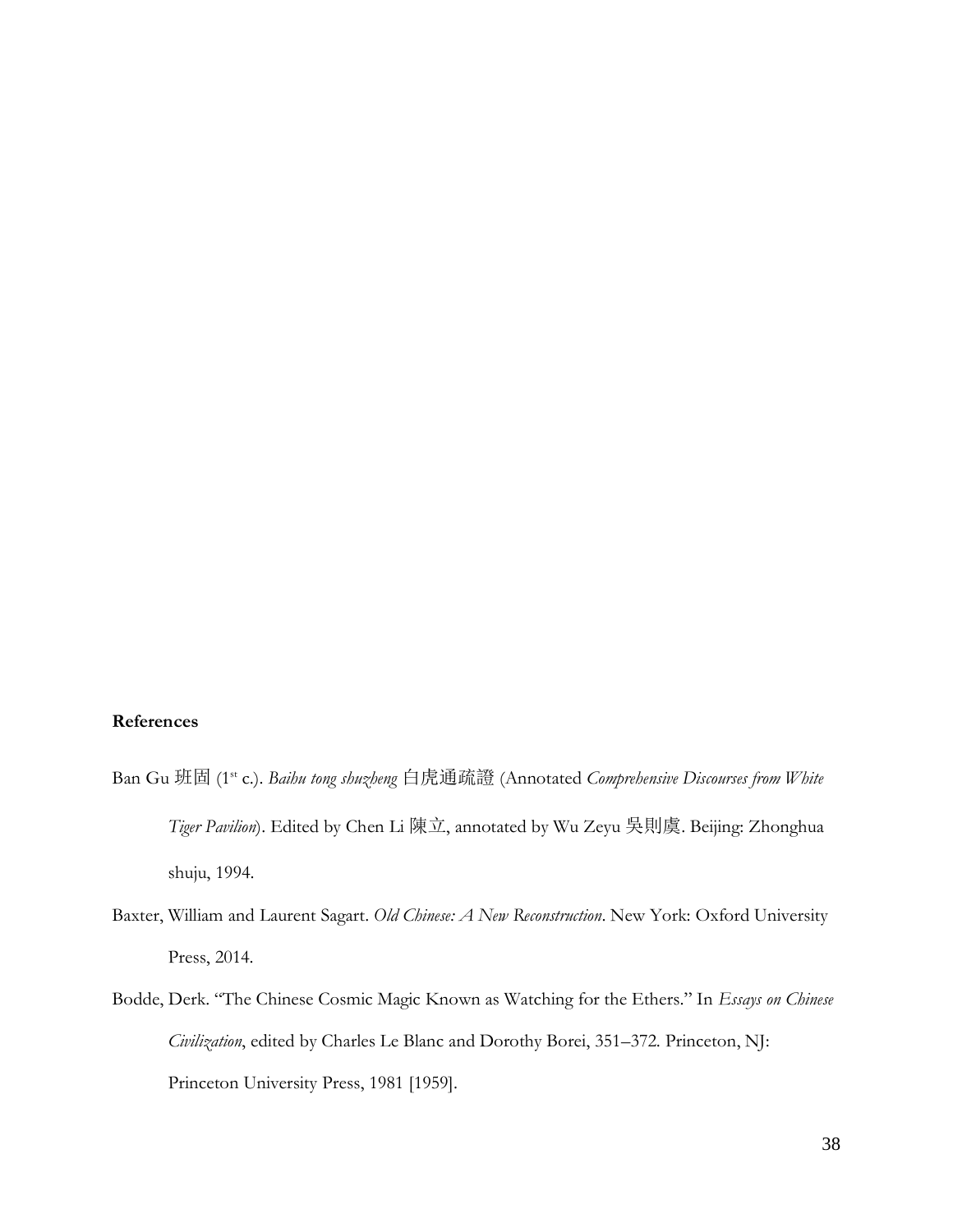- Boileau, Gilles. "Some Ritual Elaborations on Cooking and Sacrifice in Late Zhou and Western Han Texts." *Early China* 23/24 (1998–99): 89–123.
- Brindley, Erica Fox. *Music, Cosmology, and the Politics of Harmony in Early China*. Albany: State University of New York Press, 2012.
- Cao Xianzhuo 曹先擢 and Su Peicheng 蘇培成. *Hanzi xingyi fenxi zidian* 漢子形意分析字典 (Chinese Characters Form and Meaning Analysis Dictionary). Beijing: Beijing daxue chubanshe, 1999.

Csikszentmihalyi, Mark. *Material Virtue: Ethics and the Body in Early China*. Leiden: Brill, 2004.

- Ding Yuanzhi 丁原植 and Yang Hua 楊華. *Xinchu jianbo yu lizhi yanjiu* 新出簡帛與禮制研究 (Newly Discovered Bamboo and Silk Texts and the Study of Ritual). Taipei: Taiwan guji chuban youxian gongsi, 2007.
- Dong Zhongshu 董仲舒 (2<sup>nd</sup> c. BC). *Luxuriant Gems of the Spring and Autumn*. Edited and translated by Sarah A. Queen and John S. Major. New York: Columbia University Press, 2016.
- Duffin, Ross. *How Equal Temperament Ruined Harmony (and Why You Should Care)*. New York: W. W. Norton and Company, 2007.
- Durrant, Stephen. *The Cloudy Mirror: Tension and Conflict in the Writings of Sima Qian*. Albany: SUNY Press, 1995.
- Evans, Nicholas and David Wilkins. "In the Mind's Ear: The Semantic Extensions of Perception Verbs in Australian Languages." *Language* 76, no. 3 (2000): 546–592.
- Furniss, Ingrid. *Music in Ancient China: An Archaeological and Art Historical Study of Strings, Winds, and Drums during the Eastern Zhou and Han Periods (770 BCE–220 CE)*. Amherst, New York: Cambria Press, 2008.

Goodman, Howard. *Xun Xu and the Politics of Precision in Third-Century AD China*. Leiden: Brill, 2010.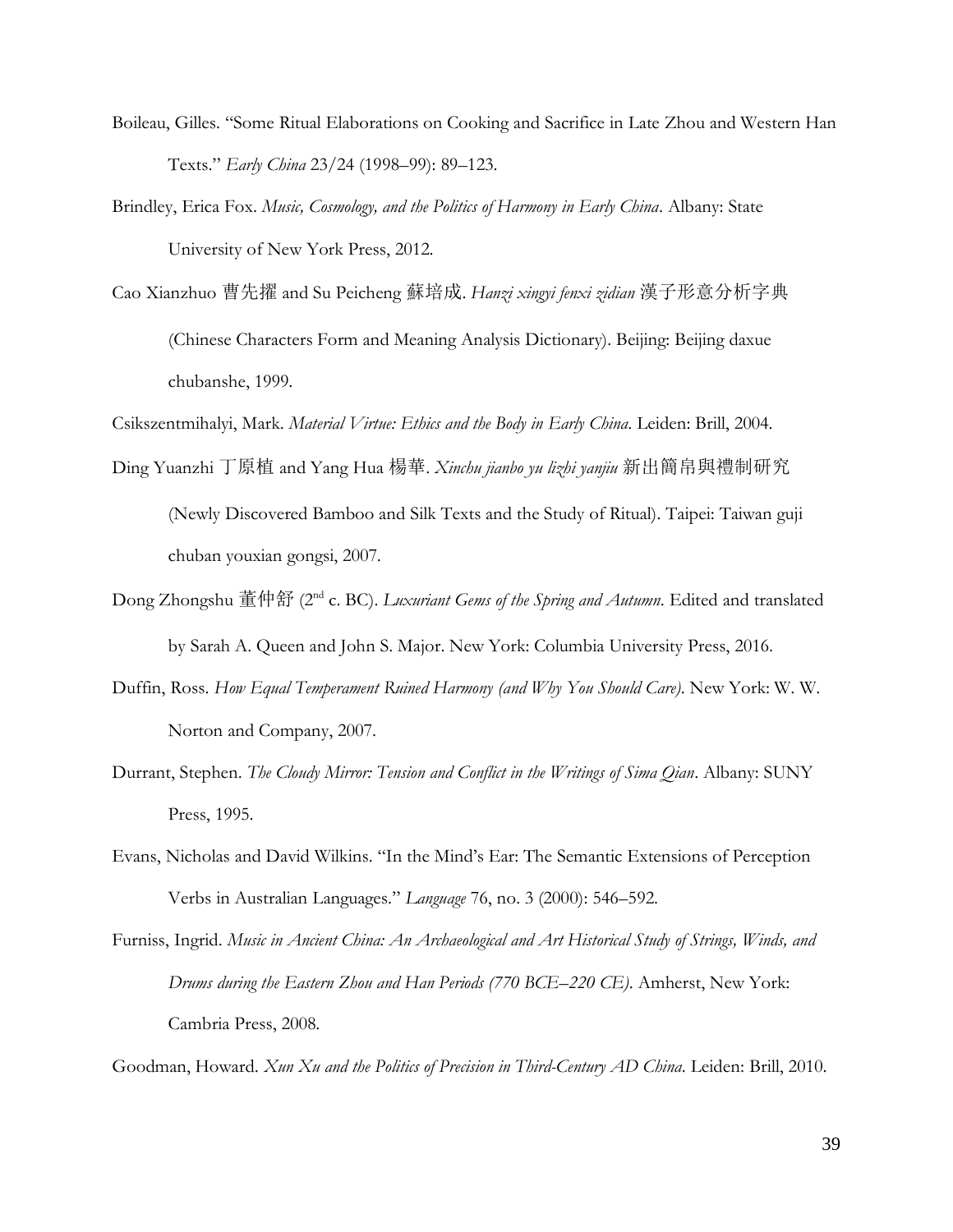- Gougoux, Frédéric, Robert Zatorre, Maryse Lassonde, Patrice Voss, and Franco Lepore. "A Functional Neuroimaging Study of Sound Localization: Visual Cortex Activity Predicts Performance in Early-Blind Individuals." *PLoS Biology* 3, no. 2 (2005): 324–333.
- Han Fei 韓非 (3rd c. BC). *Han Feizi xin jiaozhu* 韓非子新校注 (The Newly Annotated *Han Feizi*), Shanghai: Shanghai guji chubanshe, 2000.
- Huang, Pumin. "The Rise and Fall of the System of Rites and Music and the Evolution of the Zhou Army." In *Civil-Military Relations in Chinese History: From Ancient China to the Communist Takeover*, edited by Kai Filipiak, 18–33. New York: Routledge, 2015.
- Hucker, Charles. *A Dictionary of Official Titles in Imperial China*. Stanford, CA: Stanford University Press, 1985.
- Jin Lixin 金理新. *Hanzang yuxi hexin ci* 漢藏語系核心詞 (Sino-Tibetan's Basic Words). Beijing: Minzu chubanshe, 2012.
- Lai Kehong 來可泓. *Guoyu zhijie* 國語直解 (Direct Explanations of the *Discourses of the States*). Shanghai: Fudan daxue chubanshe, 2000 [c. 5<sup>th</sup> c. BC].
- Lam, Joseph. *State Sacrifices and Music in Ming China: Orthodoxy, Creativity, and Expressiveness*. Albany: State University of New York Press, 1988.
- *Liji jixiang* 禮記集詳 (Annotated *Book of Rites*). Edited by Sun Xidan 孫希旦 (18th c.), Shen Xiaohuan 沈嘯寰, and Wang Xingxian 王星賢. Beijing: Zhonghua shuju, 1989 (c. 1<sup>st</sup> c. BC).
- Ma Rusen 馬如森. *Yinxu jiaguwen shiyong zidian* 殷墟甲骨文實用字典 (Practical Dictionary of
	- Shang Dynasty Ruins Oracle Bone Characters). Shanghai: Shanghai daxue chubanshe, 2014.
- Meng Ke 孟軻 (c. 3rd c. BC). *Mengzi yizhu* 孟子譯注 (The Translated and Annotated *Mencius*).

Translated and Edited by Yang Bojun 楊伯峻. Hong Kong: Zhonghua shuju (Hong Kong), 1984.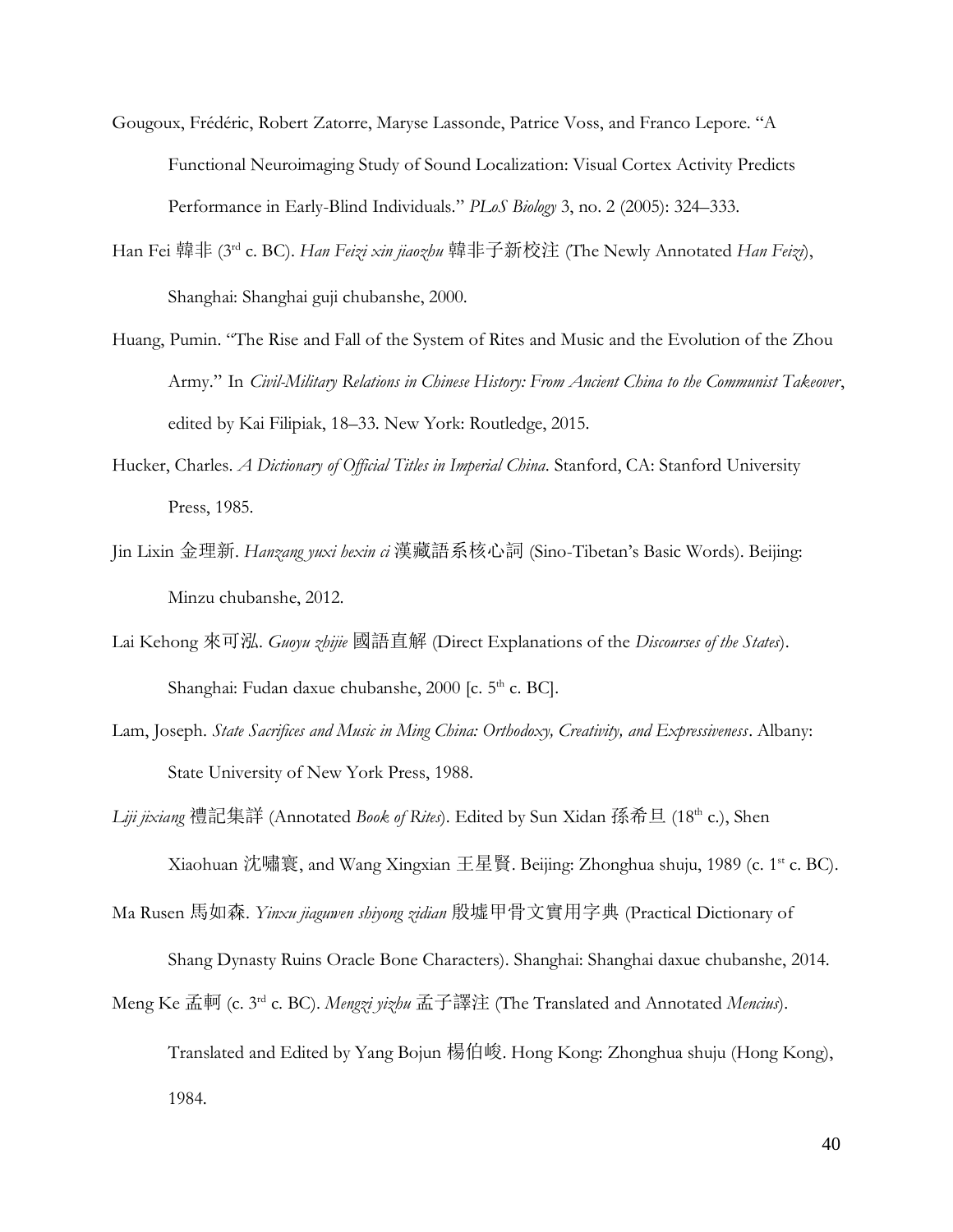- Niu Tianwei 牛天偉. "Sichuan Fuxi Nüwa zhi yueqi huaxiang lüekao 四川"伏羲女媧執樂器"畫像 略考" (Brief Consideration of the Sichuan Fuxi and Nüwa Holding Musical Instruments Image). *Yinyue tansuo* 音樂探索 (Explorations in Music) 2 (2006): 46–49.
- Owen, Stephen. *Readings in Chinese Literary Thought*. Cambridge, MA: Council on East Asian Studies, distributed by Harvard University Press, 1992.
- Poo, Mu-chou. "A Taste of Happiness: Contextualizing Elixirs in *Baopuzi*." In *Of Tripod and Palate: Food, Politics, and Religion in Traditional China*, edited by Roel Sterckx, 123–139. New York: Palgrave Macmillan, 2005.
- Qian Zhixi and Casey Schoenberger. "Music, Morality, and Genre in Tang Poetry." *The Journal of Chinese Literature and Culture* 5, no. 1 (2018): 66–94.
- San Roque, Lila, Kobin H. Kendrick, Elisabeth Norcliffe, and Asifa Majid. "Universal Meaning Extensions of Perception Verbs are Grounded in Interaction." *Cognitive Linguistics* 29, no. 3 (2018): 371–406.
- Saussy, Haun. "'Ritual Separates, Music Unites': Why Musical Hermeneutics Matters." In *Recarving the Dragon: Understanding Chinese Poetics*, edited by Olga Lomova, 9–25. Prague: Karolinum, 2003.
- \_\_\_\_\_. *The Ethnography of Rhythm: Orality and its Technologies*. New York: Fordham University Press, 2016.
- \_\_\_\_\_. *The Problem of a Chinese Aesthetic*. Stanford, CA: Stanford University Press, 1993.
- Schaberg, David. *A Patterned Past: Form and Thought in Early Chinese Historiography*. Cambridge, MA: Harvard University Asia Center, 2001.
- Schuessler, Axel. *ABC Etymological Dictionary of Old Chinese*. Honolulu: University of Hawai'i Press, 2007.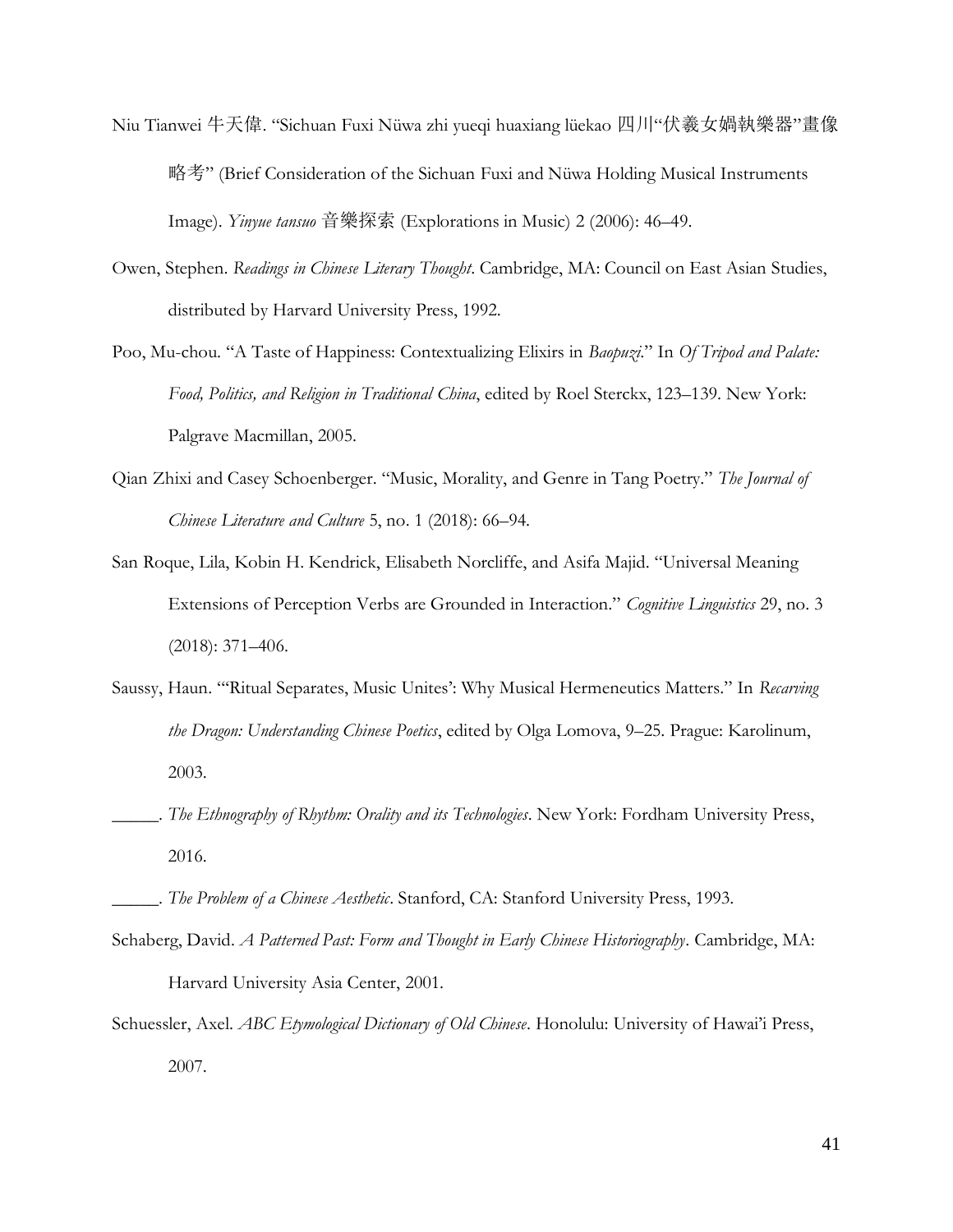- *Shangshu* 尚書 (The Book of Documents). Edited by Jiang Jianshe 姜建設. Kaifeng: Henan daxue chubanshe,  $2008$  (c.  $4<sup>th</sup>$  c. BC).
- Shen Jianhua 沈建華 and Cao Jinyan 曹錦炎. *Xinbian jiaguwen zixing zongbiao* 新編甲骨文字形總表 (Newly Edited Comprehensive Table of Oracle Bone Characters). Hong Kong: The Chinese University Press, 2001.
- Sima Biao 司馬彪 (3 rd c.). *Hou Hanshu* 後漢書 (Book of the Later Han). Commentary by Liu Zhao 劉昭 (6 th c.). Beijing: Zhonghua shuju, 1965.
- Sima Qian 司馬遷 (1 st c. BC). *Shiji huizhu kaozheng* 史記會注考證 (Annotated Concordance of the *Records of the Historian*). Edited by Takigawa Sukenobu 滝川資言; arranged by Yang Haizheng 楊海崢. Shanghai: Shanghai guji chubanshe, 2015.
- Slingerland, Edward. *Mind and Body in Early China: Beyond Orientalism and the Myth of Holism*. New York: Oxford University Press, 2018.
- Sterckx, Roel. *Food, Sacrifice, and Sagehood in Early China*. New York: Cambridge University Press, 2011.
- Sukhu, Gopal. *The Shaman and the Heresiarch: A New Interpretation of the Li sao*. Albany: State University of New York Press, 2012.
- Tao Qian 陶潛 (4<sup>th</sup>–5<sup>th</sup> c.). *Tao Yuanming ji* 陶淵明集 (The Collected Works of Tao Yuanming). Edited by Lu Qinli 逯欽立. Beijing: Zhonghua shuju, 1979.
- Tharsen, Jeffrey. "Chinese Euphonics: Phonetic Patterns, Phonorhetoric and Literary Artistry in Early Chinese Narrative Texts." Dissertation, University of Chicago, 2015.

Thrasher, Alan. *Sizhu Instrumental Music of South China: Ethos, Theory and Practice*. Leiden: Brill, 2008.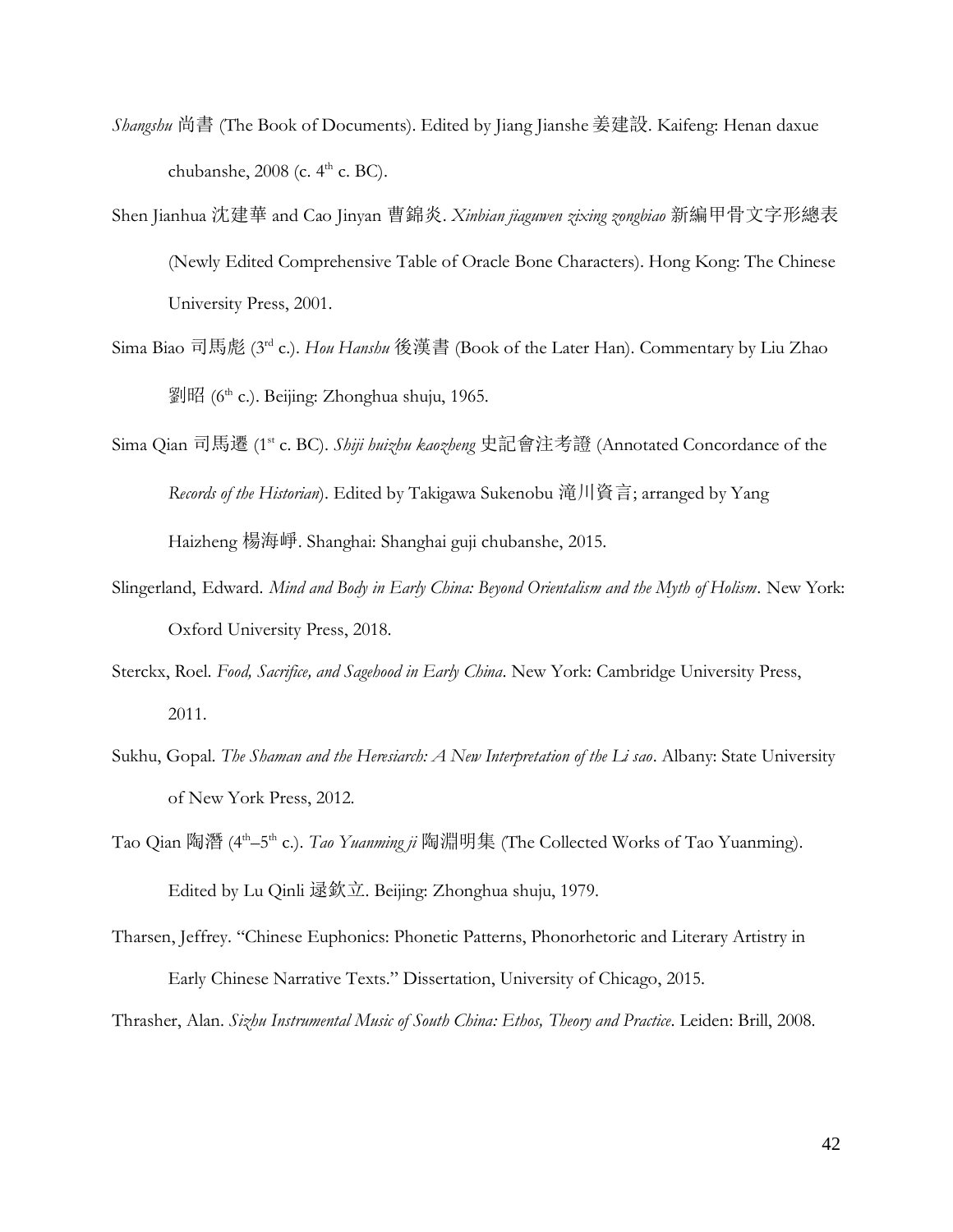Toqto'a and Alutu. *Songshi* 宋史 (History of the Song Dynasty). Edited by Fang Hao 方豪. Taipei: Zhonghua wenhua, 1976.

Wang Jia 王嘉 (4<sup>th</sup> c.). Shiyi ji 拾遺記 (Remedying Omissions). Beijing: Zhonghua shuju, 1981.

- Wang Weihui 汪維輝 and Akitani Hiroyuki 秋谷裕幸. "Hanyu 'wen/xiu' yici de xianzhuang yu lishi 漢語「聞 / 嗅」義詞的現狀與歷史" (The History and Current State of Research on "Hearing" and "Smelling" Words in Chinese). *Language and Linguistics* 15, no. 5 (2014): 699– 732.
- Wang Xiaodun (Kunwu 昆吾). "Lun Han wenhua de 'shi yan zhi, ge yong yan' chuantong 論漢文 化的"詩言志, 歌永言"傳統" (On the Chinese Cultural Tradition of "Poetry Expresses the Intent and Singing Lengthens Words"). *Wenxue pinglun* 文學評論 (Literary Review) 2 (2009): 20–26.
- \_\_\_\_\_. "Zhongguo yinyueshi shang de yue, yin, sheng sanfen 中國音樂史上的樂、音、聲三分" (One the Tripartite Division of Music, Tonality, and Sound in Chinese Music History). *Zhongguo xueshu* 中國學術 3 (2001): 55–73.
- \_\_\_\_\_. *Zhongguo zaoqi yishu yu zongjiao* 中國早期藝術與宗教 (Early Chinese Art and Religion). Shanghai: Dongfang chuban zhongxin, 1998.
- *Wenzi* 文子. Edited by Li Deshan 李德山. Harbin: Heilongjiang renmin chubanshe, 2003 (c. 1<sup>st</sup> c. BC).
- Xia Ye 夏野. *Xiqu yinyue yanjiu* 戲曲音樂研究 (Research on Theatrical Music). Shanghai: Shanghai wenyi chubanshe, 1959.
- *Yizhou shu* 逸周書 (Lost Books of the Zhou). Edited by Huang Fumi 皇甫謐. Shenyang: Liaoning jiaoyu chubanshe, 1997 (c. 4th–3rd c. BC).